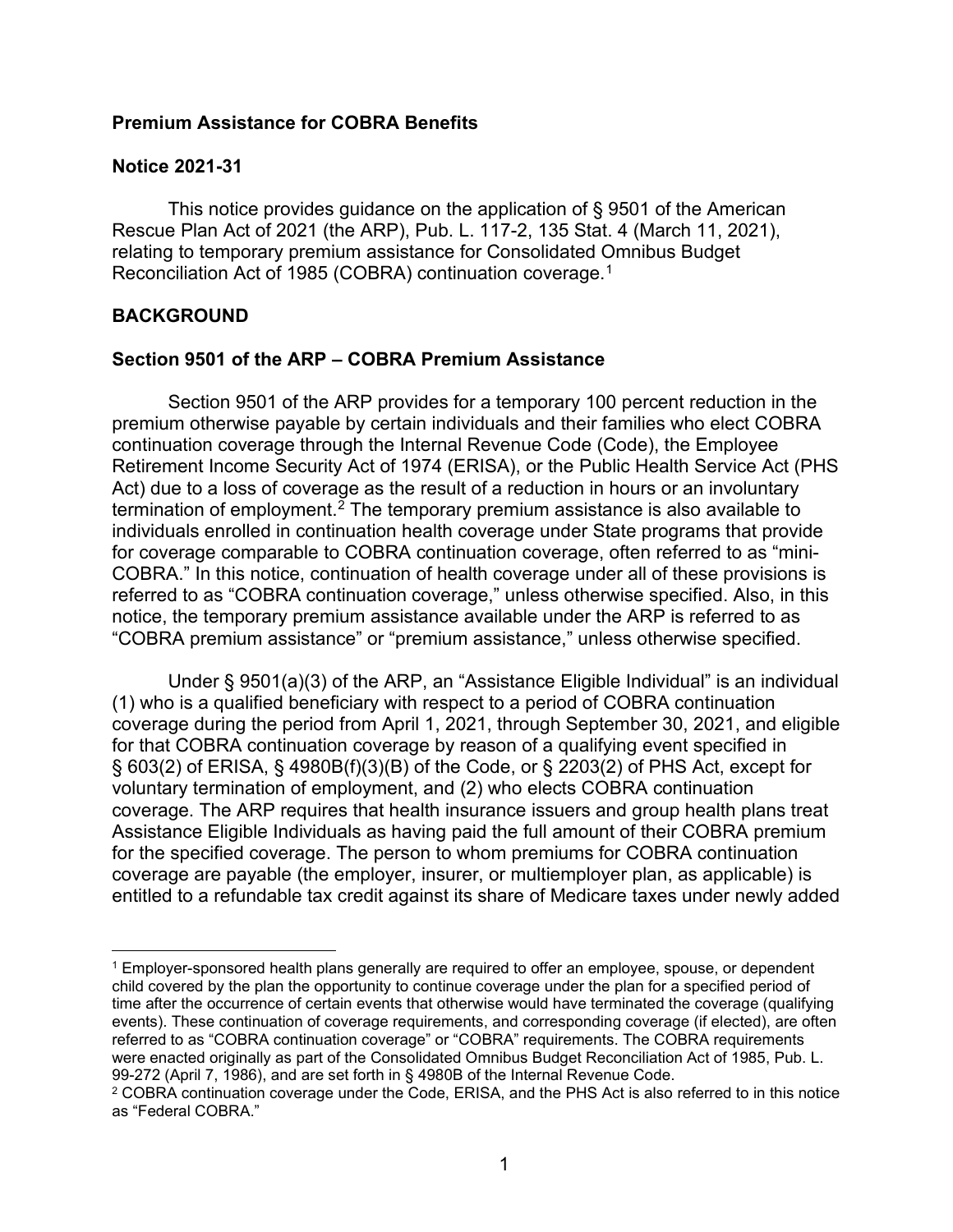#### $\S$  64[3](#page-1-0)2 of the Code.<sup>3</sup>

COBRA premium assistance is available as of the first period of coverage beginning on or after April 1, 2021, and will not be available for periods of coverage beginning after September 30, 2021. For each Assistance Eligible Individual, COBRA premium assistance does not extend beyond the period of COBRA continuation coverage in the event that the period ends prior to September 30, 2021. However, premium assistance is not available if an individual is eligible for coverage under any other group health plan<sup>[4](#page-1-1)</sup> or for Medicare. If an individual receiving premium assistance becomes eligible for coverage under any other group health plan or for Medicare, the premium assistance period ends. An individual receiving premium assistance who becomes eligible for coverage under any other group health plan or Medicare is required to notify the group health plan providing COBRA continuation coverage of eligibility for that other coverage. If the individual fails to notify the group health plan, the individual may be subject to a penalty of \$250 for each failure. If the individual fraudulently fails to notify the group health plan, the individual is subject to a penalty equal to the greater of \$250 or 110 percent of the premium assistance improperly received after the end of eligibility for COBRA premium assistance.

Under § 9501(a)(1)(B) of the ARP, an employer may allow an Assistance Eligible Individual to elect coverage different from the coverage under the plan in which the individual was enrolled before the reduction in hours or involuntary termination of employment, and COBRA premium assistance will apply with respect to that newly elected coverage.<sup>[5](#page-1-2)</sup> The premium for the different coverage option that is offered may not exceed the premium for the coverage the individual had before the reduction in hours or involuntary termination of employment. In addition, the other coverage offered under this option must be coverage offered to similarly situated active employees and may not be coverage that provides only excepted benefits (as defined in § 9832(c) of the Code, § 733(c) of ERISA, and § 2971(c) of PHS Act), a health FSA (as defined by § 106(c)(2) of the Code), or a QSEHRA (as defined in § 9831(d)(2) of the Code). If offered the option to enroll in different coverage, the Assistance Eligible Individual has

<span id="page-1-1"></span><span id="page-1-0"></span><sup>3</sup> Section 6432 was first added to the Code by the American Recovery and Reinvestment Act of 2009, Pub. L. 111-5 (Feb. 17, 2009). It was later stricken by the Tax Technical Corrections Act of 2018, Pub. L. 115-141 (March 23, 2018). The ARP restores § 6432 to the Code with certain modifications. <sup>4</sup> Eligibility for coverage under any other group health plan does not terminate eligibility for COBRA premium assistance if the other group health plan provides only excepted benefits (as defined in § 9832(c) of the Code, § 733(c) of ERISA, and § 2971(c) of the PHS Act), is a health flexible spending arrangement (FSA) (as defined by § 106(c)(2) of the Code), or is a qualified small employer health reimbursement arrangement (as defined in § 9831(d)(2) of the Code) (QSEHRA). Whenever reference is made in this notice to the end of eligibility for COBRA premium assistance due to eligibility for coverage under any other group health plan, coverage under these plans or arrangements is not taken into account. Additionally, eligibility for other group health plan coverage (that is not an excepted benefit, a health FSA, or a QSEHRA) makes an individual ineligible for COBRA premium assistance even if the offer of other coverage does not provide minimum value or is not affordable for purposes of the premium tax credit under § 36B.

<span id="page-1-2"></span><sup>5</sup> Note that this provision does not modify the general requirement under Federal COBRA that a group health plan must allow a qualified beneficiary to elect to continue the coverage in which the individual was enrolled as of the qualifying event.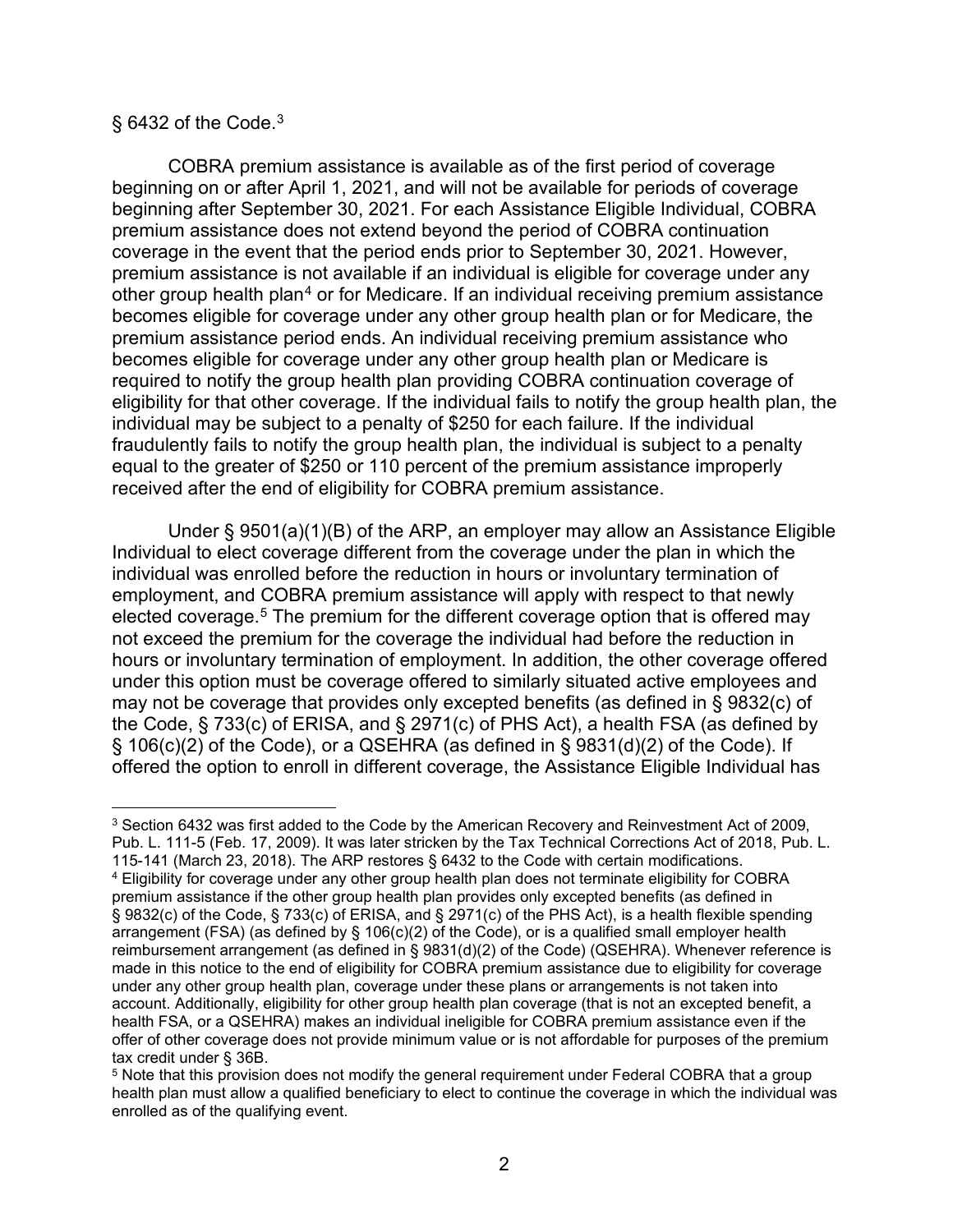90 days after the date of the notice of the option to elect other coverage to elect the other coverage.

Section 9501(a)(4) of the ARP provides an extended election period for certain individuals who did not have an election of COBRA continuation coverage in effect on April 1, 2021, referred to in this notice as the "ARP extended election period." The ARP extended election period is available for an individual who would be an Assistance Eligible Individual if the individual had a COBRA continuation coverage election in effect on April 1, 2021, or an individual who previously elected COBRA continuation coverage and discontinued that coverage before April 1, 2021. The ARP extended election period continues for 60 days after these individuals are provided notice of the extended election period. The resulting COBRA continuation coverage does not extend beyond the maximum period of COBRA continuation coverage that would have been required under the applicable COBRA continuation coverage provision if the individual had elected COBRA continuation coverage initially as required under that applicable COBRA provision, or had not discontinued the elected COBRA continuation coverage.

The plan must treat an Assistance Eligible Individual as having paid the full premium. If the plan does not treat the Assistance Eligible Individual as having paid the full premium, the plan will have failed to meet the applicable continuation coverage requirements. Thus, in the case of a plan subject to COBRA continuation coverage requirements under § 4980B, the failure to treat the Assistance Eligible Individual as having made the full payment is a failure to satisfy the requirements of § 4980B and may result in the imposition of the excise tax under § 4980B(b).

#### **Section 6432 of the Code – COBRA Premium Assistance Credit**

The ARP adds § 6432 to the Code, which provides that the "person to whom premiums are payable for continuation coverage" is allowed a "premium assistance credit" for each calendar quarter against the tax imposed by § 3111(b), or against so much of the taxes imposed under § 3221(a) as are attributable to the rate in effect under § 3111(b), of an amount equal to the premiums not paid by Assistance Eligible Individuals for COBRA continuation coverage by reason of § 9501(a)(1) of the ARP with respect to that calendar quarter. If, for the calendar quarter for which the credit is allowed, the amount of the credit allowed is in excess of the tax imposed by § 3111(b), or so much of the taxes imposed under § 3221(a) as are attributable to the rate in effect under § 3111(b), after reduction for any credits allowed under §§ 3131, 3132, and 3134, the excess is treated as an overpayment that is refunded under §§ 6402(a) and 6413(b).

The "person to whom premiums are payable" is (1) the multiemployer plan, in the case of a group health plan that is a multiemployer plan (as defined in § 3(37) of ERISA); (2) the employer, in the case of a group health plan, other than a multiemployer plan, that is (a) subject to Federal COBRA, or (b) under which some or all of the coverage is not provided by insurance (that is, a plan that is self-funded, in whole or in part); or (3) the insurer providing the coverage, in the case of any other group health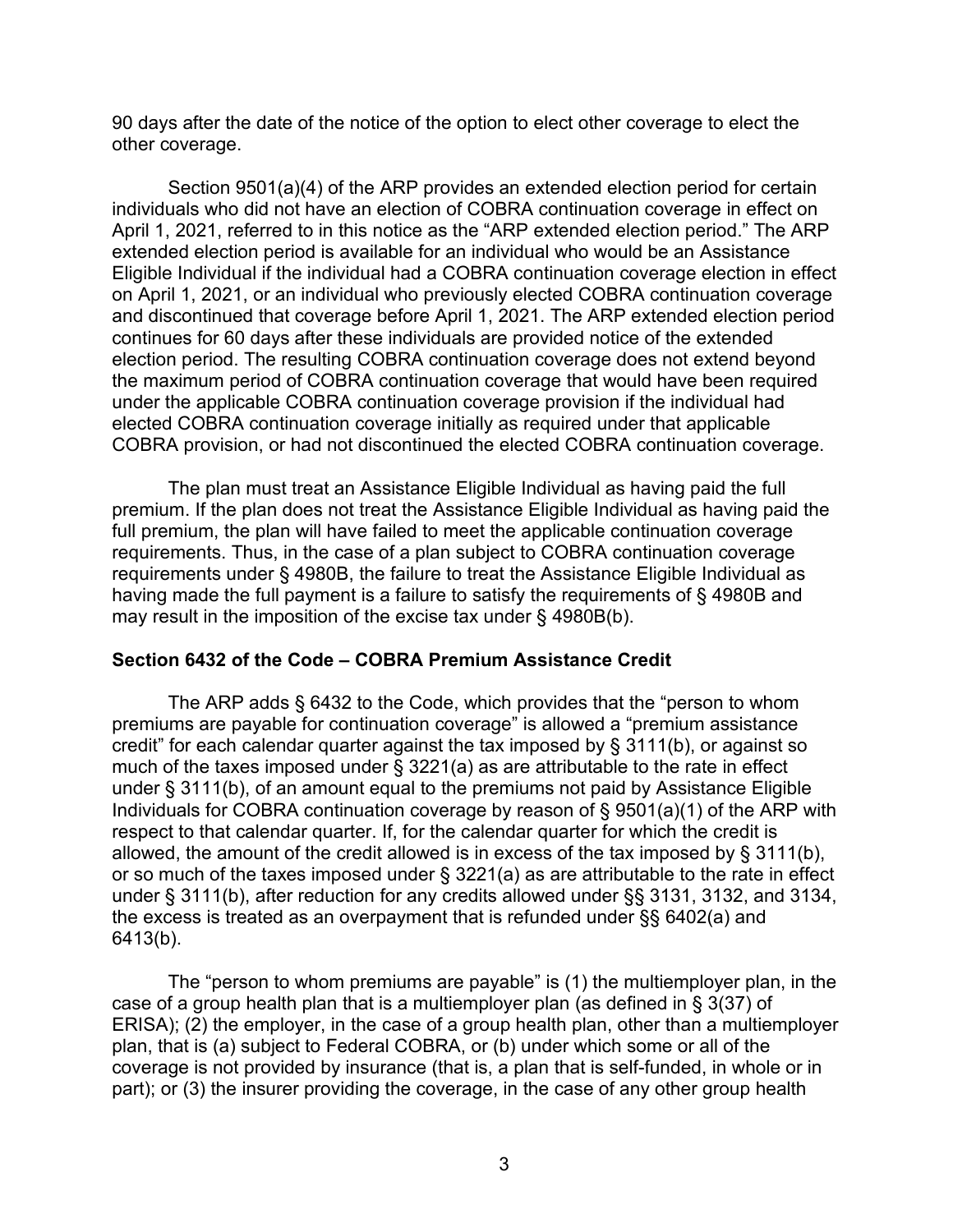plan not described in (1) or (2) (generally, fully insured coverage subject to State continuation coverage requirements, not Federal COBRA). In this notice, the "person to whom premiums are payable" is sometimes referred to as the "premium payee."

Section 6432(c)(2)(C) provides that any penalty under § 6656 for any failure to make a deposit of the tax imposed by § 3111(b), or so much of the taxes imposed under § 3221(a) as are attributable to the rate in effect under § 3111(b), is waived if the Secretary of the Treasury determines that the failure was due to anticipation of the premium assistance credit. Also, Notice 2021-24, 2021-18 IRB 1122, provides that the penalty under § 6656 does not apply for any failure to timely deposit employment taxes (withheld income taxes, taxes under the Federal Insurance Contributions Act (FICA), and taxes under the Railroad Retirement Tax Act (RRTA)) if (1) the employer is a person to whom premiums are payable, (2) the amount of employment taxes that the employer does not timely deposit (after reduction for other credits) is less than or equal to the amount of the employer's anticipated credits under § 6432(a) for the calendar quarter as of the time of the required deposit, and (3) the employer did not seek payment of an advance credit by filing Form 7200 with respect to the anticipated credits it relied upon to reduce its deposits. Section 6432(f) extends the statute of limitations for the assessment of any amount attributable to the credit to 5 years after the later of (1) the date on which the original return which includes the calendar quarter with respect to which the credit is determined is filed, or (2) the date on which that return is treated as filed under § 6501(b)(2). Finally, § 6432(g) provides that the Secretary shall issue such regulations, or other guidance, forms, instructions, and publications, as may be necessary or appropriate to carry out § 6432, including "allowing the credit to third-party payers (including professional employer organizations, certified professional employer organizations, or agents under § 3504)."

Under § 6432(e), the gross income of any person allowed the premium assistance credit is increased, for the taxable year which includes the last day of any calendar quarter with respect to which the credit is allowed, by the amount of the credit. In addition, no credit is allowed with respect to any amount which is taken into account as qualified wages under § 2301 of the Coronavirus Aid, Relief, and Economic Security Act (CARES Act), Pub. L. 116-136, 134 Stat. 281 (March 27, 2020), as amended by the Taxpayer Certainty and Disaster Tax Relief Act of 2020 (Relief Act), which was enacted as Division EE of the Consolidated Appropriations Act, 2021, Pub. L. 116-260, 134 Stat. 1182 (December 27, 2020), § 3134 of the Code, or as qualified health plan expenses under §§ 7001(d) or 7003(d) of the Families First Coronavirus Response Act (FFCRA), Pub. L. 116-127, 134 Stat. 178 (March 18, 2020), as amended by § 286 of the Relief Act, or §§ 3131 or 3132 of the Code.

Finally, the amount of any COBRA premium assistance is excluded from an individual's gross income under new § 139I of the Code.

#### **Emergency Relief Notices**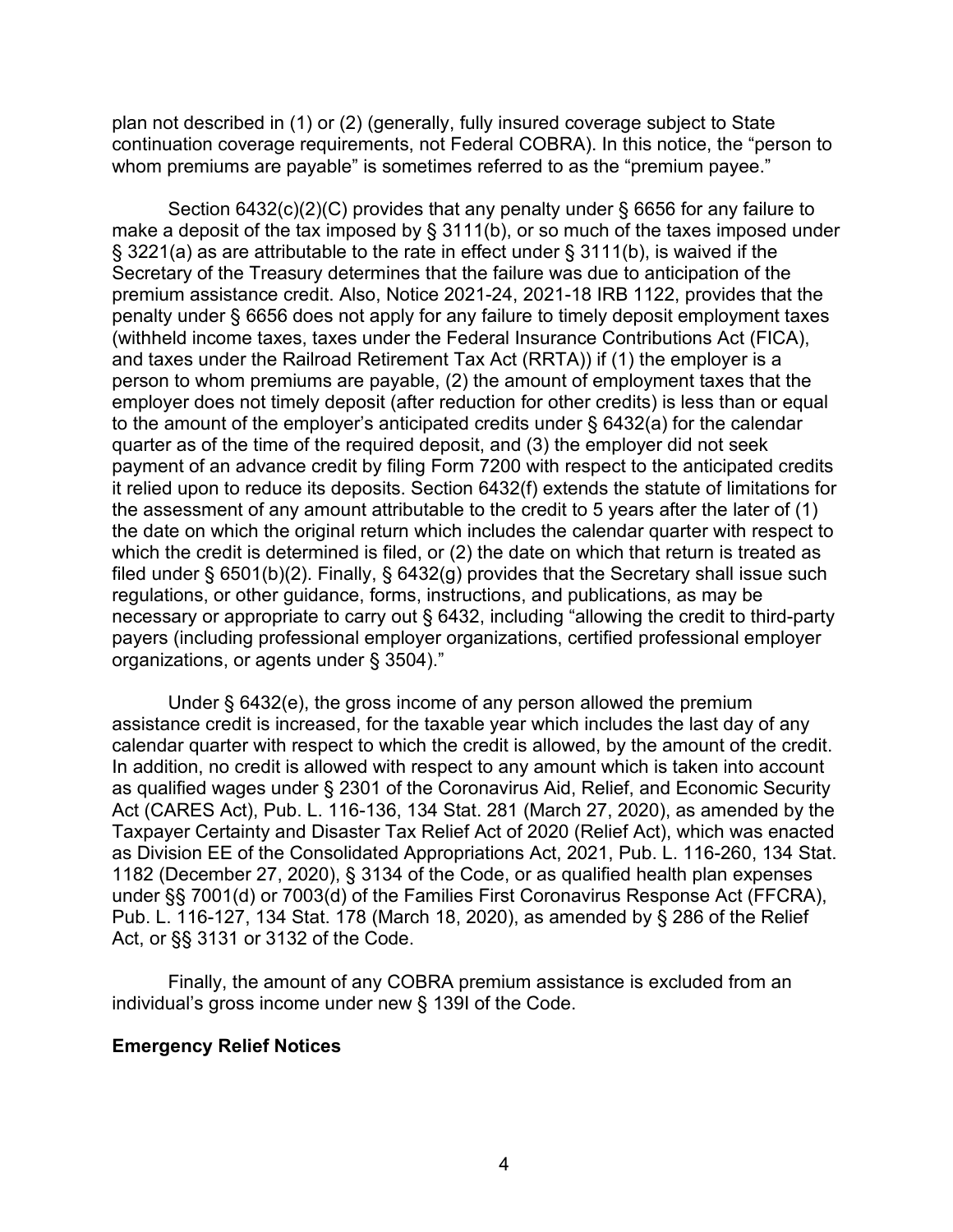In response to the COVID-19 National Emergency, $6$  the Departments of Labor and the Treasury (the Departments) issued the Extension of Certain Timeframes for Employee Benefit Plans, Participants, and Beneficiaries Affected by the COVID-19 Outbreak (Joint Notice) (85 FR 26351, published May 4, 2020), which provides extensions of certain timeframes for group health plans and their participants and beneficiaries. The Joint Notice provides that plans must disregard certain periods beginning March 1, 2020 until 60 days after the announced end of the National Emergency or such other date announced by the Departments (Outbreak Period) in determining the time by which certain actions must be taken or are permitted to be completed.

Section 7508A(b) of the Code and § 518 of ERISA limit the Departments' authority to disregard time periods to one year. As the one-year anniversary of the Joint Notice approached, the Department of Labor, with the concurrence of the Treasury Department, issued EBSA Disaster Relief Notice 2021-01 (February 26, 2021). EBSA Disaster Relief Notice 2021-01 clarifies that disregarded periods under the Joint Notice run until the earlier of (1) one year from the date the applicable person was first eligible for relief, or (2) 60 days after the announced end of the National Emergency. The Joint Notice and EBSA Disaster Relief Notice 2021-01 are referred to collectively in this notice as the "Emergency Relief Notices."

The periods and dates subject to the Emergency Relief Notices include, among others: (1) the 60-day election period for COBRA continuation coverage under § 4980B(f)(5); (2) the date for making COBRA premium payments pursuant to § 4980B(f)(2)(B)(iii) and (C); and (3) the date for plans to provide a COBRA election notice under § 4980B(f)(6)(D).

#### **QUESTIONS AND ANSWERS**

The following questions and answers address many issues that have arisen with respect to COBRA premium assistance available for COBRA continuation coverage under the ARP. Generally, the questions and answers apply for purposes of all COBRA continuation coverage requirements under the ARP, that is, both Federal COBRA and comparable State mini-COBRA requirements. If a question or answer or a particular part of an answer is applicable only to Federal COBRA, that discussion refers specifically to Federal COBRA. COBRA premium assistance requirements apply to the employer or plan sponsor, group health plan, or issuer, depending on the facts and circumstances. For simplicity, in this notice, references in the questions and answers to an "employer" are considered references to the employer, plan, plan sponsor, group health plan, or issuer, as applicable to a particular situation, whereas references to

<span id="page-4-0"></span><sup>&</sup>lt;sup>6</sup> On March 13, 2020, the President issued the Proclamation on Declaring a National Emergency Concerning the Novel Coronavirus Disease (COVID-19) Outbreak declaring a national emergency, beginning March 1, 2020, under §§ 201 and 301 of the National Emergencies Act (50 U.S.C. 1601 *et seq*.). By separate letter, also on March 13, 2020, the President declared under § 501(b) of the Robert T. Stafford Disaster Relief and Emergency Assistance Act, 42 U.S.C. § 5121 *et seq.*, that an emergency existed nationwide, as the result of the COVID-19 outbreak (the COVID-19 National Emergency or National Emergency). *See* 85 FR 26351, 26352 (May 4, 2020).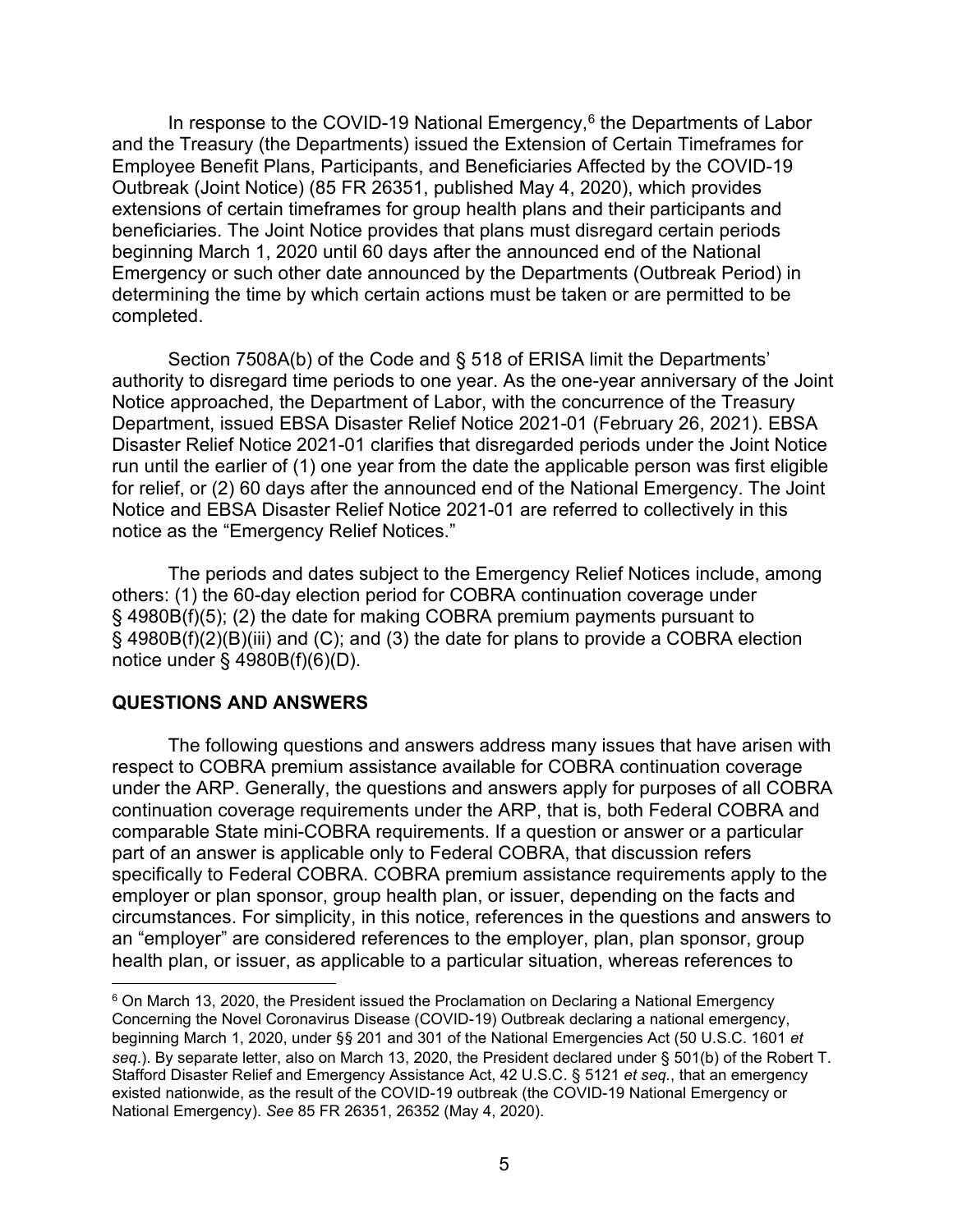"common law employer" are references to the entity that is the employer under the common law of the Assistance Eligible Individual receiving the COBRA premium assistance.

# **ELIGIBILITY FOR COBRA PREMIUM ASSISTANCE**

Q-1. Who qualifies as an Assistance Eligible Individual?

A-1. An Assistance Eligible Individual is any individual who is (1) a qualified beneficiary as the result of (A) the reduction of hours of a covered employee's employment or (B) the involuntary termination of a covered employee's employment (other than by reason of an employee's gross misconduct), (2) is eligible for COBRA continuation coverage for some or all of the period beginning on April 1, 2021, through September 30, 2021, and (3) elects the COBRA continuation coverage. This includes qualified beneficiaries who are the spouse or dependent child of the employee who had the reduction in hours or involuntary termination of employment resulting in a loss of coverage, as well as the employee, if that reduction in hours or involuntary termination of employment caused the qualified beneficiary to lose coverage and the other requirements are satisfied.

Q-2. Who qualifies as a qualified beneficiary for purposes of becoming an Assistance Eligible Individual?

A-2. In order to be a qualified beneficiary who is eligible to become an Assistance Eligible Individual, an individual must (1) be covered under the group health plan on the day before the reduction in hours or involuntary termination of the covered employee's employment, and (2) lose eligibility for the coverage due to the reduction in hours or involuntary termination of the covered employee's employment.<sup>[7](#page-5-0)</sup> An individual who loses group health coverage in connection with the termination of a covered employee's employment by reason of the employee's gross misconduct is not a qualified beneficiary and, thus, cannot be an Assistance Eligible Individual.

Q-3. Can an individual become an Assistance Eligible Individual more than once?

A-3. Yes. An individual who becomes a qualified beneficiary as the result of a reduction in hours or involuntary termination of employment, and who otherwise meets the requirements to be an Assistance Eligible Individual, is treated as an Assistance Eligible Individual regardless of whether the individual was also treated as an Assistance Eligible Individual at an earlier date.

Example: On April 1, 2021, the individual's employment is terminated, and the individual becomes a qualified beneficiary. The individual elects COBRA continuation

<span id="page-5-0"></span> $7$  There are exceptions to this rule in the case of a child born to or adopted by a covered employee during a period of COBRA continuation coverage or in certain circumstances where coverage was wrongfully denied to the individual (see § 54.4980B-3, Q&A-1).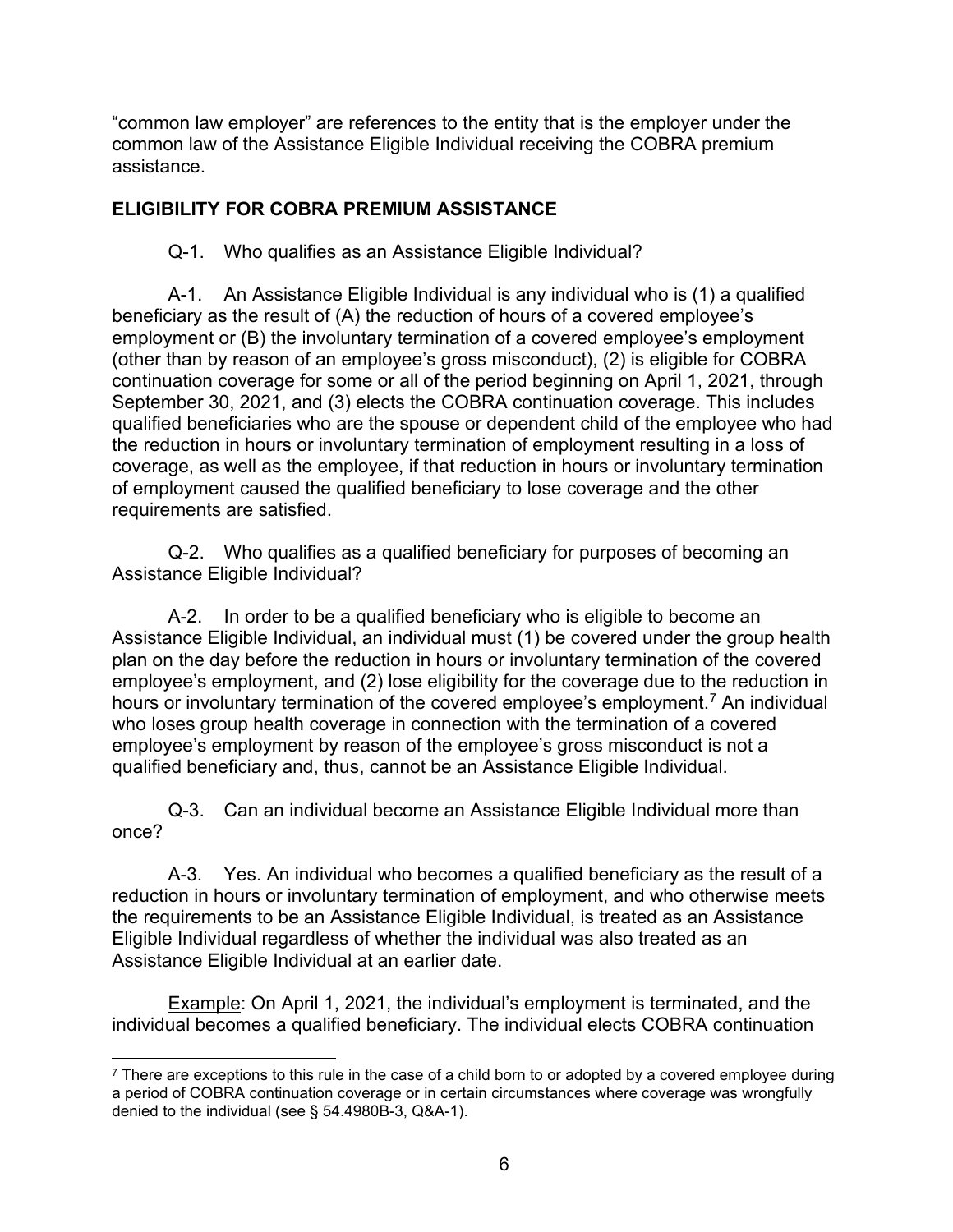coverage and becomes an Assistance Eligible Individual with COBRA continuation coverage beginning on April 1, the date the individual lost coverage. On July 1, 2021, the individual becomes eligible for coverage under a group health plan sponsored by the employer of the individual's spouse and ceases to be an Assistance Eligible Individual. The individual ceases COBRA continuation coverage as of July 1, 2021, and enrolls in coverage in the group health plan sponsored by the employer of the individual's spouse. On August 1, 2021, the individual's spouse has an involuntary termination of employment and as a result the individual and spouse lose coverage. The individual and spouse become qualified beneficiaries due to the loss of coverage and elect COBRA continuation coverage with the plan sponsored by the spouse's employer. The individual and spouse become Assistance Eligible Individuals with respect to COBRA continuation coverage as of August 1, 2021.

Q-4. May the employer require individuals to self-certify or attest that they are eligible for COBRA continuation coverage with COBRA premium assistance due to a reduction in hours or involuntary termination of employment and, if so, may the selfcertification or attestation be used to assist the employer in substantiating its entitlement to the premium assistance credit?

A-4. Yes. Employers may require individuals to provide a self-certification or attestation regarding their eligibility status with respect to a reduction in hours or involuntary termination of employment, which may assist the employer in substantiating its entitlement to the credit. Employers are not required to obtain a self-certification or attestation; however, employers who claim the credit must retain in their records either a self-certification or attestation from the individual regarding the individual's eligibility status, or other documentation to substantiate that the individual was eligible for the COBRA premium assistance (see Q&A-7; see also Q&A-84).

Q-5. May the employer require individuals to self-certify or attest as to their eligibility status regarding other disqualifying group health plan coverage or Medicare, and if so, may the self-certification or attestation be used to assist the employer in substantiating its entitlement to the premium assistance credit?

A-5. Yes. Employers may require individuals to provide a self-certification or attestation as to their eligibility status for other disqualifying group health plan coverage or Medicare, which may assist the employer in substantiating its entitlement to the premium assistance credit. Employers are not required to obtain a self-certification or attestation; however, employers who claim the credit must retain in their records either a self-certification or attestation from the individual regarding the individual's eligibility status, or other documentation to substantiate that the individual was eligible for the COBRA premium assistance (see Q&A-7; see also Q&A-84).

Q-6. May an employer rely on an individual's attestation regarding a reduction in hours or involuntary termination of employment, or regarding eligibility for other disqualifying coverage, for the purpose of substantiating eligibility for the premium assistance credit?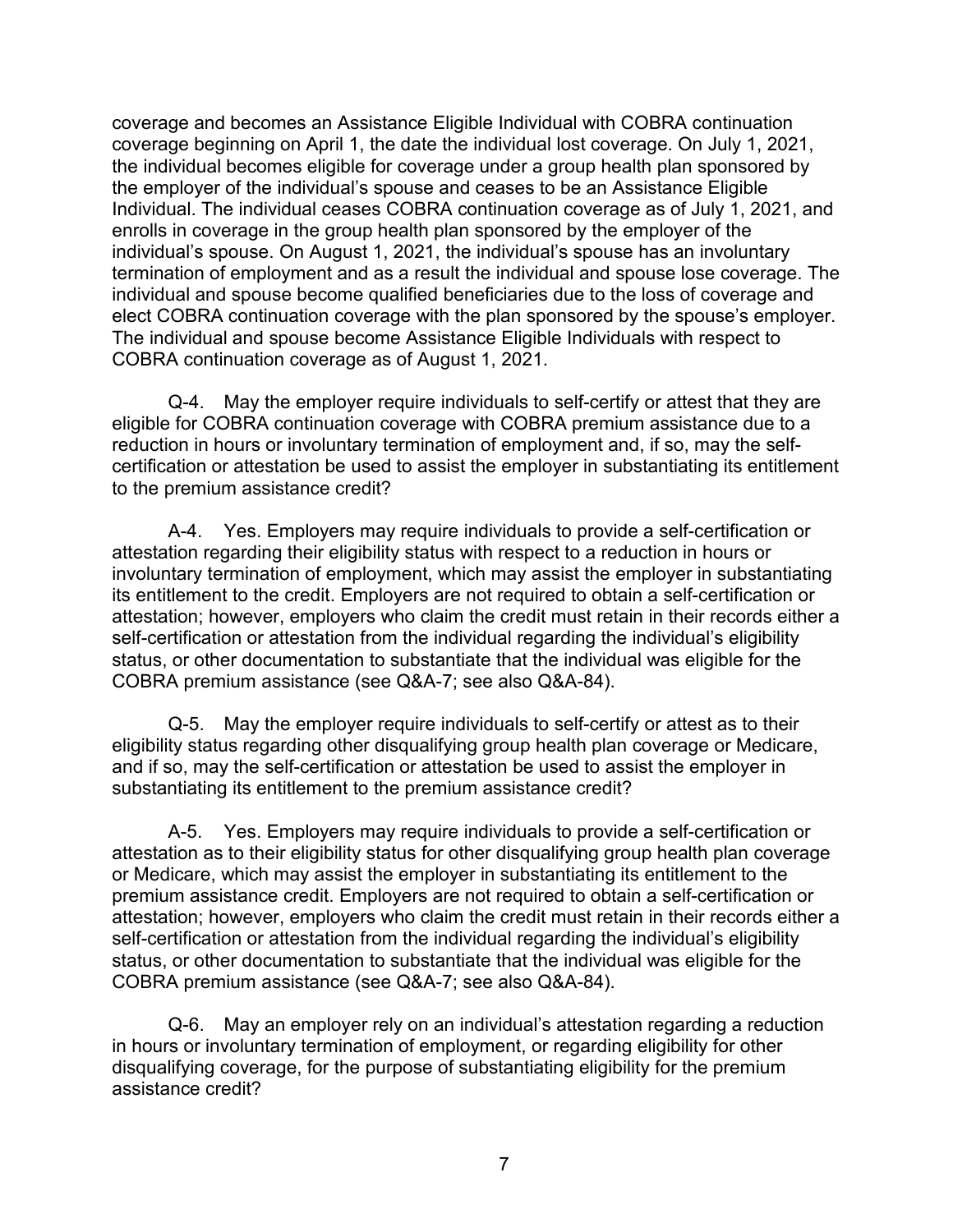A-6. Yes. An employer may rely on an individual's attestation regarding a reduction in hours or involuntary termination of employment, and eligibility for other disqualifying coverage, for the purpose of substantiating eligibility for the credit, unless the employer has actual knowledge that the individual's attestation is incorrect.

Q-7. Must an employer keep a record of an individual's attestation?

A-7. Yes. If the employer is relying on an individual's attestation regarding a reduction in hours or involuntary termination of employment, or regarding eligibility for other disqualifying coverage, the employer must keep a record of the attestation in order to substantiate eligibility for the premium assistance credit. An employer may rely on other evidence to substantiate eligibility, such as records concerning a reduction in hours or involuntary termination of employment.

Q-8. Does a qualifying event other than a reduction in hours or an involuntary termination of employment qualify an individual for COBRA premium assistance?

A-8. No. Qualifying events other than a reduction in hours or an involuntary termination of employment, such as divorce or a covered dependent child ceasing to be a dependent child under the generally applicable terms of the plan (such as loss of dependent status due to aging out of eligibility), are not events qualifying an individual for COBRA premium assistance.

Q-9. If a potential Assistance Eligible Individual was eligible for other group health plan coverage before April 1, 2021, but on and after April 1, 2021, has not been permitted to enroll in that other group health plan coverage, is COBRA premium assistance available for the individual's COBRA continuation coverage?

A-9. Yes. COBRA premium assistance is available to a potential Assistance Eligible Individual until the individual is permitted to enroll in coverage under any other group health plan (including during a waiting period for any other plan).

Example 1: An individual's employment was involuntarily terminated and as a result the individual lost health coverage on October 1, 2020. On November 1, 2020, the individual was eligible to enroll in the group health plan provided by the employer of the individual's spouse as part of that group health plan's annual open enrollment period, but the individual did not enroll. The open enrollment period for the spouse's group health plan ended December 1, 2020, and the individual has not been permitted to enroll in coverage under the spouse's group health plan at any time on or after April 1, 2021. Under these facts, the individual is not considered eligible for coverage under the plan of the spouse's employer until the first available enrollment period, if any, that begins on or after April 1, 2021. Therefore, the individual may elect COBRA continuation coverage under the plan of the individual's former employer during the ARP extended election period and may receive COBRA premium assistance as an Assistance Eligible Individual under the plan of the individual's former employer,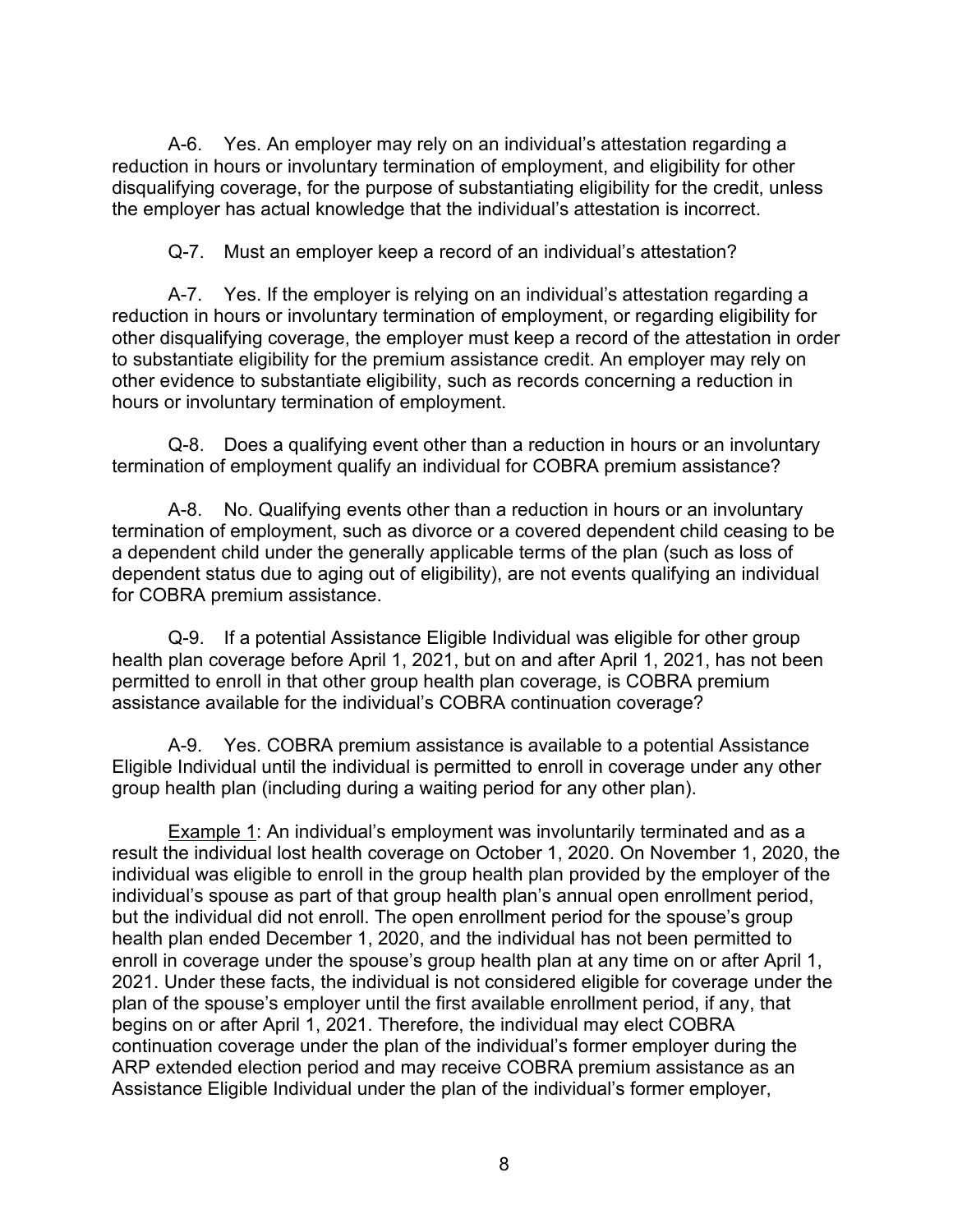beginning on or after April 1, 2021.

Example 2: Same facts as Example 1, except that the spouse's group health plan has an open enrollment period from June 1, 2021, to June 14, 2021, with coverage elected during the open enrollment period beginning July 1, 2021. The spouse does not elect coverage for the individual under the plan of the spouse's employer, and the individual continues COBRA continuation coverage under the plan of the individual's former employer. Under these facts, COBRA premium assistance is not available for the individual's COBRA continuation coverage under the plan of the individual's former employer for periods of coverage beginning on or after July 1, 2021 (the date on which the individual was first eligible to enroll in the group health plan of the spouse's employer).

Example 3: An individual's employment was involuntarily terminated and as a result the individual lost health coverage on October 1, 2020. The individual received a COBRA notice on October 1, 2020. The individual qualified for a special enrollment period for loss of coverage under the group health plan of the spouse's employer. Under the Emergency Relief Notices, the individual remains eligible to elect COBRA continuation coverage or enroll in the spouse's plan. Additionally, on November 1, 2020, the individual was eligible to enroll in the spouse's plan under that plan's annual open enrollment period. The open enrollment period for the spouse's plan ended December 1, 2020. However, the individual remains eligible to enroll in coverage under the spouse's plan under the loss of coverage special enrollment period due to the Emergency Relief Notices. Under these facts, the individual is considered eligible for coverage under the plan of the spouse's employer due to the special enrollment period for loss of coverage as extended by the Emergency Relief Notices. Therefore, while the individual could elect COBRA continuation coverage from the former employer's plan, the individual may not receive COBRA premium assistance as an Assistance Eligible Individual under the plan of the individual's former employer.

Q-10. If a potential Assistance Eligible Individual does not elect COBRA continuation coverage and enrolls in coverage under another group health plan, but has ceased to be covered by the other group health plan as of April 1, 2021, is COBRA premium assistance available if the individual elects COBRA continuation coverage under the ARP extended election period?

A-10. Yes. Enrollment in other group health plan coverage before electing COBRA continuation coverage does not end the period of eligibility for COBRA continuation coverage. If the individual is no longer covered by (or eligible to enroll in) the other group health plan coverage as of April 1, 2021, that prior coverage by a group health plan does not disqualify the individual from COBRA premium assistance. However, beginning on April 1, 2021, coverage by (or eligibility to enroll in) another group health plan would disqualify the individual from COBRA premium assistance, even though it does not end the period of eligibility for COBRA continuation coverage.

Q-11. If an Assistance Eligible Individual is eligible for other disqualifying group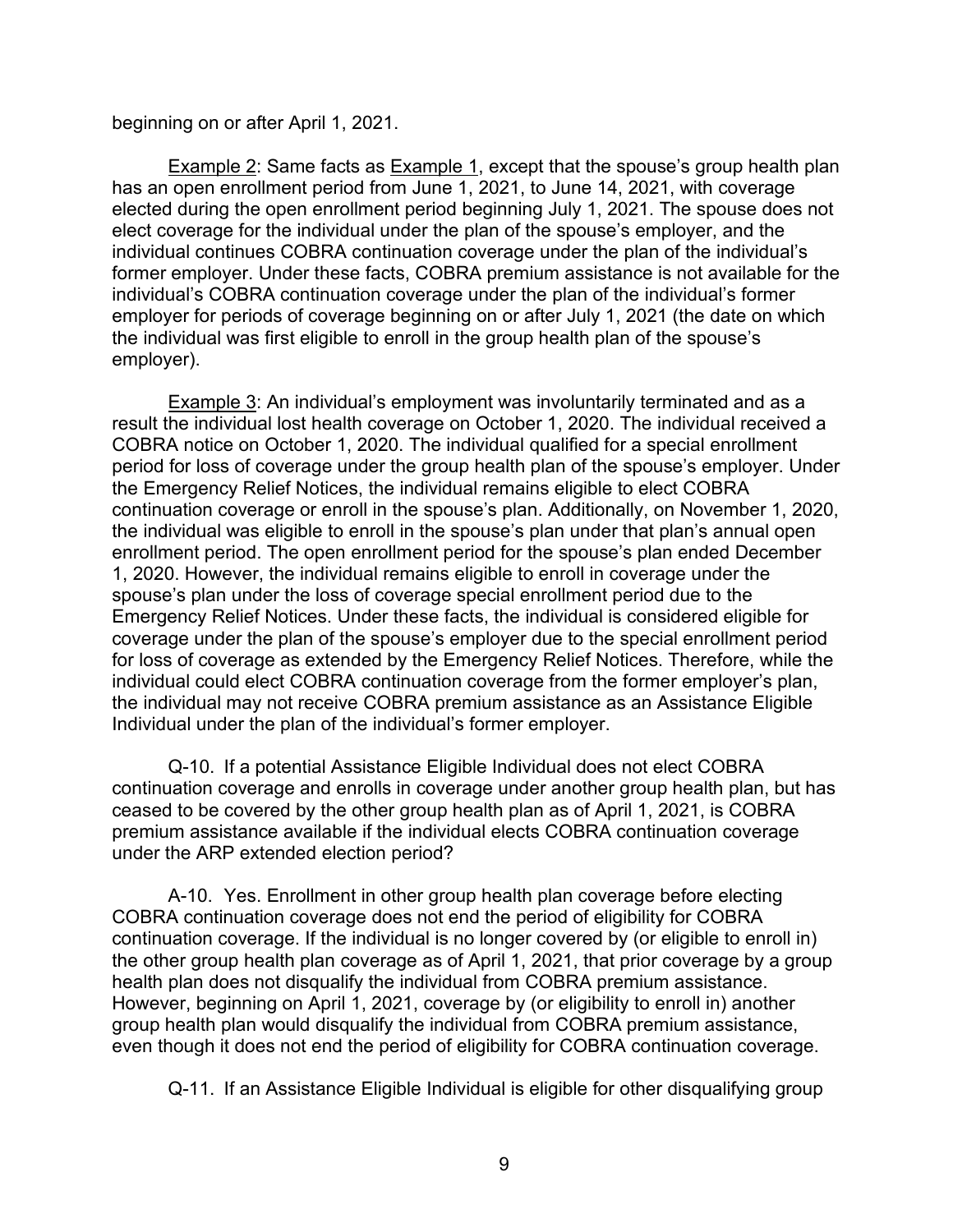health plan coverage or Medicare beginning on or after April 1, 2021, but does not enroll in either, is COBRA premium assistance available for the individual's COBRA continuation coverage for periods of coverage beginning on or after the date the individual is first eligible for the other coverage?

A-11. No. (However, if the other coverage for which the individual is eligible is COBRA continuation coverage, that coverage will not cause the individual to be ineligible for the COBRA premium assistance.)

Example 1: An Assistance Eligible Individual enrolled in COBRA continuation coverage begins employment with a new employer and is eligible to enroll in the employer's group health plan, with coverage effective the first day of the next month. The Assistance Eligible Individual declines the coverage and continues COBRA continuation coverage. Although eligibility for other group health coverage does not end the individual's eligibility for Federal COBRA continuation coverage, eligibility for COBRA premium assistance ends as of the first day of the next month.

Example 2: Same facts as Example 1, except that the new employer's group health plan imposes a 2-month waiting period, with coverage starting as of the first day of the month immediately following the end of the waiting period. The individual's eligibility for COBRA premium assistance ends as of the first day of the month immediately following the end of the waiting period, even though the individual declined coverage under the new employer's group health plan. The result is the same if the individual enrolls in the new employer's group health plan; the individual is not eligible for COBRA premium assistance as of the first day of the month immediately following the end of the waiting period.

Example 3: Two Assistance Eligible Individuals who are spouses are enrolled in COBRA continuation coverage. One spouse begins employment with a new employer and is eligible to enroll in the employer's group health plan with self-only or family coverage, with coverage effective the first day of the next month. That spouse enrolls in self-only coverage, and the other spouse continues COBRA continuation coverage. Although the individual is allowed to continue Federal COBRA continuation coverage, the individual is no longer eligible for COBRA premium assistance as of the first day of the next month because the individual is eligible for coverage under the group health plan of the spouse's employer.

Q-12. Is an individual currently enrolled in Medicare who is a qualified beneficiary as the result of a reduction in hours or involuntary termination of employment able to elect COBRA continuation coverage and receive COBRA premium assistance?

A-12. No. An individual currently enrolled in Medicare who becomes a qualified beneficiary as the result of a reduction in hours or involuntary termination of employment may be eligible to elect COBRA continuation coverage but is not eligible for COBRA premium assistance.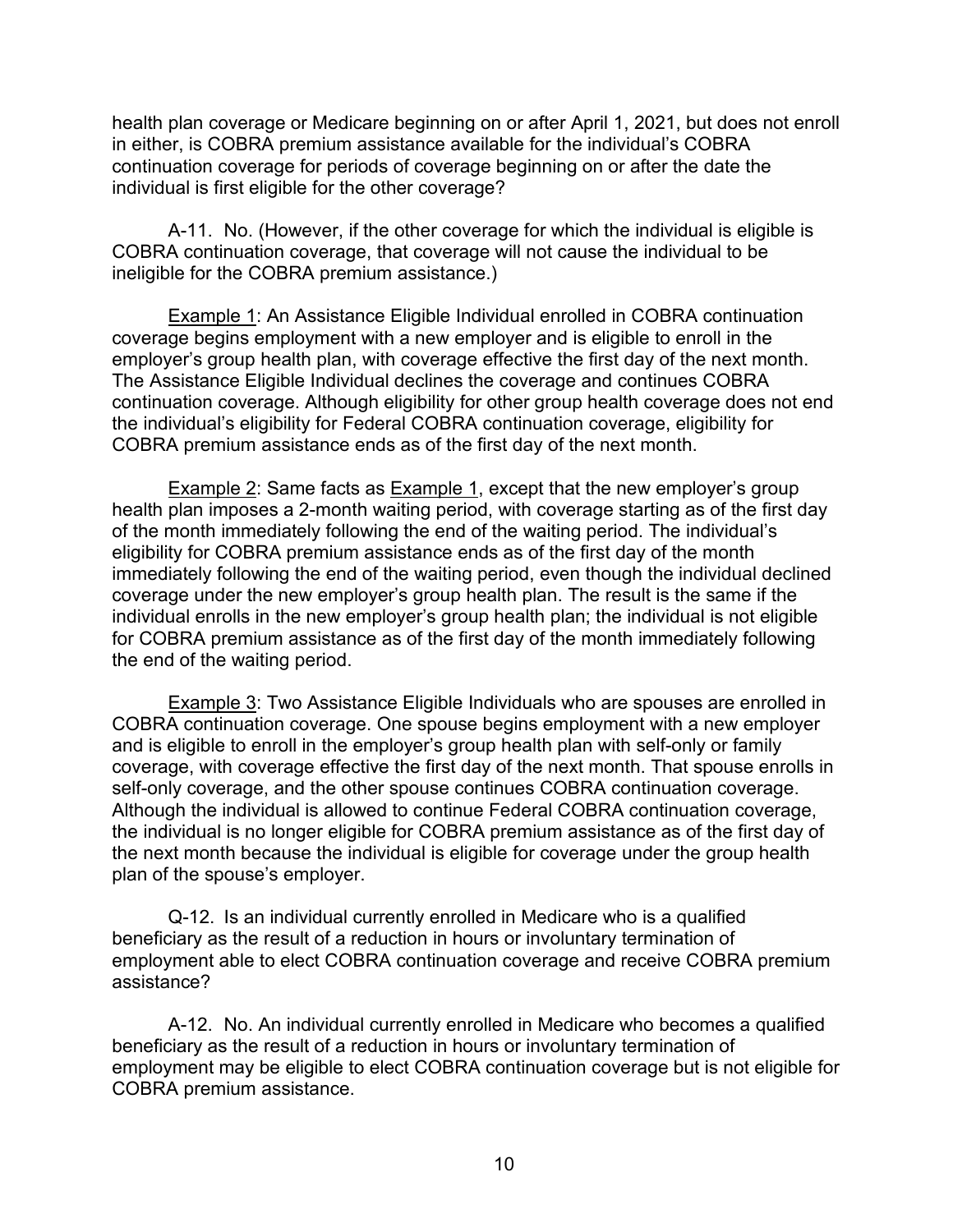Q-13. Is an individual who is a qualified beneficiary as the result of a reduction in hours or involuntary termination of employment but who is currently enrolled in individual health insurance coverage through a Health Insurance Exchange eligible to elect COBRA continuation coverage and receive COBRA premium assistance?

A-13. Yes. An individual who is a qualified beneficiary as the result of a reduction in hours or involuntary termination of employment but who is currently enrolled in individual health insurance coverage through a Health Insurance Exchange may be eligible to elect COBRA continuation coverage and for COBRA premium assistance. However, an individual is not eligible for a premium tax credit to help pay for the cost of Exchange coverage during any month that the individual is enrolled in COBRA continuation coverage. An individual who elects COBRA continuation coverage (with or without COBRA premium assistance) and who is enrolled in coverage through a Health Insurance Exchange with advance payments of the premium tax credit (APTC) may be required to repay the APTC for the overlap months. See Q&A-44 for information regarding the waiver of COBRA continuation coverage, which may assist individuals in this situation.

Q-14. Does a reduction in hours or involuntary termination of employment that follows an earlier qualifying event, such as a divorce, make the qualified beneficiary from the first qualifying event a potential Assistance Eligible Individual?

A-14. No. If COBRA continuation coverage is based on a qualifying event other than a reduction in hours or involuntary termination of employment, the later reduction in hours or involuntary termination of employment of the employee does not cause a loss of coverage, and the qualified beneficiary therefore does not become a potential Assistance Eligible Individual.

Example: An employee is divorced and the divorce results in a loss of health coverage for the spouse of the employee (but not the employee) on November 1, 2020. The spouse is eligible for and timely elects COBRA continuation coverage. On December 1, 2020, the employee's employment is involuntarily terminated and, as a result, the employee loses health coverage. The employee elects COBRA continuation coverage that begins December 1, 2020. The spouse is not an Assistance Eligible Individual because the qualifying event with respect to the spouse's COBRA continuation coverage is the divorce, rather than the employee's involuntary termination of employment. Moreover, the employee's involuntary termination of employment is not a qualifying event for the spouse. The employee is an Assistance Eligible Individual, however, because the qualifying event with respect to the employee is the involuntary termination of employment.

Q-15. If, as the result of an involuntary termination of employment, an individual loses coverage under a health plan that is not subject to COBRA continuation coverage requirements (as defined under the ARP) and the individual is then offered and elects continuation coverage provided voluntarily by the employer, is COBRA premium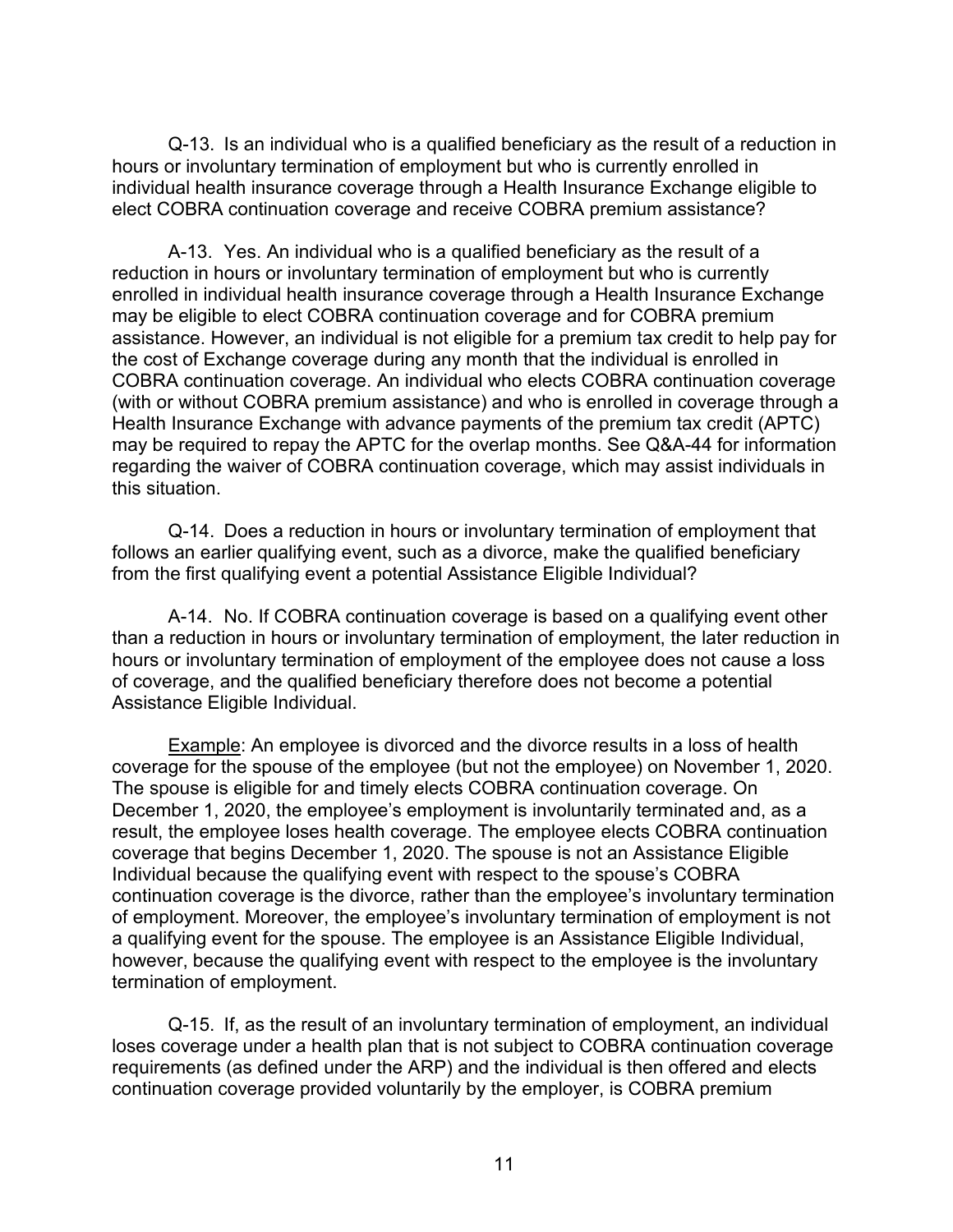assistance available with respect to that continuation coverage?

A-15. No. In order for COBRA premium assistance and the related premium assistance credit to be available, the plan must be subject to COBRA continuation coverage requirements as defined under the ARP. Examples of health plans that may not be subject to either Federal COBRA or State mini-COBRA include a self-insured church plan or a small employer plan. (Treas. Reg. § 54.4980B-2, Q&A-5 provides that a small-employer plan excluded from Federal COBRA is a group health plan maintained by an employer that normally employed fewer than 20 employees during the preceding calendar year.)

Q-16. Is COBRA premium assistance available with respect to temporary continuation coverage elected under the Federal Employees Health Benefits (FEHB) program pursuant to 5 U.S. Code § 8905a by an individual who lost coverage due to a reduction in hours or an involuntary termination of employment?

A-16. No. Continuation coverage elected under the FEHB program pursuant to 5 U.S. Code § 8905a is not COBRA continuation coverage for purposes of § 9501 of the ARP and so COBRA premium assistance is not available with respect to that coverage.

Q-17. Is COBRA premium assistance available to individuals who have elected and remained on COBRA continuation coverage for an extended period due to a disability determination, second qualifying event, or an extension under State mini-COBRA, to the extent those additional periods of coverage fall between April 1, 2021, and September 30, 2021, if the original qualifying event was a reduction in hours or an involuntary termination of employment?

A-17. Yes. If the original qualifying event was a reduction in hours or an involuntary termination of employment, COBRA premium assistance is available to individuals who have elected and remained on COBRA continuation coverage for an extended period due to a disability determination, second qualifying event, or an extension under State mini-COBRA, to the extent the additional periods of coverage fall between April 1, 2021, and September 30, 2021.

Q-18. If retiree health coverage (that is not COBRA continuation coverage) is offered to a potential Assistance Eligible Individual, how does that offer affect eligibility for COBRA premium assistance?

A-18. The effect on eligibility for COBRA premium assistance depends on whether the retiree health coverage is offered under the same group health plan as the COBRA continuation coverage or under a separate group health plan. If offered under the same group health plan, the offer of the retiree health coverage has no effect on a potential Assistance Eligible Individual's eligibility for COBRA premium assistance under the ARP. However, a potential Assistance Eligible Individual is not eligible for COBRA premium assistance if the individual is offered retiree health coverage that is not COBRA continuation coverage and is coverage under a separate group health plan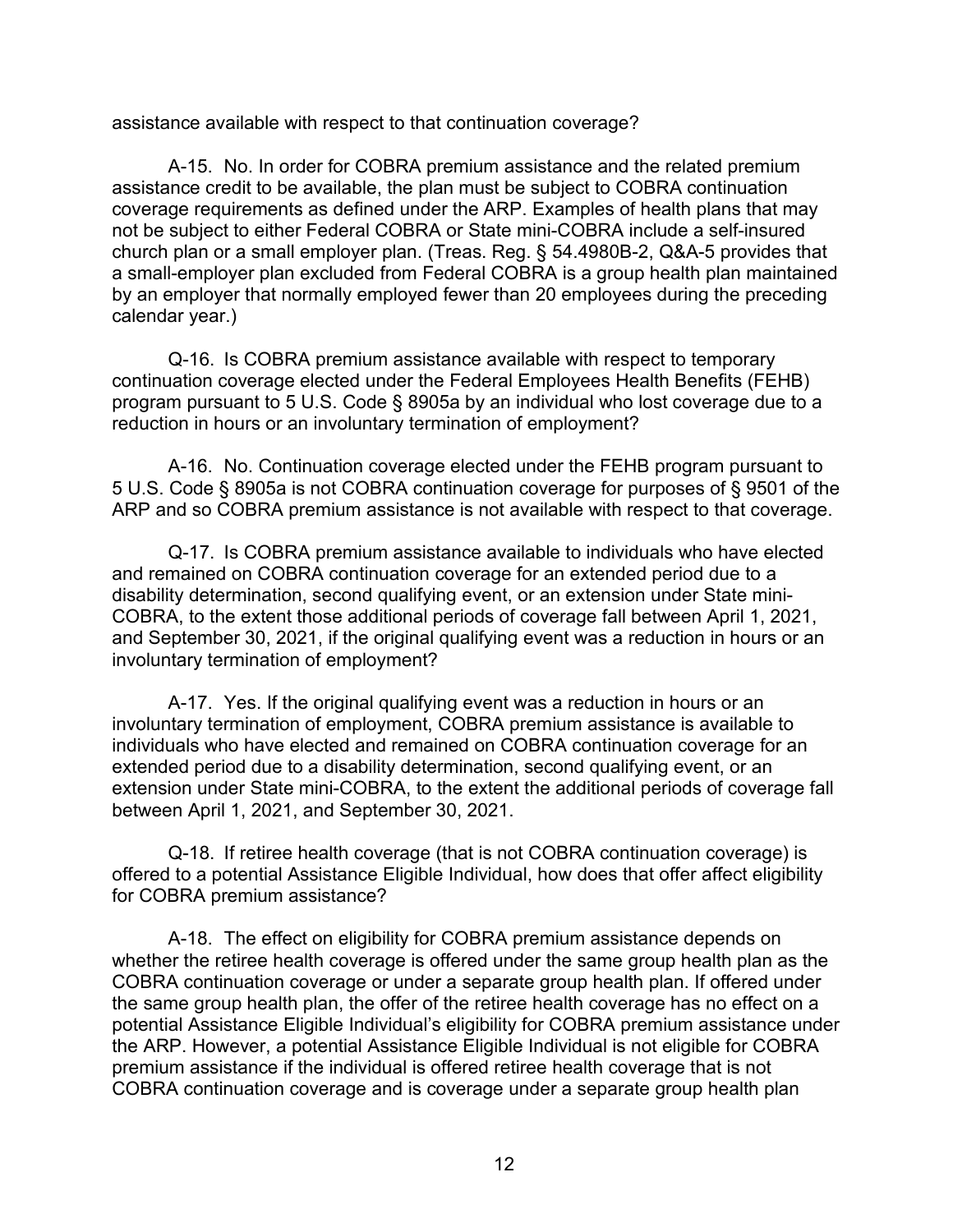than the plan under which the COBRA continuation coverage is offered.

The COBRA regulations provide rules for determining whether health benefits provided by an employer or employee organization constitute one or more group health plans for purposes of Federal COBRA. See Treas. Reg. § 54.4980B-2, Q&A-6. Under those rules, all health benefits provided by an organization constitute a single group health plan unless it is clear from the instruments governing the arrangement or arrangements that the benefits are being provided under separate plans, and the arrangement or arrangements are operated pursuant to such instruments as separate plans. (See Q&A-36 for more information regarding retiree health coverage.)

Q-19. Does COBRA premium assistance apply to portions of the premium attributable to COBRA continuation coverage for individuals who are not qualified beneficiaries?

A-19. No. COBRA premium assistance is limited to premiums attributable to COBRA continuation coverage for Assistance Eligible Individuals. For purposes of Federal COBRA, a qualified beneficiary with respect to a covered employee under a group health plan is the spouse of the employee or a dependent child of the employee if the spouse or dependent child was a beneficiary under the plan on the day before the qualifying event. A child who is born to or adopted by the covered employee during the period of COBRA continuation coverage may also be a qualified beneficiary. Otherwise, a spouse or dependent child who was not a beneficiary under the plan before the qualifying event is not a qualified beneficiary. In addition, if an individual does not meet the definition of a qualified beneficiary under Federal COBRA, the individual's coverage is not eligible for COBRA premium assistance, even though the individual may continue to be covered or be eligible to continue coverage under a plan by its terms, or as required by State law. (If there are additional individuals enrolled in COBRA continuation coverage who are ineligible for COBRA premium assistance, see Q&A-68 for information regarding calculation of the premium assistance credit.)

Q-20. If an individual makes or owes COBRA premium payments for retroactive COBRA continuation coverage elected under the Emergency Relief Notices for which the payment due date has been extended, does that make the individual ineligible for premium assistance?

A-20. No. If an individual elected retroactive COBRA continuation coverage under the Emergency Relief Notices, neither making nor owing COBRA premium payments for retroactive COBRA continuation coverage for which the payment due date has been extended makes an individual ineligible for COBRA premium assistance. However, an individual may lose retroactive COBRA continuation coverage (as noted in Q&A-58) for the months for which the premium is not timely paid under the Emergency Relief Notices. Any late or unpaid premiums for retroactive COBRA continuation coverage will not affect an individual's eligibility for COBRA premium assistance.

#### **REDUCTION IN HOURS**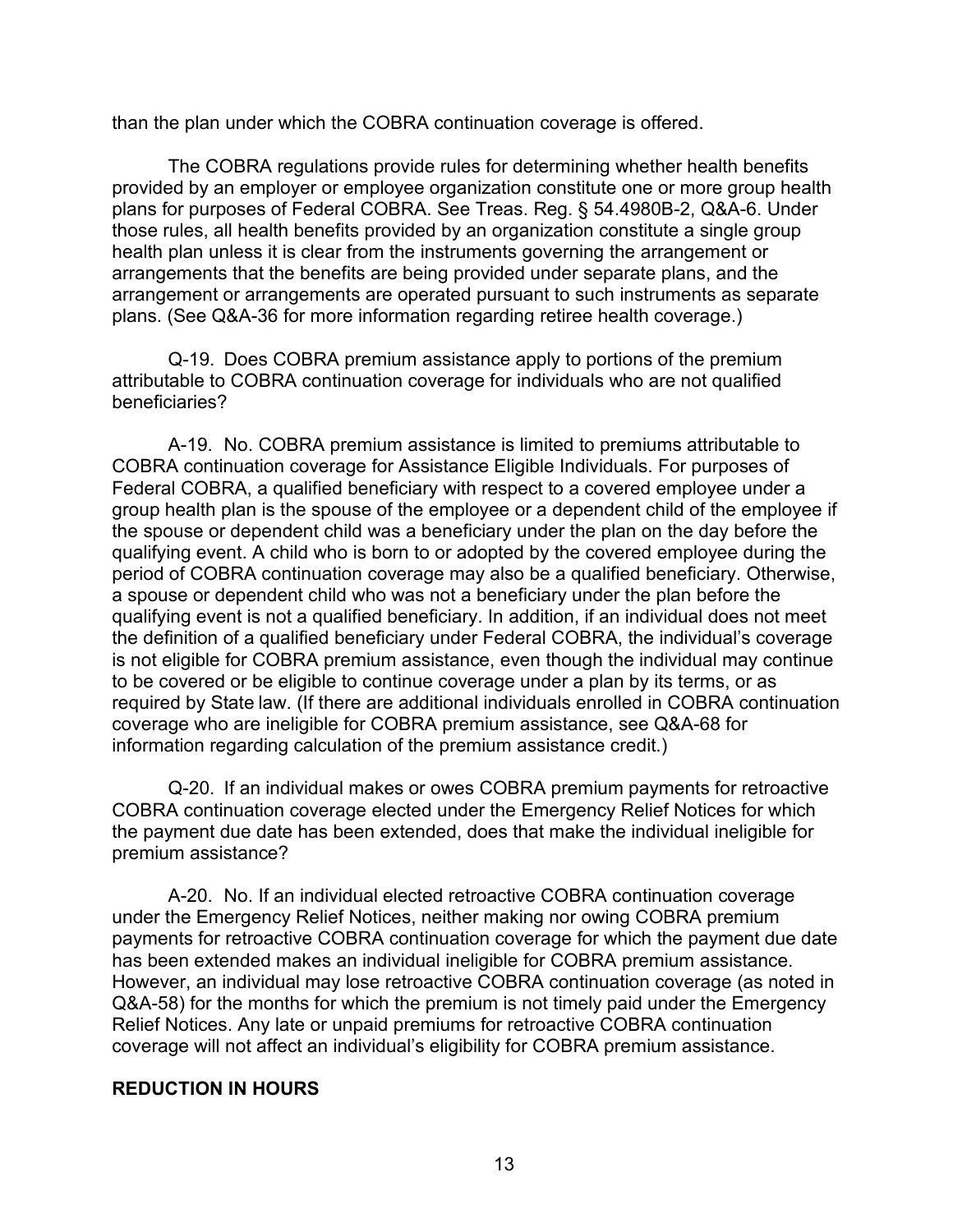Q&A-21 through Q&A-23 apply solely for purposes of determining whether there is a reduction in hours under § 9501 of the ARP and § 6432 of the Code, and other provisions of the Code added or amended by § 9501 of the ARP, but not for any other purposes of the Code or any other law.

Q-21. May a qualified beneficiary whose qualifying event is a voluntary reduction in hours be a potential Assistance Eligible Individual who qualifies for COBRA premium assistance?

A-21. Yes. An employee's reduction in hours would cause the qualified beneficiary to be a potential Assistance Eligible Individual regardless of whether the reduction in hours is voluntary or involuntary.

Q-22. Is a qualified beneficiary whose qualifying event is a furlough a potential Assistance Eligible Individual who qualifies for COBRA premium assistance?

A-22. Yes. In this notice, the term "furlough" means a temporary loss of employment or complete reduction in hours with a reasonable expectation of return to employment or resumption of hours (for example, due to an expected business recovery of the employer) such that the employer and employee intend to maintain the employment relationship. A furlough may be a reduction in hours regardless of whether the employer initiated the furlough, or the individual participated in a furlough process analogous to a window program (see Q&A-29).

Q-23. Does a reduction in hours include a work stoppage as the result of a lawful strike initiated by employees or their representatives or a lockout initiated by the employer?

A-23. Yes. A reduction in hours includes a work stoppage, either as the result of a lawful strike initiated by employees or their representatives or a lockout initiated by the employer, as long as at the time the work stoppage or the lawful strike commences the employer and employee intend to maintain the employment relationship.

### **INVOLUNTARY TERMINATION OF EMPLOYMENT**

Q&A-24 through Q&A-34 apply solely for purposes of determining whether there is an involuntary termination of employment under § 9501 of the ARP and § 6432 of the Code, and other provisions of the Code added or amended by § 9501 of the ARP, but not for any other purposes under the Code or any other law.

Q-24. What circumstances constitute an involuntary termination of employment for purposes of the definition of an Assistance Eligible Individual?

A-24. An involuntary termination of employment means a severance from employment due to the independent exercise of the unilateral authority of the employer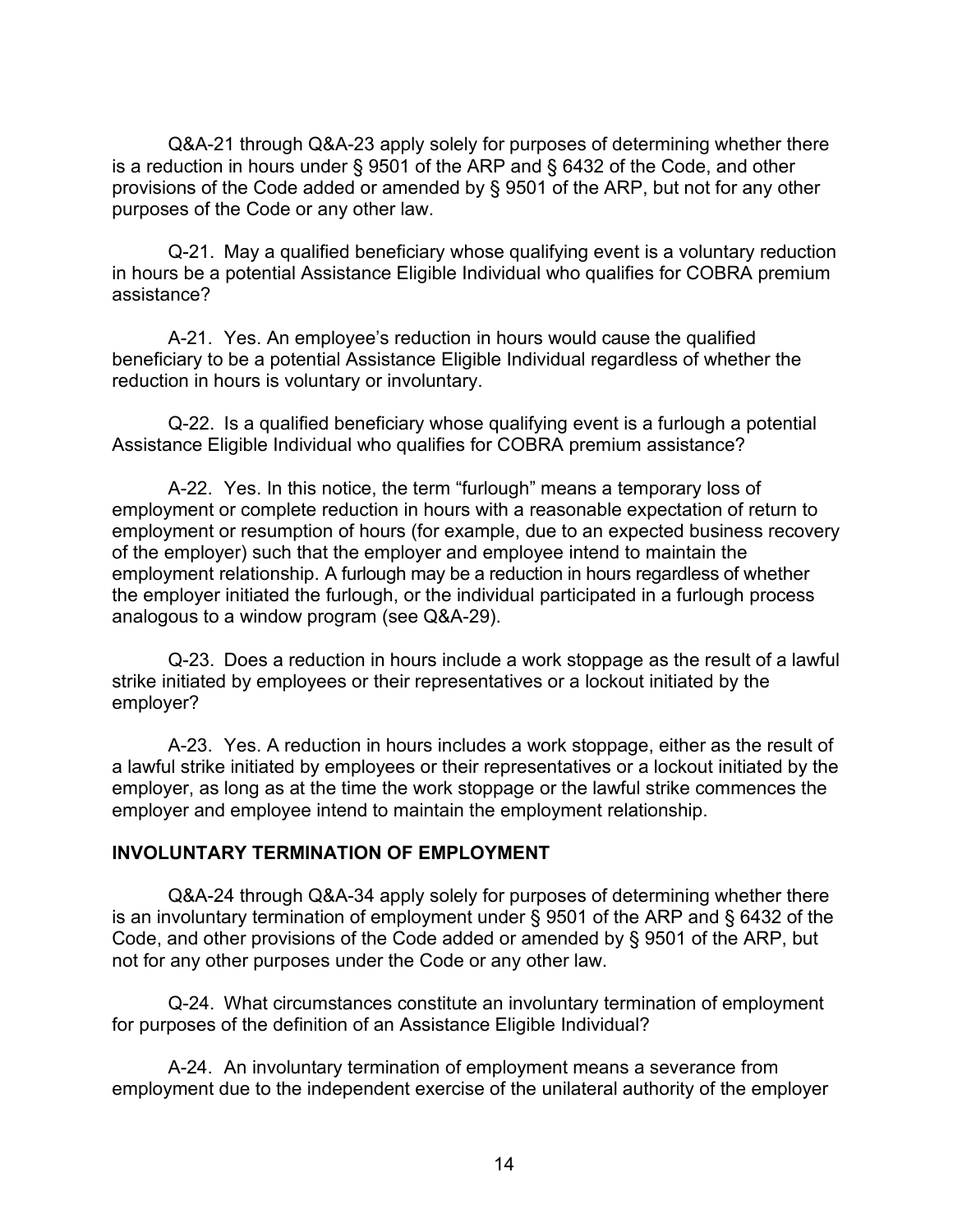to terminate the employment, other than due to the employee's implicit or explicit request, where the employee was willing and able to continue performing services. For application of the involuntary termination of employment standard with respect to the failure to renew an employment agreement or similar contract, see Q&A-34. In addition, an employee-initiated termination of employment constitutes an involuntary termination of employment for purposes of COBRA premium assistance if the termination of employment constitutes a termination for good reason due to employer action that results in a material negative change in the employment relationship for the employee analogous to a constructive discharge.

The determination of whether a termination is involuntary is based on the facts and circumstances. For example, if a termination is designated as voluntary or as a resignation, but the facts and circumstances indicate that the employee was willing and able to continue performing services, so that, absent the voluntary termination, the employer would have terminated the employee's services, and that the employee had knowledge that the employee would be terminated, the termination is involuntary.

Q-25. Does involuntary termination of employment include an employer's action to end an individual's employment while the individual is absent from work due to illness or disability, if that action would otherwise constitute an involuntary termination of employment?

A-25. Yes. Involuntary termination of employment occurs when the employer takes action to terminate the individual's employment, if before the action there is a reasonable expectation that the employee will return to work after the illness or disability has subsided. However, mere absence from work due to illness or disability before the employer has taken action to end the individual's employment is not an involuntary termination of employment (see Q&A-32). Whether the absence from work is a reduction in hours potentially resulting in COBRA continuation coverage depends on whether the absence from work results in a loss of coverage.

Q-26. Does an involuntary termination of employment include retirement?

A-26. Generally, no. In general, a retirement is a voluntary termination of employment. However, if the facts and circumstances indicate that, absent retirement, the employer would have terminated the employee's employment, that the employee was willing and able to continue employment, and that the employee had knowledge that the employee would be terminated absent the retirement, the retirement is an involuntary termination of employment.

Q-27. Does involuntary termination of employment include involuntary termination of employment for cause?

A-27. Yes. However, if the termination of employment is due to gross misconduct of the employee, the termination is not a qualifying event and the loss of the health coverage of the employee and other family members by reason of the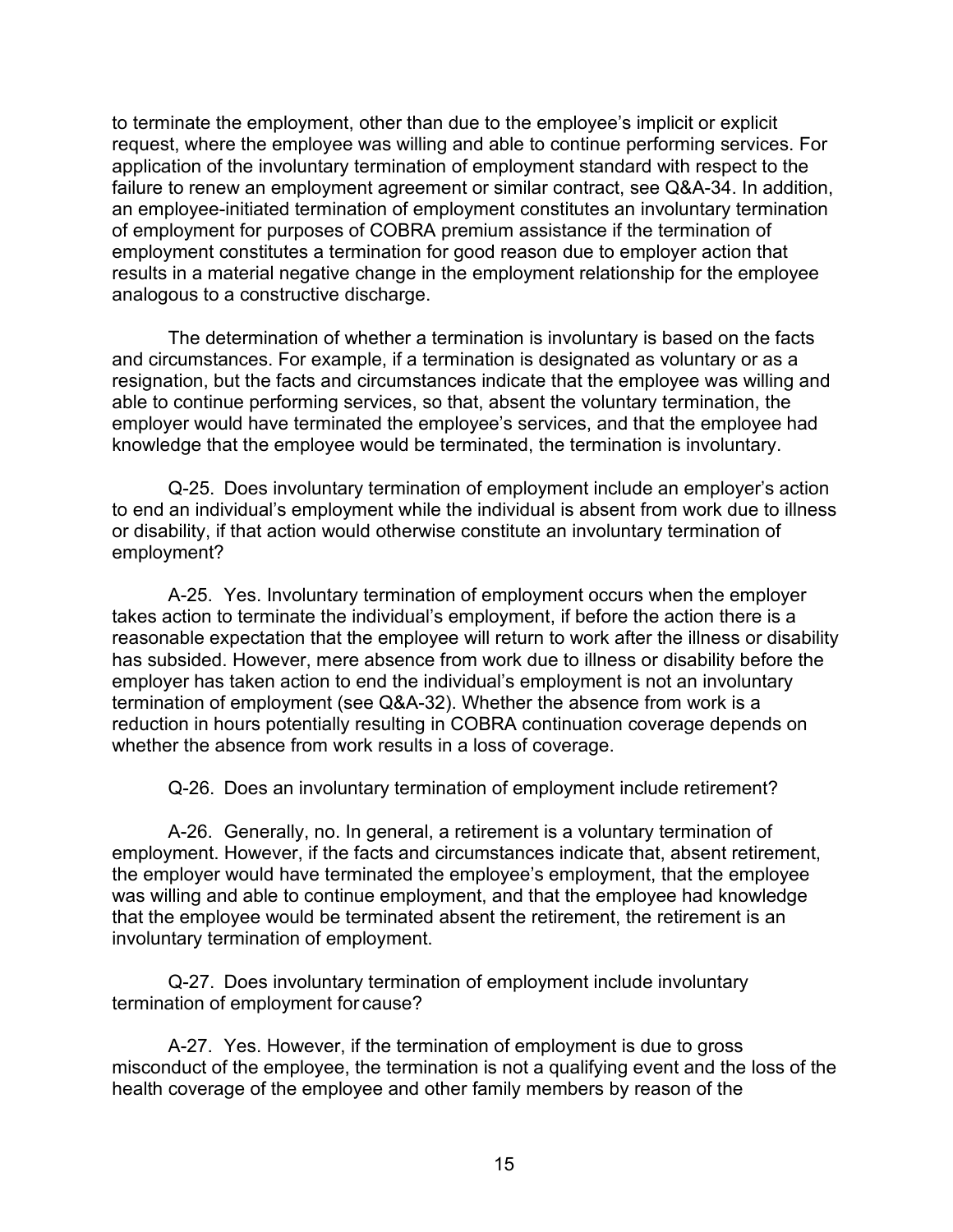employee's termination of employment does not lead to eligibility for COBRA continuation coverage. Therefore, the loss of coverage due to a termination of employment for gross misconduct will not result in an individual becoming a potential Assistance Eligible Individual.

Q-28. Does an involuntary termination of employment include a resignation as the result of a material change in the geographic location of employment for the employee?

A-28. Yes.

Q-29. Does an involuntary termination of employment include participation by an employee in a window program under which employees with impending terminations of employment are offered a severance arrangement to terminate employment within a specified period of time (the "window")?

A-29. Yes. An involuntary termination of employment includes participation in a window program that meets the requirements of Treas. Reg. §  $31.3121(v)(2)-1(b)(4)(v)$ . See those regulations for further information including certain time limits applicable to the window and limits on the ability to have successive windows.

Q-30. Does an involuntary termination of employment occur because the termination of employment is for "good reason" if an employee terminates employment because of concerns about workplace safety due to a health condition of the employee or a family member of the employee?

A-30. In general, an employee's termination of employment due to general concerns about workplace safety is not treated as an involuntary termination of employment. However, a termination of employment would be involuntary if the employee can demonstrate that the employer's actions (or inactions) resulted in a material negative change in the employment relationship analogous to a constructive discharge. A departure due to the personal circumstances of the employee unrelated to an action or inaction of the employer, such as a health condition of the employee or a family member, inability to locate daycare, or other similar issues, generally will not rise to the level of being analogous to a constructive discharge absent the employer's failure to either take a required action or provide a reasonable accommodation.

Q-31. Is an individual whose qualifying event is an employee-initiated termination of employment because a child is unable to attend school or because another childcare facility is closed due to the COVID-19 National Emergency a potential Assistance Eligible Individual?

A-31. No. However, if the individual maintains the ability to return to work, and the facts and circumstances indicate that the qualifying event is a temporary leave of absence such that the employer and employee intend to maintain the employment relationship, the qualifying event is a voluntary reduction in hours and the individual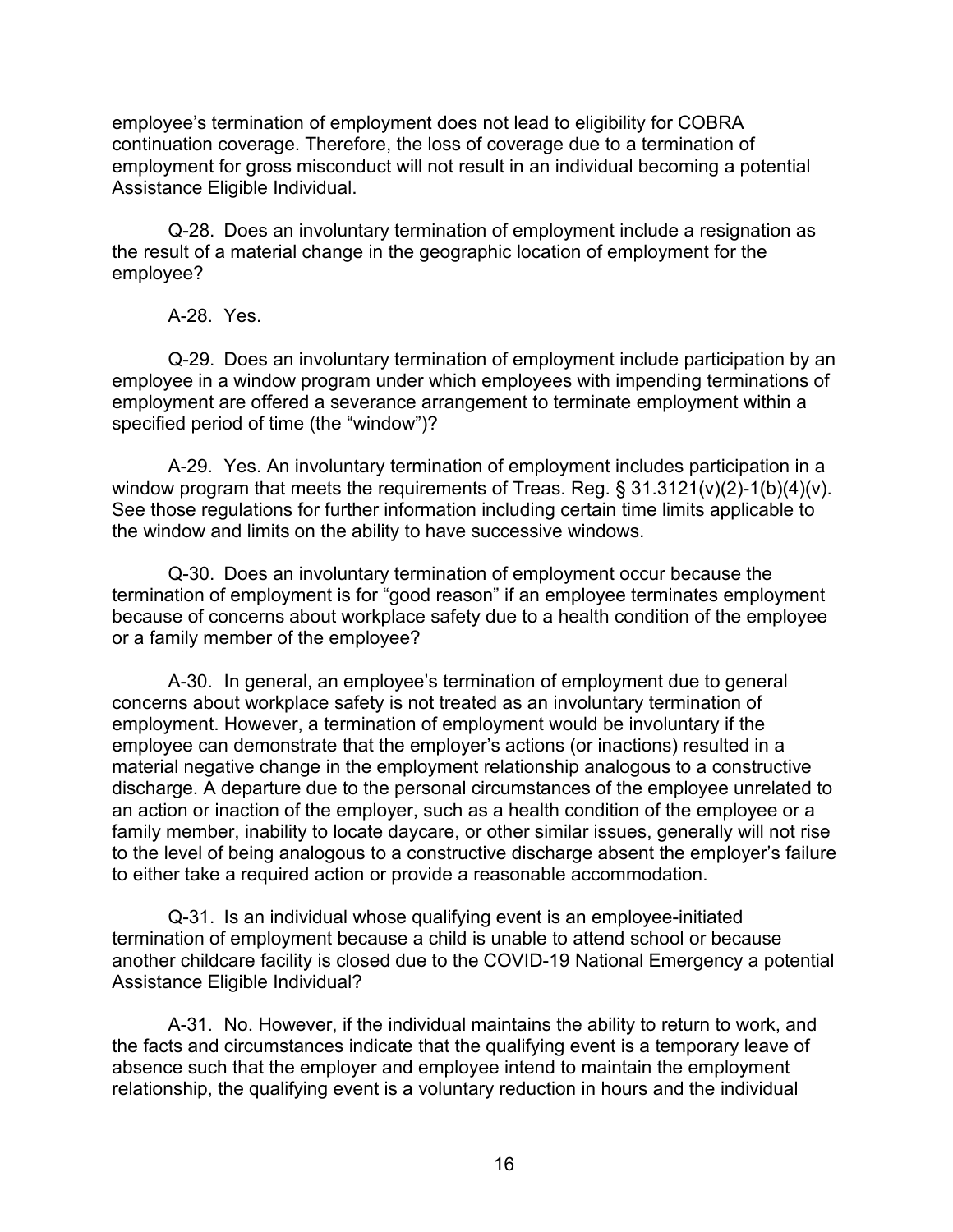would be a potential Assistance Eligible Individual.

Q-32. Does an involuntary termination of employment include a termination of employment initiated by the employee in response to an involuntary material reduction in hours that did not result in a loss of coverage?

A-32. Yes. For purposes of COBRA premium assistance, an employee-initiated termination of employment in response to an involuntary material reduction in hours is treated as a termination for good reason. Thus, an employee-initiated termination of employment due to an involuntary material reduction in hours would be an involuntary termination of employment for purposes of COBRA premium assistance.

Q-33. Is the death of an employee an involuntary termination of employment that makes qualified beneficiaries such as the spouse and dependent children of the employee potential Assistance Eligible Individuals?

A-33. No. The death of an employee is not a reduction in hours or an involuntary termination of employment, so a loss of coverage due to the employee's death would not result in the spouse and dependent children of the employee being potential Assistance Eligible Individuals.

Q-34. Does an involuntary termination of employment include an employer's decision not to renew an employee's contract, including for an employee whose employer is a staffing agency?

A-34. Generally, yes. An employer's decision not to renew an employee's contract will be considered an involuntary termination of employment if the employee was otherwise willing and able to continue the employment relationship and was willing either to execute a contract with terms similar to those of the expiring contract or to continue employment without a contract. However, if the parties understood at the time they entered into the expiring contract, and at all times when services were being performed, that the contract was for specified services over a set term and would not be renewed, the completion of the contract without it being renewed is not an involuntary termination of employment.

### **COVERAGE ELIGIBLE FOR COBRA PREMIUM ASSISTANCE**

Q-35. Is COBRA premium assistance available for COBRA continuation coverage under a vision-only or dental-only plan?

A-35. Yes. COBRA premium assistance is available for COBRA continuation coverage of any group health plan, except a health FSA under § 106(c) offered under a § 125 cafeteria plan. Group health plans include vision-only and dental-only plans, regardless of whether the employer pays for a portion of the premiums for active employees. COBRA premium assistance is not available for continuation coverage offered by employers for non-health benefits that are not subject to Federal COBRA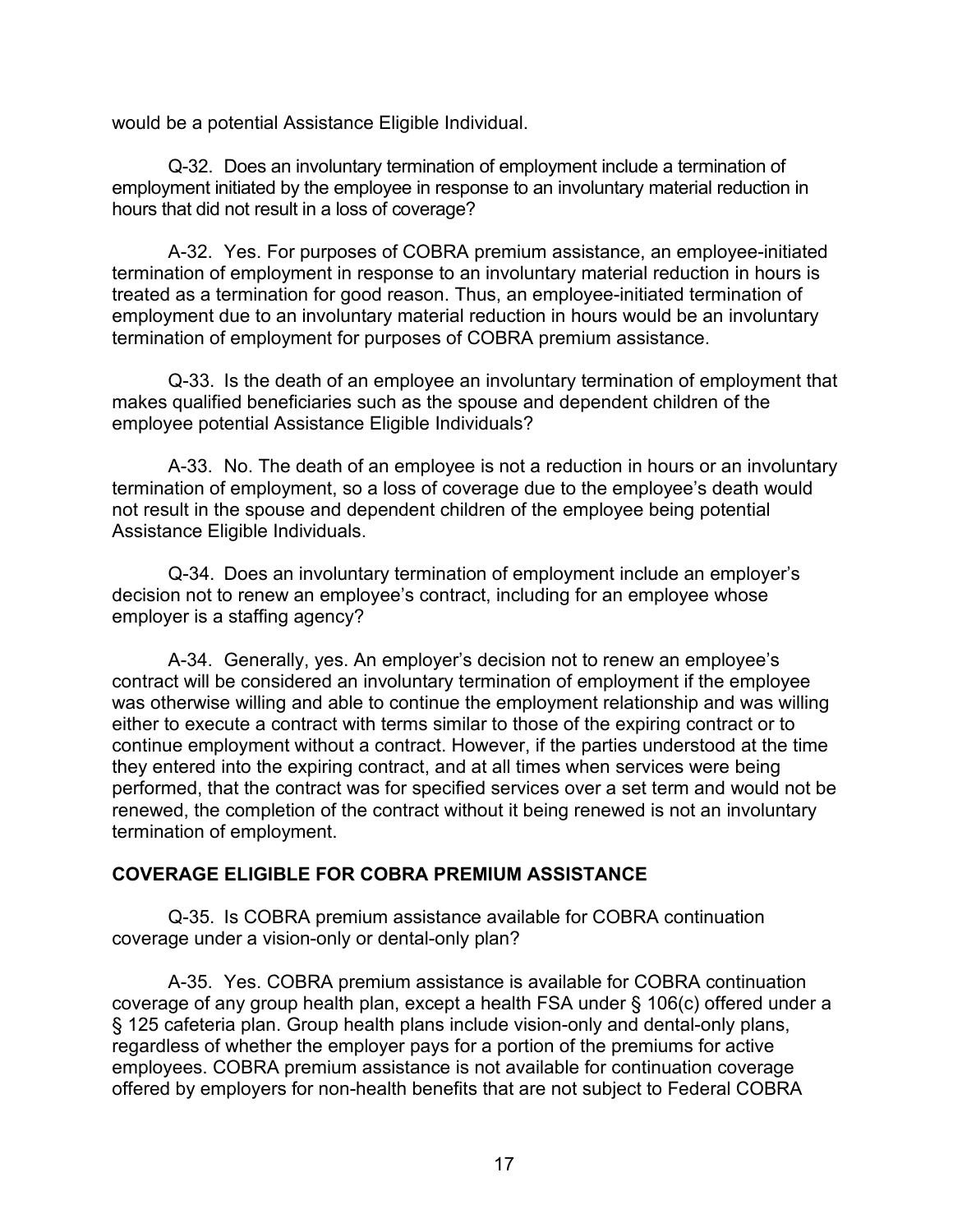continuation coverage requirements, such as group-term life insurance. (See Q&A-55 regarding eligibility for COBRA continuation coverage for distinct benefit options).

Q-36. May retiree health coverage be treated as COBRA continuation coverage for which COBRA premium assistance is available?

A-36. Yes, but only if the retiree coverage is offered under the same group health plan as the coverage made available to similarly situated active employees, though the amount charged for the retiree coverage may be higher than that charged to active employees. In that case, the retiree coverage may still be eligible for the COBRA premium assistance as long as the amount charged to a retiree does not exceed the maximum amount allowed under Federal COBRA.

Q-37. Is COBRA premium assistance available for COBRA continuation coverage under a health reimbursement arrangement (HRA)?

A-37. Yes. Note that, for purposes of the ARP, COBRA continuation coverage does not include a health FSA provided through a § 125 cafeteria plan paid for with salary reduction amounts. Even though, under some circumstances, an HRA may qualify as a health FSA under § 106(c)(2), such an HRA would not be excluded from the ARP's definition of COBRA continuation coverage because the HRA would be paid for with employer contributions, not salary reduction amounts contributed through a § 125 cafeteria plan.

Q-38. Does eligibility for coverage under an HRA end the period of COBRA premium assistance under the ARP in the same way as eligibility for coverage under any other group health plan?

A-38. Yes, unless the HRA qualifies as a health FSA under § 106(c)(2). Under § 106(c)(2)(B), a health FSA is health coverage under which the maximum amount of reimbursement that is reasonably available to a participant for the coverage is less than 500 percent of the value of the coverage. For this purpose, the maximum amount of reimbursement that is reasonably available generally would be the balance of the HRA, and the value of the HRA coverage generally would be the applicable premium for COBRA continuation of the HRA coverage, not taking into account COBRA premium assistance.

Q-39. Is COBRA premium assistance available for COBRA continuation coverage under an HRA integrated with individual health insurance coverage (an individual coverage HRA)?

A-39. Yes. In the case of an individual coverage HRA, the COBRA continuation coverage applies only to the individual coverage HRA and not to the underlying individual health insurance coverage. The qualified beneficiary with COBRA continuation coverage must still incur and substantiate covered medical care expenses (which may include health insurance premiums) to be reimbursed by the individual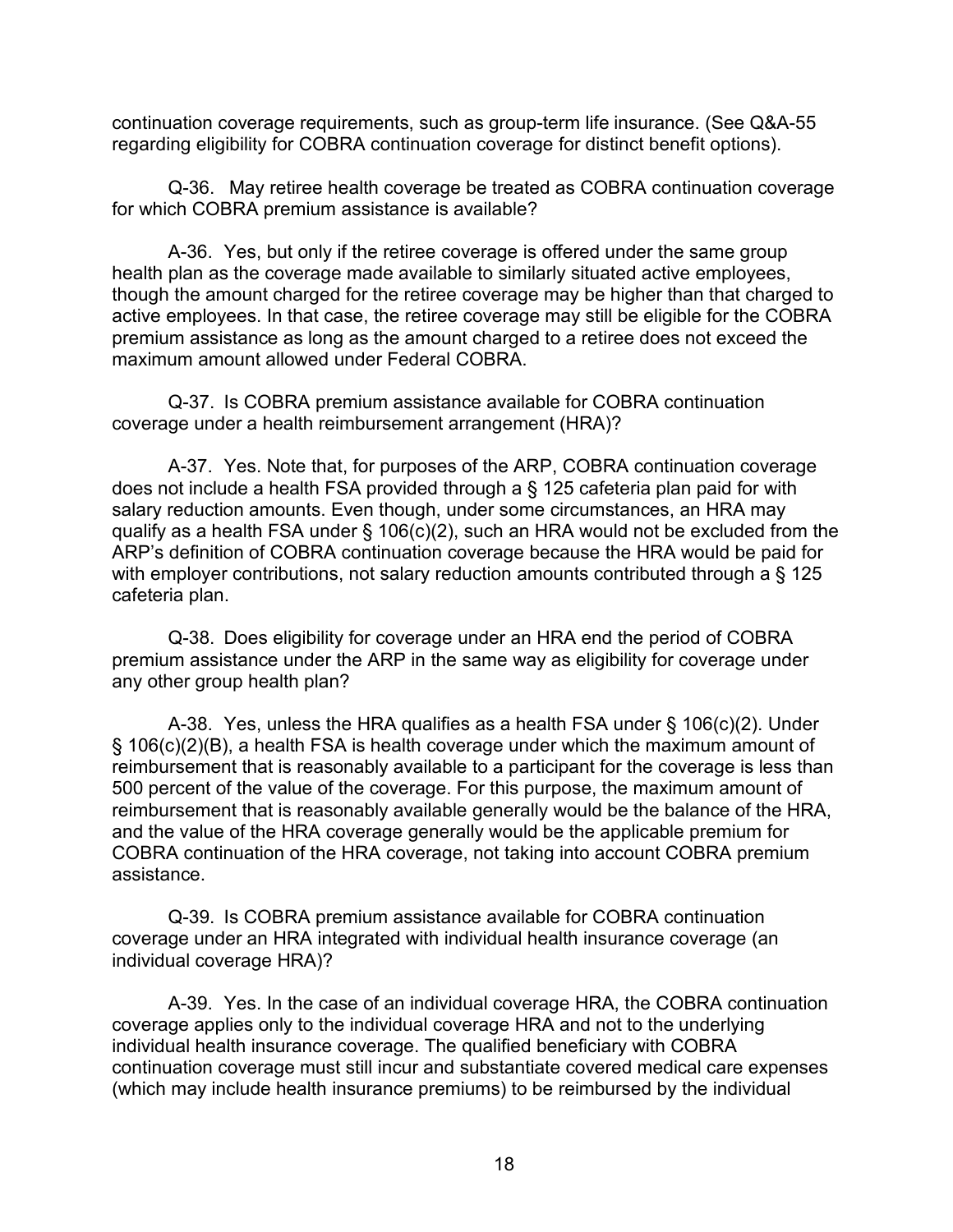coverage HRA. Although an individual coverage HRA may include an HRA integrated with Medicare, a qualified beneficiary eligible for Medicare cannot be an Assistance Eligible Individual; thus, COBRA premium assistance is not available if the COBRA continuation coverage is under an individual coverage HRA integrated with Medicare. (See Q&A-70 regarding the calculation of the premium assistance credit in the case of an individual coverage HRA.)

Q-40. Is COBRA premium assistance available for coverage under a QSEHRA as defined in § 9831(d)?

A-40. No. A QSEHRA is not a group health plan eligible for COBRA continuation coverage.

Q-41. Pursuant to § 9501(a)(1)(B) of the ARP, a plan sponsor allows an Assistance Eligible Individual to enroll in coverage under a plan that is different than the coverage the individual was enrolled in at the time of the qualifying event. Does the requirement that the premium for the different coverage elected not exceed the premium for coverage that the individual was enrolled in at the time of the qualifying event simply limit the amount of the COBRA premium assistance, thereby allowing the individual to elect a plan with a higher premium but restricting the amount of COBRA premium assistance to the amount of the premium for the coverage that the individual was enrolled in at the time of the qualifying event (with the individual or employer paying the excess over the COBRA premium assistance)?

A-41. No. Unless otherwise allowed under the COBRA regulations or other applicable law, coverage with a premium greater than the premium for the coverage that the individual was enrolled in at the time of the qualifying event is not eligible for the COBRA premium assistance. However, the requirements in § 9501(a)(1)(B) of ARP do not apply to a situation in which the plan in which the individual was enrolled at the time of the qualifying event is not available (see Q&A-42).

Example: An individual is an Assistance Eligible Individual who was enrolled in a plan with an \$800 per month COBRA premium at the time of the qualifying event. The employer sponsoring the plan permits Assistance Eligible Individuals to enroll in other coverage pursuant to § 9501(a)(1)(B) of the ARP. Three other coverages are offered to active employees similarly situated to the individual, none of which are excepted benefits, a QSEHRA or a health FSA. The COBRA premiums for the other coverages are \$700, \$750 or \$1,000 per month. The individual may enroll in the \$700 or \$750 per month options with COBRA premium assistance. If the employer allows, the individual may enroll in the \$1,000 per month coverage option but that coverage will not be eligible for the COBRA premium assistance. (But see Q&A-69 regarding the availability of COBRA premium assistance for an Assistance Eligible Individual electing a different benefit package in compliance with § 54.4980B-8, Q&A-2(c), such as during open enrollment.)

Q-42. If a potential Assistance Eligible Individual elects COBRA continuation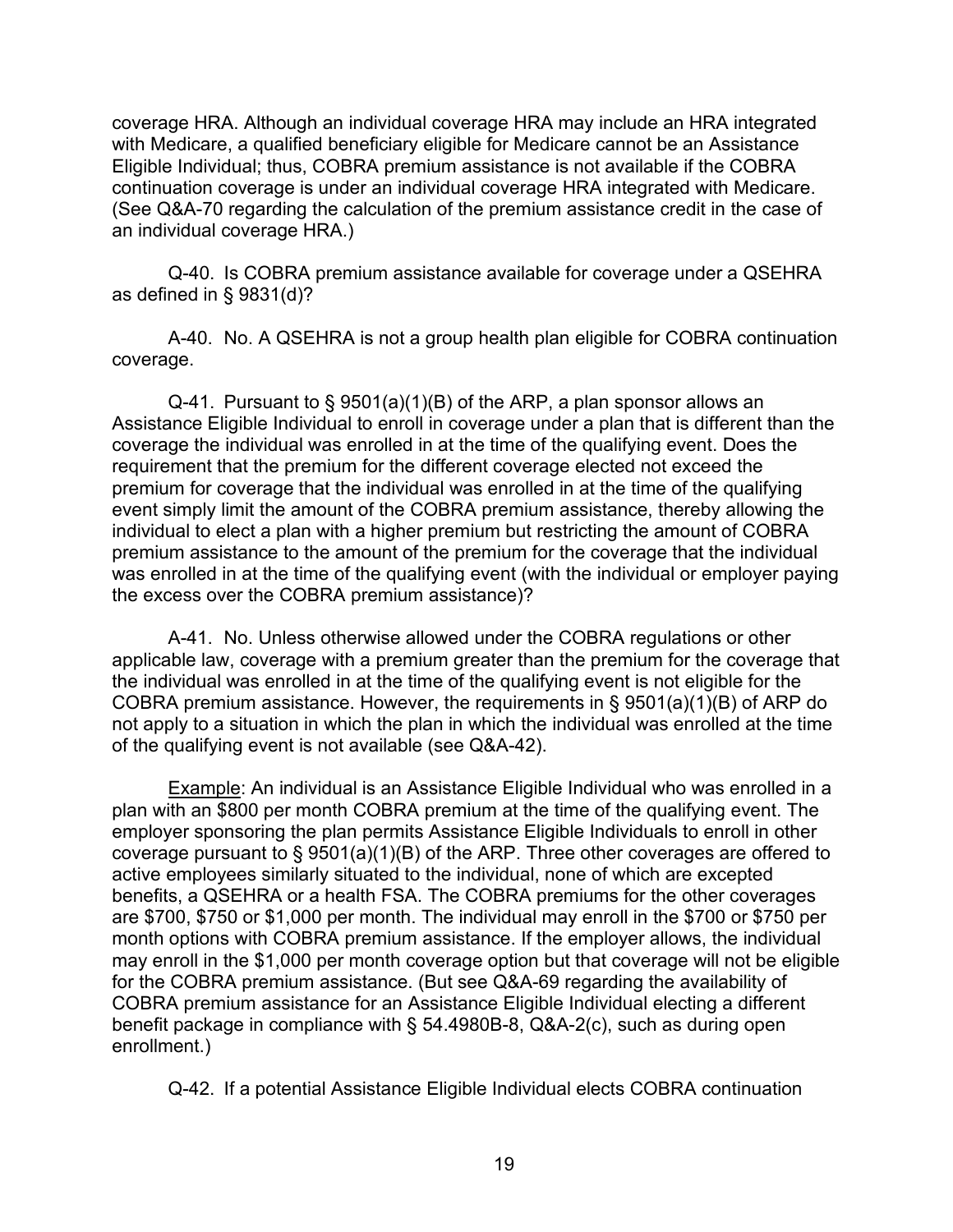coverage during the ARP extended election period but the employer no longer offers the health plan that previously covered the individual, must the employer place that individual in the plan most similar to the prior plan, provided the employer offers other health plans?

A-42. Yes. If an employer no longer offers the health plan that previously covered the potential Assistance Eligible Individual, the individual must be offered the opportunity to elect the plan that a similarly situated active employee would have been offered that is most similar to the previous plan that covered the individual, even if the premium for the plan is greater than the premium for the previous plan. In this case, the other coverage elected by the individual is eligible for the COBRA premium assistance, regardless of the premium for that coverage.

### **BEGINNING OF COBRA PREMIUM ASSISTANCE PERIOD**

Q-43. When is an Assistance Eligible Individual first entitled to receive COBRA premium assistance?

A-43. An Assistance Eligible Individual is entitled to receive COBRA premium assistance as of the first applicable period of coverage beginning on or after April 1, 2021. For this purpose, a period of coverage is a monthly or shorter period with respect to which premiums are normally charged by the plan or issuer with respect to such coverage provided to employees and qualified beneficiaries. The start date of the first period of coverage beginning on or after April 1, 2021, depends on the period with respect to which premiums would have been normally charged by the plan if the individual had paid the premium.

Example: Plan provides that employees and qualified beneficiaries pay premiums for health coverage, including COBRA continuation coverage, on a biweekly basis for a corresponding two-week period of coverage. For March 2021, the last two-week period of coverage is from March 28 through April 10, 2021, followed by a period of coverage from April 11 through April 24, 2021. COBRA premium assistance could apply with respect to the premium for the period of coverage beginning April 11, 2021.

Q-44. Must an Assistance Eligible Individual electing COBRA continuation coverage under the ARP extended election period begin coverage as of the first period of coverage beginning on or after April 1, 2021?

A-44. No. While a group health plan must make COBRA continuation coverage with COBRA premium assistance available as of the first period of coverage beginning on or after April 1, 2021, in the case of an Assistance Eligible Individual electing COBRA continuation coverage under the ARP extended election period, the Assistance Eligible Individual may waive COBRA continuation coverage for any period before electing to receive COBRA premium assistance, including retroactive periods of coverage beginning prior to April 1, 2021.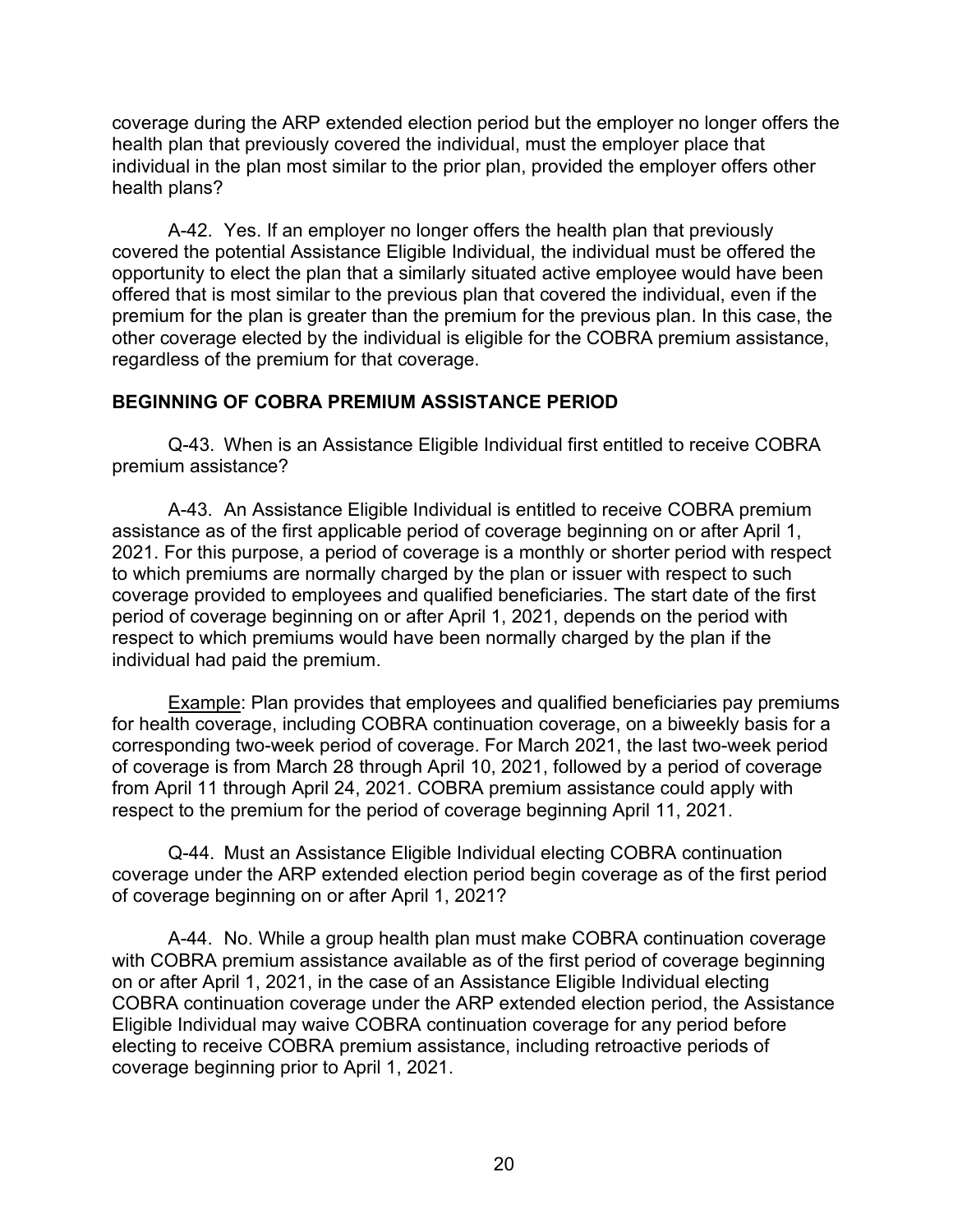Example: An individual's employment was involuntarily terminated and as a result the individual lost health coverage on October 1, 2020. The individual received the COBRA election notice on October 1, 2020. The individual enrolls in an individual health insurance policy on the Health Insurance Exchange, effective on November 1, 2020. The individual receives the notice of the ARP extended election period on May 1, 2021. At that time, the individual is not eligible to enroll in any other group health plan or Medicare. The individual may elect COBRA continuation coverage either retroactively to October 1, 2020, retroactively to April 1, 2021, or prospectively. The individual elects COBRA continuation coverage prospectively from June 1, 2021, and contacts the Health Insurance Exchange to end the Exchange health insurance policy as of May 31, 2021. The individual is an Assistance Eligible Individual as of June 1, 2021. Because there is no overlapping coverage, the individual is not required to repay any APTC when the individual files his or her 2021 tax return.

Q-45. If an employer is no longer subject to Federal COBRA due to a reduction in the number of employees, is the employer still required to provide the ARP extended election period to individuals who had a qualifying event that was a reduction in hours or involuntary termination of employment while the employer was subject to COBRA, and are those qualified beneficiaries potential Assistance Eligible Individuals?

A-45. Yes. Whether a qualified beneficiary is eligible to elect Federal COBRA continuation coverage is determined by the employer's status at the time of the qualifying event, and whether a qualified beneficiary is a potential Assistance Eligible Individual who may elect COBRA continuation coverage during the ARP extended election period is determined by whether the qualified beneficiary was eligible to elect COBRA continuation coverage at the time of the qualifying event.

Example: Based on the number of employees from the preceding calendar year, an employer is not a small employer for the 2020 calendar year, but is a small employer for calendar year 2021. As a result, Federal COBRA requirements apply to the employer for calendar year 2020 but not calendar year 2021. An individual has a qualifying event that is an involuntary termination of employment in November of 2020. Because the qualified beneficiary's qualifying event occurred during the 2020 calendar year when the employer was not a small employer and the plan was subject to Federal COBRA requirements, the employer is required to provide the ARP extended election period and the qualified beneficiary is eligible to elect Federal COBRA continuation coverage with COBRA premium assistance.

Q-46. Is COBRA premium assistance available for periods of coverage from April 1, 2021, through September 30, 2021, if the election for COBRA continuation coverage is made after September 30, 2021?

A-46. Yes, but only if the individual makes the election within the applicable 60 day election period. A qualified beneficiary who is a potential Assistance Eligible Individual has 60 days to elect COBRA continuation coverage after being provided either the general notice under § 9501(a)(5)(A) of the ARP (for a qualifying event after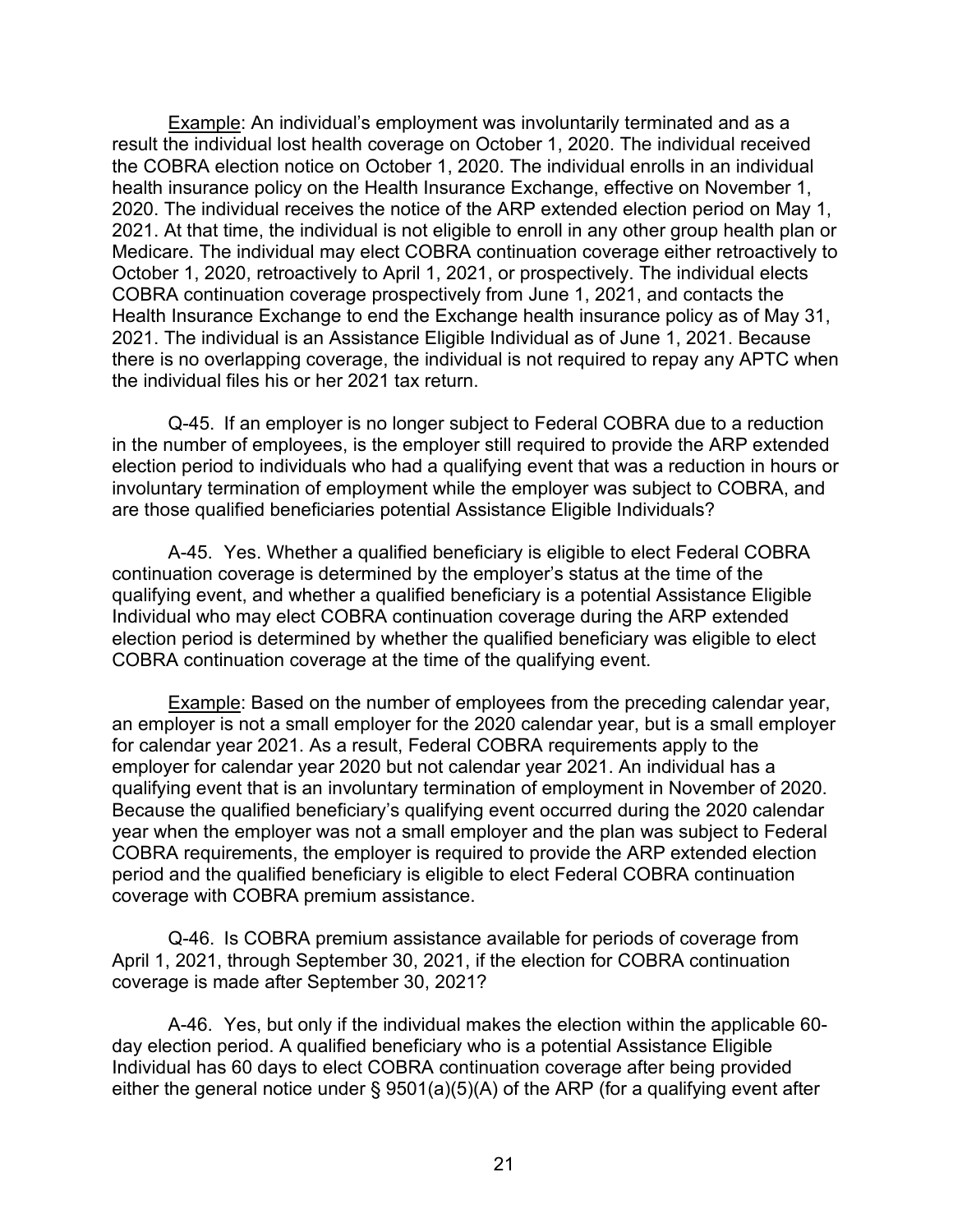April 1, 2021), or the notice regarding the ARP extended election period under § 9501(a)(5)(C) (with respect to a qualifying event before April 1, 2021). If the individual makes the COBRA election after September 30, 2021, but within the applicable 60-day period, then the individual is entitled to COBRA premium assistance through the earlier of the last period of coverage beginning on or before September 30, 2021, or the date that COBRA continuation coverage expires. COBRA premium assistance would start with the later of the first period of coverage beginning on or after April 1, the date of the qualifying event, or the date the qualified beneficiary elects to begin COBRA continuation coverage.

#### **END OF COBRA PREMIUM ASSISTANCE PERIOD**

Q-47. For how long is COBRA premium assistance available to an Assistance Eligible Individual?

A-47. COBRA premium assistance applies until the earliest of (1) the first date the Assistance Eligible Individual becomes eligible for other group health plan coverage (with certain exceptions) or Medicare coverage, (2) the date the individual ceases to be eligible for COBRA continuation coverage, or (3) the end of the last period of coverage beginning on or before September 30, 2021.

Example: A plan provides that employees and qualified beneficiaries pay premiums for health coverage, including COBRA continuation coverage, on a biweekly basis for a corresponding two-week period of coverage. For September 2021, the last two-week period of coverage is from September 19 through October 2, 2021. COBRA premium assistance would apply with respect to the entire period of coverage beginning September 19, even though the period of coverage includes coverage for October 1 and October 2, 2021.

Q-48. Once subsidized COBRA continuation coverage ends with the period of coverage including September 30, 2021, does coverage for a qualified beneficiary who was an Assistance Eligible Individual automatically continue with unsubsidized COBRA and, if so, when is the payment for the first subsequent period of coverage due?

A-48. COBRA continuation coverage automatically continues, and the payment for the first period of coverage after September 30, 2021 will be timely if paid according to the terms of the plan or coverage, subject to applicable COBRA continuation coverage requirements taking into account the Emergency Relief Notices.

Q-49. What are the consequences if an Assistance Eligible Individual fails to provide notice that the individual is no longer eligible for COBRA premium assistance due to eligibility for coverage under another group health plan or Medicare?

A-49. An Assistance Eligible Individual who fails to provide notice may be subject to a Federal tax penalty of \$250 for each failure to notify the employer, plan, or issuer. If the failure to provide notice is fraudulent, the penalty will be the greater of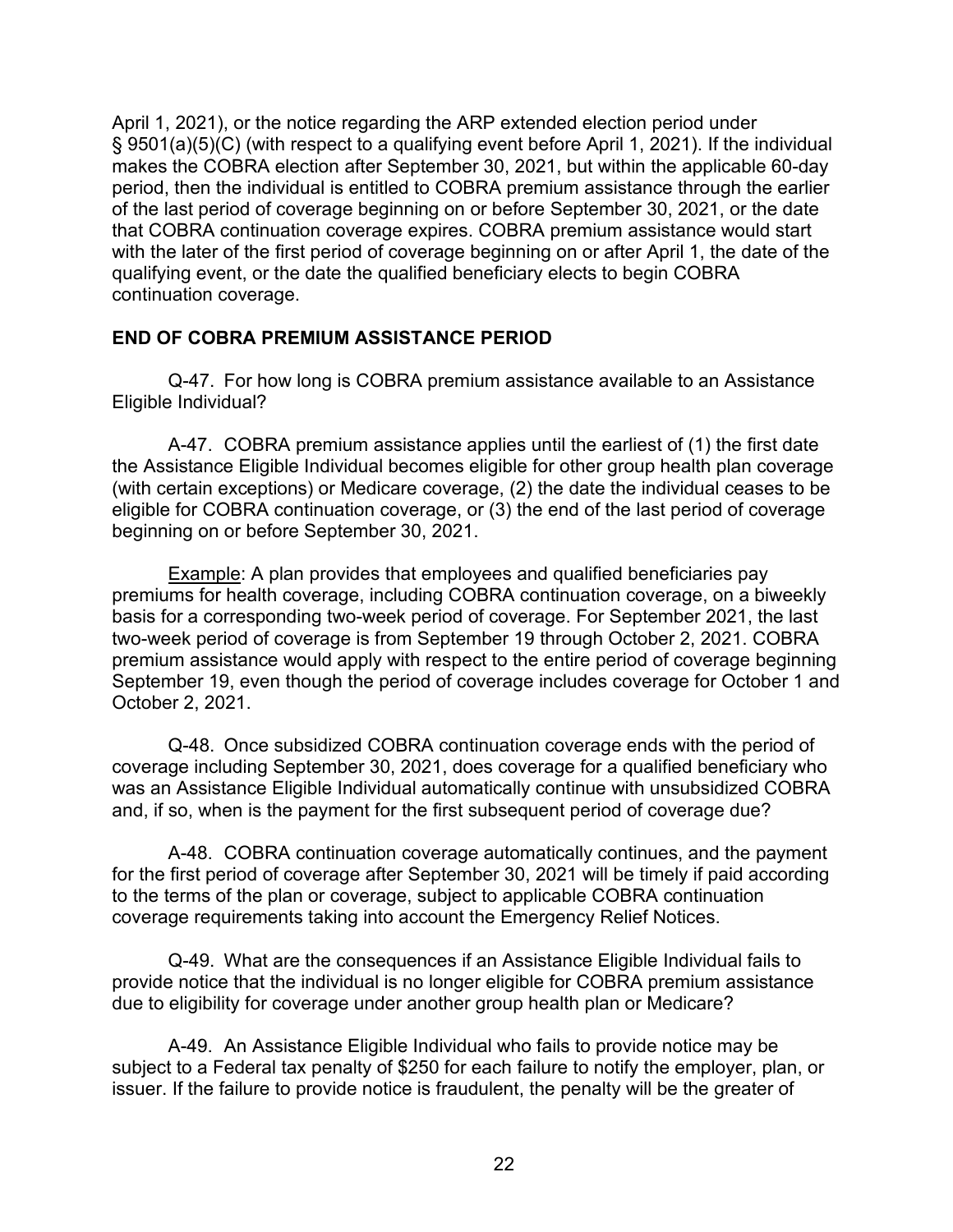\$250 or 110 percent of the COBRA premium assistance improperly received. The penalty will not apply if the individual's failure to provide notice was due to reasonable cause and not to willful neglect. The employer, plan, or issuer who received the premium assistance credit in the amount of the excess COBRA premium assistance has no right to the penalty payment.

Q-50. Does the death of an employee who has had a reduction in hours or involuntary termination of employment end the eligibility for COBRA premium assistance of any qualified beneficiary spouse and dependent children?

A-50. No.

## **EXTENDED ELECTION PERIOD**

Q&A-51 through Q&A-55 apply only for purposes of Federal COBRA, unless the Q&A indicates otherwise.

Q-51. If an employee had a reduction in hours or an involuntary termination of employment before April 1, 2021 and elected self-only COBRA continuation coverage, may a spouse or a dependent child who is a qualified beneficiary in connection with the reduction in hours or involuntary termination of employment elect COBRA continuation coverage and receive COBRA premium assistance under the ARP extended election period?

A-51. Yes. A qualified beneficiary who does not have an election of COBRA continuation coverage in effect on April 1, 2021, but who would have been an Assistance Eligible Individual if the election were in effect, may elect COBRA continuation coverage under the ARP extended election period. A spouse or dependent child who is a beneficiary under a group health plan that covers an employee on the day before the reduction in hours or involuntary termination of employment of the employee also would have been an Assistance Eligible Individual if the spouse or dependent child had elected COBRA continuation coverage. Thus, a spouse or dependent child in this situation has a second election opportunity, notwithstanding the prior election of selfonly COBRA continuation coverage by the employee.

Q-52. Is the ARP extended election period available to an individual if the continuation coverage is provided only under State law (and not Federal COBRA)?

A-52. No. The ARP extended election period under § 9501(a)(4)(A) applies only to a group health plan that is subject to Federal COBRA. It does not apply to plans subject to continuation coverage requirements under a State program that provides comparable continuation coverage. However, if a State law or program provides for a similar extended election right and an individual otherwise satisfies the requirements to be an Assistance Eligible Individual, COBRA premium assistance is available for any resulting period of COBRA continuation coverage for periods of coverage from April 1, 2021, through September 30, 2021.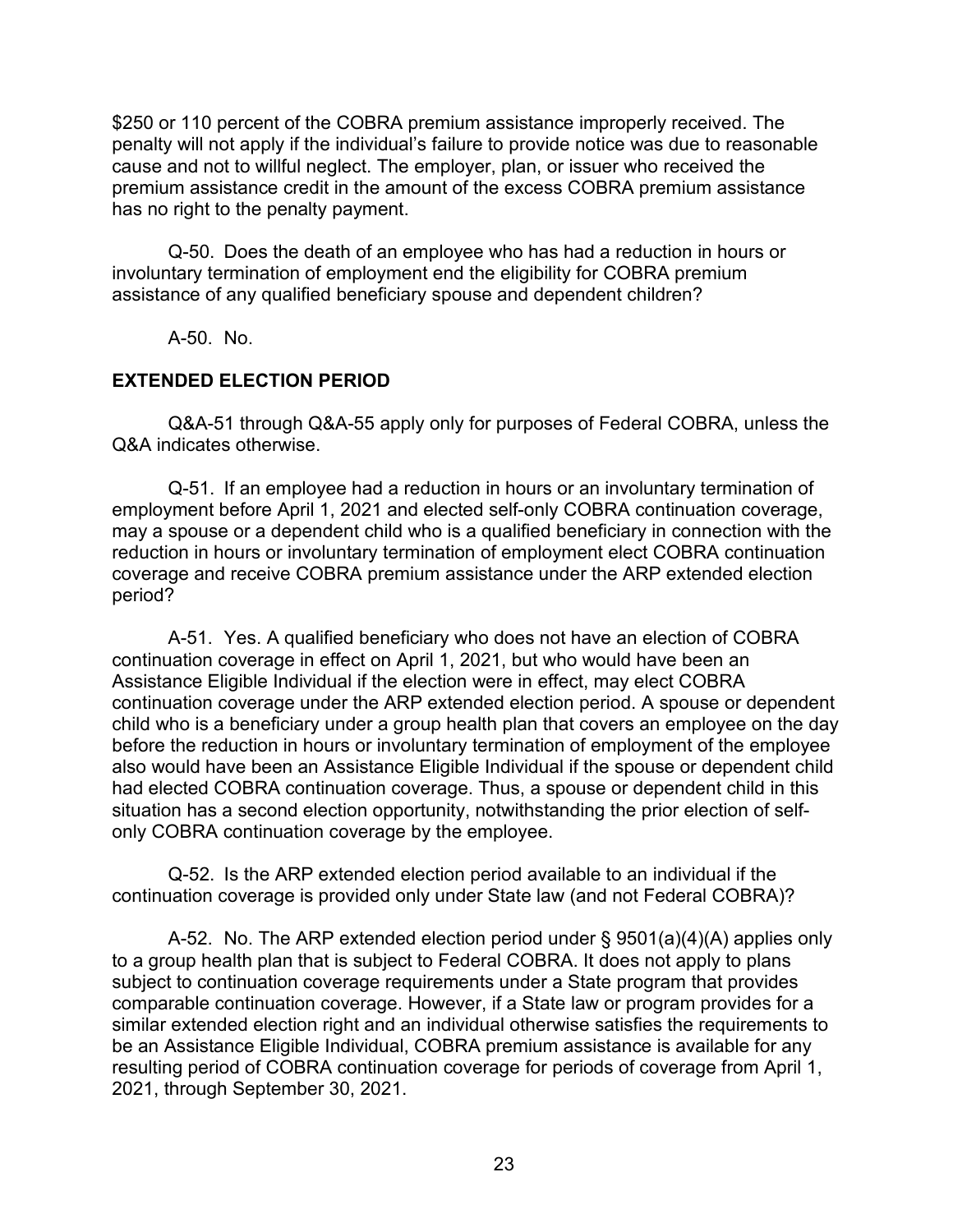Q-53. May a potential Assistance Eligible Individual whose qualifying event occurred before April 1, 2021, who still has an open COBRA continuation coverage election period independent of the ARP (including an extended period for electing coverage under the Emergency Relief Notices), elect COBRA continuation coverage under the ARP extended election period and receive COBRA continuation coverage with COBRA premium assistance that starts with a period of coverage beginning only on or after April 1, 2021?

A-53. Yes. The extended election period for electing COBRA continuation coverage is available for a potential Assistance Eligible Individual if the qualifying event occurred before April 1, 2021, and if the individual has not yet elected COBRA continuation coverage, including for an individual who has an open COBRA election period as of April 1, 2021. If the individual elects retroactive COBRA continuation coverage under the original COBRA election period available prior to the ARP extended election period under Federal COBRA, COBRA continuation coverage is retroactive to that individual's loss of coverage. COBRA premium assistance, however, does not apply to periods of coverage prior to the first period of coverage beginning on or after April 1, 2021.

Example: An individual is involuntarily terminated from employment on December 15, 2020 and receives the COBRA election notice on January 4, 2021. As of April 1, 2021, the individual has not elected COBRA continuation coverage. The individual must receive a notice of the ARP extended election period for COBRA continuation coverage. The individual may elect COBRA continuation coverage under the original COBRA election period (as extended by the Emergency Relief Notices) but will be eligible for COBRA premium assistance only for periods of coverage beginning on or after April 1, 2021. Alternatively, the individual may decline to elect COBRA continuation coverage under the original COBRA election period (as extended by the Emergency Relief Notices) and instead elect COBRA continuation coverage under the ARP extended election period only for periods of coverage beginning on or after April 1, 2021.

Q-54. How does an election of COBRA continuation coverage under the ARP extended election period apply in the case of an HRA if the Assistance Eligible Individual elects COBRA continuation coverage solely under the ARP extended election period, and declines to elect coverage that is retroactive to the qualifying event?

A-54. With respect to an election of COBRA continuation coverage for an HRA solely under the ARP extended election period, the HRA may no longer reimburse expenses incurred after the qualifying event that led to the loss of coverage and before the first day of the first period of coverage beginning on or after April 1, 2021. Generally, qualified beneficiaries electing COBRA continuation coverage with respect to HRA coverage have access to the same level of reimbursements during COBRA continuation coverage as was available immediately before the qualifying event. Thus, a qualified beneficiary electing COBRA continuation coverage with respect to an HRA under the ARP extended election period will have access to the same level of reimbursements as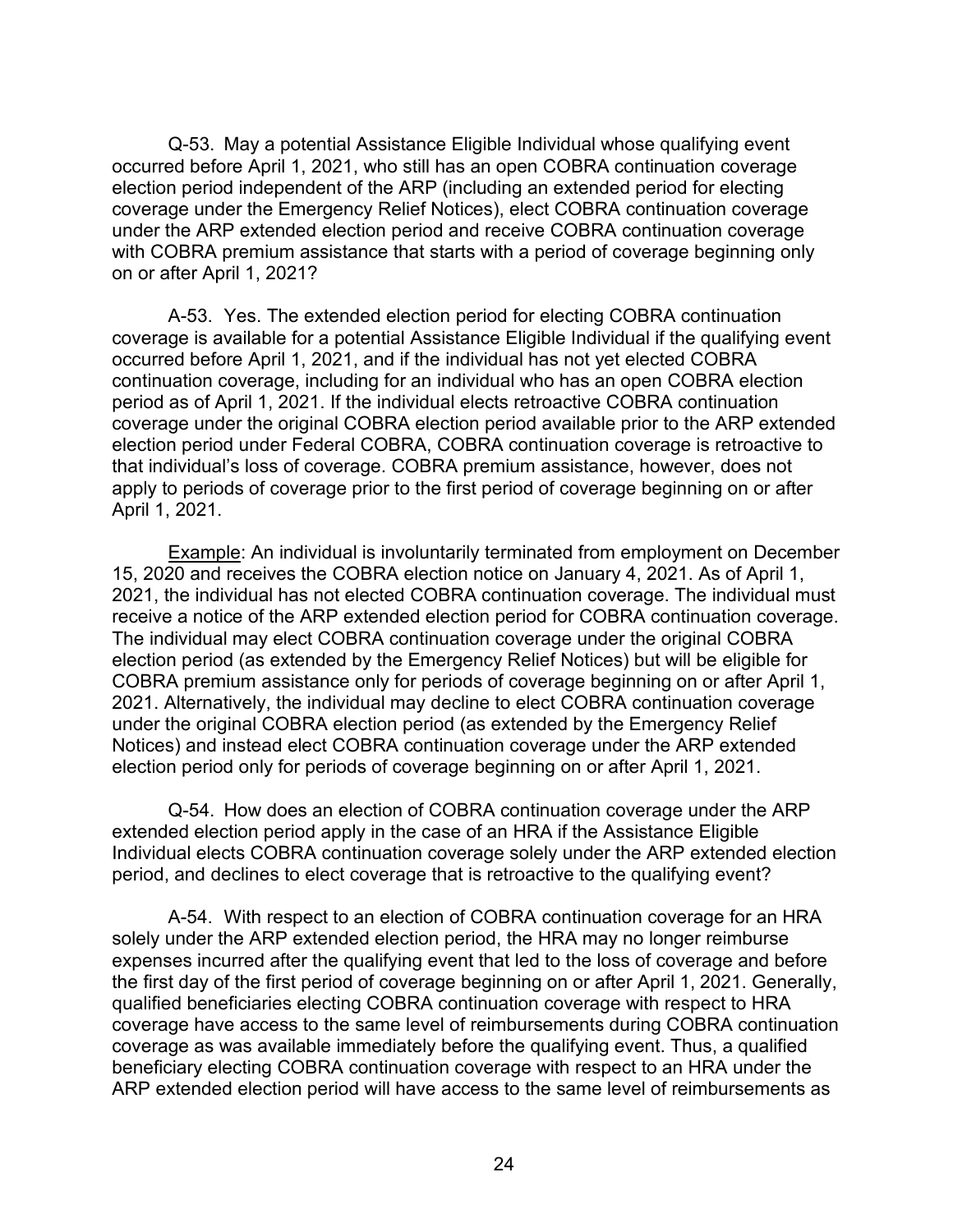the qualified beneficiary had immediately before the qualifying event based on the amount originally available for the HRA plan year and reimbursements for expenses incurred before the qualifying event, reduced by the amount of any reimbursements made after the qualifying event; for example, reimbursements for expenses incurred before the qualifying event that were submitted and reimbursed after the qualifying event.

Q-55. If a qualified beneficiary due to a reduction of hours or an involuntary termination of employment was previously offered COBRA continuation coverage with respect to both comprehensive health coverage and dental-only or vision-only coverage and the qualified beneficiary elected COBRA continuation coverage only with respect to the dental-only or vision-only coverage, is the qualified beneficiary still a potential Assistance Eligible Individual who must be offered the ARP extended election with respect to the comprehensive health coverage?

A-55. Yes. A qualified beneficiary whose qualifying event was a reduction in hours or an involuntary termination of employment is a potential Assistance Eligible Individual and must be offered the ARP extended election period with respect to any health coverage the qualified beneficiary was enrolled in prior to the qualifying event and for which the individual does not have a COBRA election in effect on April 1, 2021, even if the qualified beneficiary previously elected COBRA continuation coverage with respect to other coverage in which the qualified beneficiary was previously enrolled. If the qualified beneficiary elects additional COBRA continuation coverage pursuant to the ARP extended election period, the qualified beneficiary is an Assistance Eligible Individual with respect to all elected COBRA continuation coverage.

#### **EXTENSIONS UNDER THE EMERGENCY RELIEF NOTICES**

Q-56. What is the election period for a potential Assistance Eligible Individual to make the election for COBRA premium assistance if the individual is also eligible to elect COBRA continuation coverage under the Emergency Relief Notices?

A-56. If a qualified beneficiary received a COBRA notice under § 4980B before April 1, 2021, and also receives the notice of the ARP extended election period, then, within 60 days of receiving the notice of the ARP extended election period, the qualified beneficiary may elect COBRA continuation coverage with COBRA premium assistance for periods of coverage beginning on or after April 1, 2021. If a qualified beneficiary elects COBRA continuation coverage with COBRA premium assistance, the individual must also elect or decline COBRA continuation coverage retroactive to the loss of coverage, if eligible, within 60 days of receiving the notice of the ARP extended election period. If the qualified beneficiary elects retroactive COBRA continuation coverage, the qualified beneficiary may be required to pay COBRA premiums for periods of coverage beginning before April 1, 2021.

Q-57. Do the extensions of timeframes available under the Emergency Relief Notices apply to the required furnishing of the notice of an ARP extended election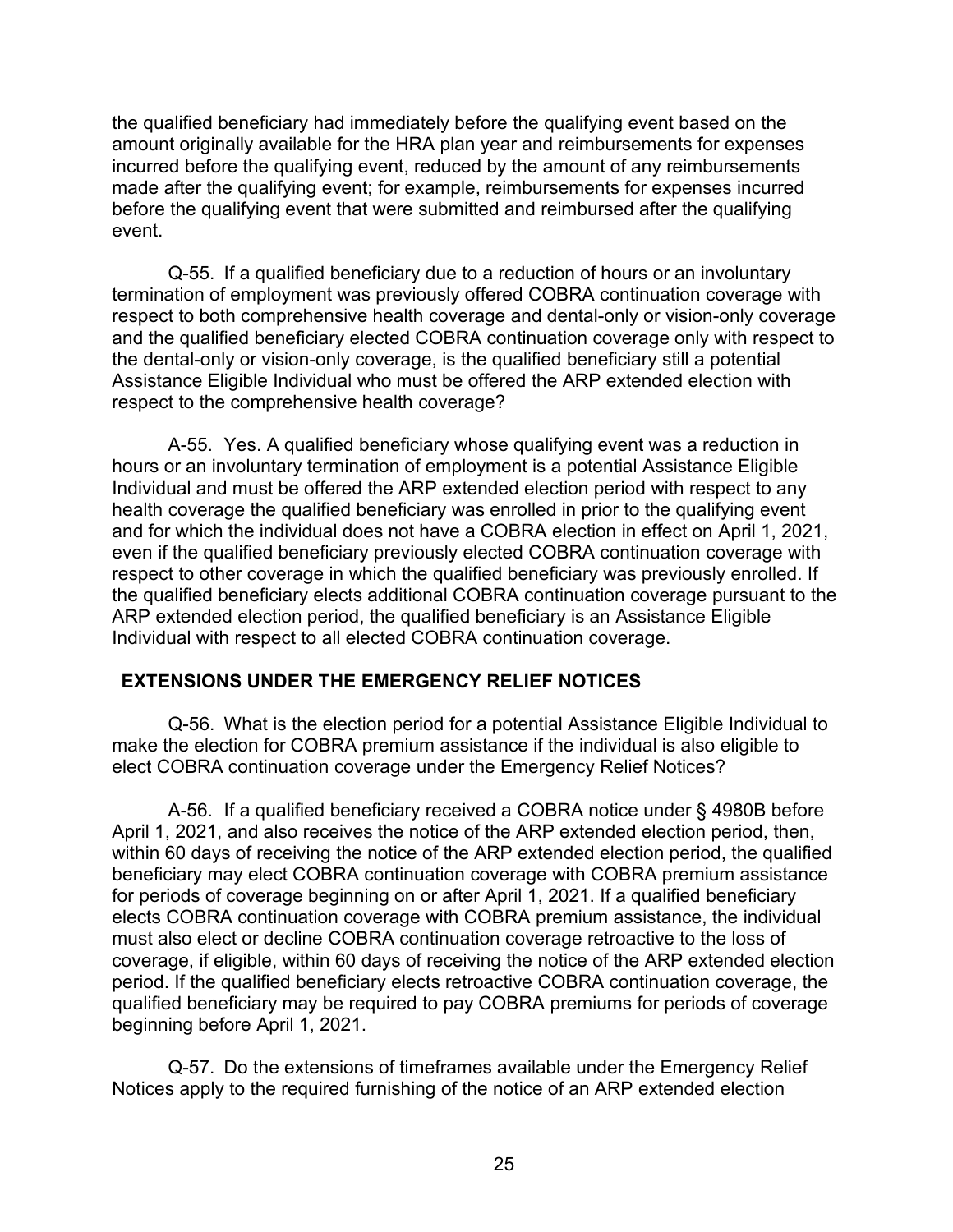period under § 9501(a)(5)(C), or to the ARP extended election period to elect COBRA continuation coverage with COBRA premium assistance beginning on or after April 1, 2021, under § 9501(a)(4)?

A-57. No. The extensions of timeframes available under the Emergency Relief Notices do not apply to either the required furnishing of a notice of an ARP extended election period under § 9501(a)(5)(C) or to the ARP extended election period. The notice of the ARP extended election period under § 9501(a)(5)(C) must be furnished by May 31, 2021 (60 days after April 1, 2021). An individual receiving the notice must elect COBRA continuation coverage no later than 60 days after the notice is provided in order to receive COBRA premium assistance.

Q-58. If a potential Assistance Eligible Individual elects retroactive COBRA continuation coverage, how do the Emergency Relief Notices apply to payment of the premiums for the retroactive coverage and what are the consequences if the premiums are not timely paid?

A-58. The extensions of timeframes under the Emergency Relief Notices remain available for premium payments for the retroactive periods of coverage for potential Assistance Eligible Individuals and those who have enrolled in COBRA continuation coverage with COBRA premium assistance. If an Assistance Eligible Individual also elects retroactive coverage for a period beginning before April 1, 2021, the employer may require the individual to pay the premiums for that period of COBRA continuation coverage consistent with the timeframes as extended under the Emergency Relief Notices. If, by an applicable deadline, the individual fails to pay any amount towards the total premiums due for periods of retroactive COBRA continuation coverage, the employer may treat the individual as having not elected COBRA coverage until the first period of coverage beginning on or after April 1, 2021. If, by the applicable deadline, the individual pays only a portion of the total premiums due for retroactive coverage, the plan may credit those premiums to the earliest months of the retroactive COBRA continuation coverage and resume providing COBRA continuation coverage as of the first period of coverage beginning on or after April 1, 2021.

Example: On November 1, 2020, an individual becomes a qualified beneficiary as the result of an involuntary termination of employment and receives the COBRA election notice under § 4980B(f)(6)(D). On April 30, 2021, the individual receives the notice of the ARP extended election period. On May 31, 2021, the individual elects both retroactive COBRA continuation coverage beginning on November 1, 2020, and COBRA continuation coverage with premium assistance for the first period of coverage beginning on or after April 1, 2021. The individual pays premiums for only three months of retroactive COBRA within the applicable payment deadlines. The individual makes no other premium payments before the applicable deadlines. The plan may treat the individual as having retroactive COBRA continuation coverage only for November 2020, December 2020, and January 2021, and as having no retroactive COBRA coverage for February 2021 and March 2021 (because only three months of premiums were paid). Because the individual also elected COBRA continuation coverage with premium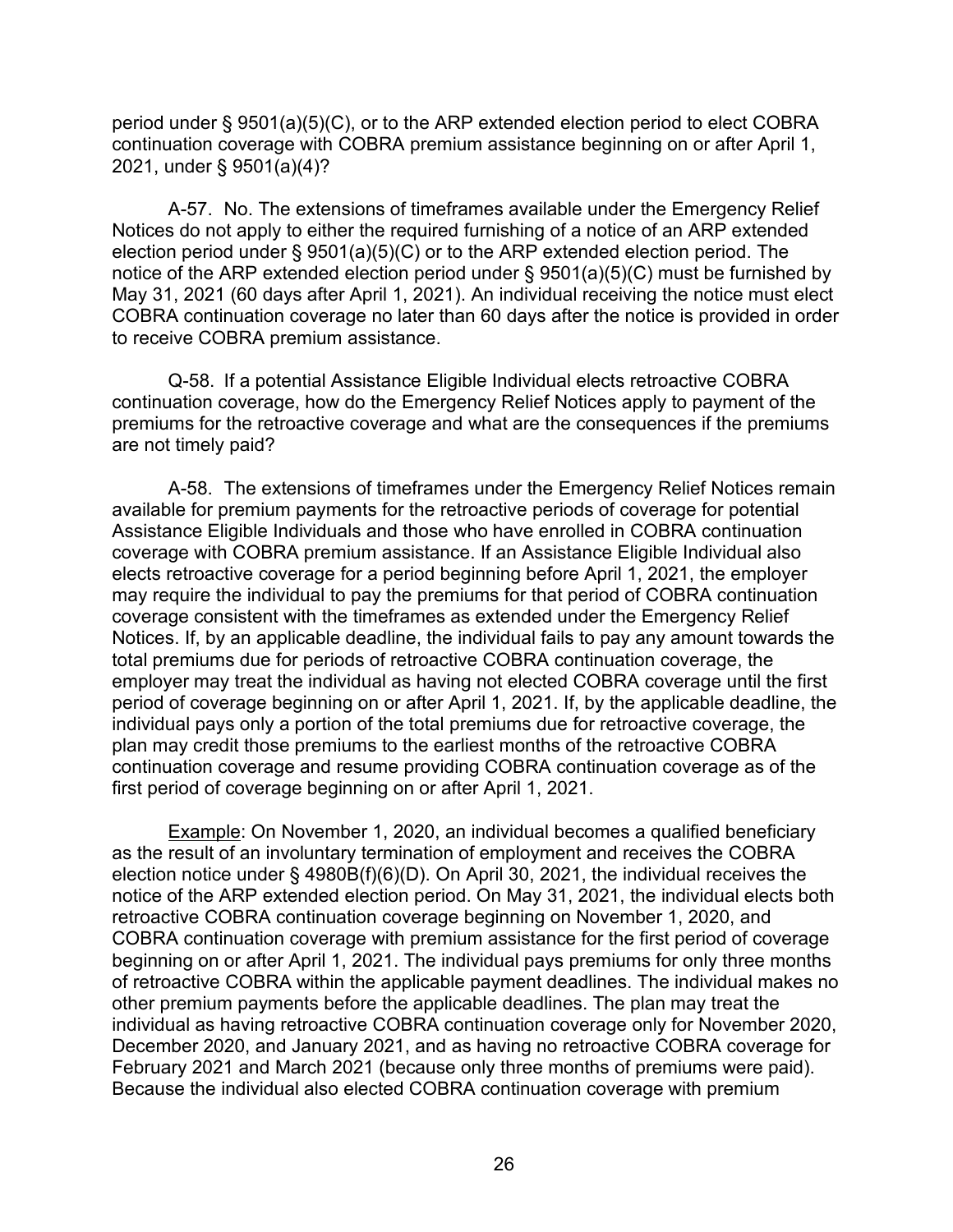assistance for the first period of coverage beginning on or after April 1, 2021, the individual has COBRA continuation coverage with premium assistance for the first period of coverage beginning on or after April 1, 2021 through the end of the period of coverage that includes September 30, 2021, assuming the individual remains eligible for premium assistance throughout that period.

Q-59. May a potential Assistance Eligible Individual who elects COBRA continuation coverage with COBRA premium assistance and who declines to elect retroactive COBRA continuation coverage at that time later elect retroactive COBRA continuation coverage?

A-59. No. If a potential Assistance Eligible Individual elects COBRA continuation coverage with COBRA premium assistance but declines to elect COBRA continuation coverage that would begin at the time of a qualifying event that occurred before April 1, 2021, that individual may not, after the 60-day extended election period for electing COBRA continuation coverage under the ARP has ended, later elect COBRA continuation coverage that begins at the time of the qualifying event.

Example: An individual has a qualifying event that is an involuntary termination of employment on March 1, 2021, and receives the COBRA election notice the same day. The individual receives the notice of the ARP extended election period on May 31, 2021, and elects COBRA continuation coverage with COBRA premium assistance starting April 1, 2021. Assuming the Outbreak Period has not ended, the individual does not remain eligible after July 30, 2021 (60 days from the receipt of the individual's notice of the ARP extended election period), to elect COBRA continuation coverage starting March 1, 2021, despite the extensions available under the Emergency Relief Notices.

#### **PAYMENTS TO INSURERS UNDER FEDERAL COBRA**

Q-60. In the case of an insured plan subject to Federal COBRA that is not a multiemployer plan, if the insurer and the employer have agreed that the insurer will collect the COBRA premiums directly from the qualified beneficiaries, is the insurer required to treat an Assistance Eligible Individual as having paid the full premium?

A-60. Yes. If the insurer fails to treat the Assistance Eligible Individual as having made a payment of the full premium, the insurer may be liable for the excise tax under § 4980B(e)(1)(B), which applies to each person responsible (other than in a capacity as an employee) for administering or providing benefits under the plan and whose act or failure to act caused (in whole or in part) the failure, if the person assumed responsibility for the performance of the act to which the failure relates. Notwithstanding the agreement between the employer and the insurer, the employer is required to pay the premium to the insurer for the months of COBRA premium assistance with respect to the individual.

### **COMPARABLE STATE CONTINUATION COVERAGE**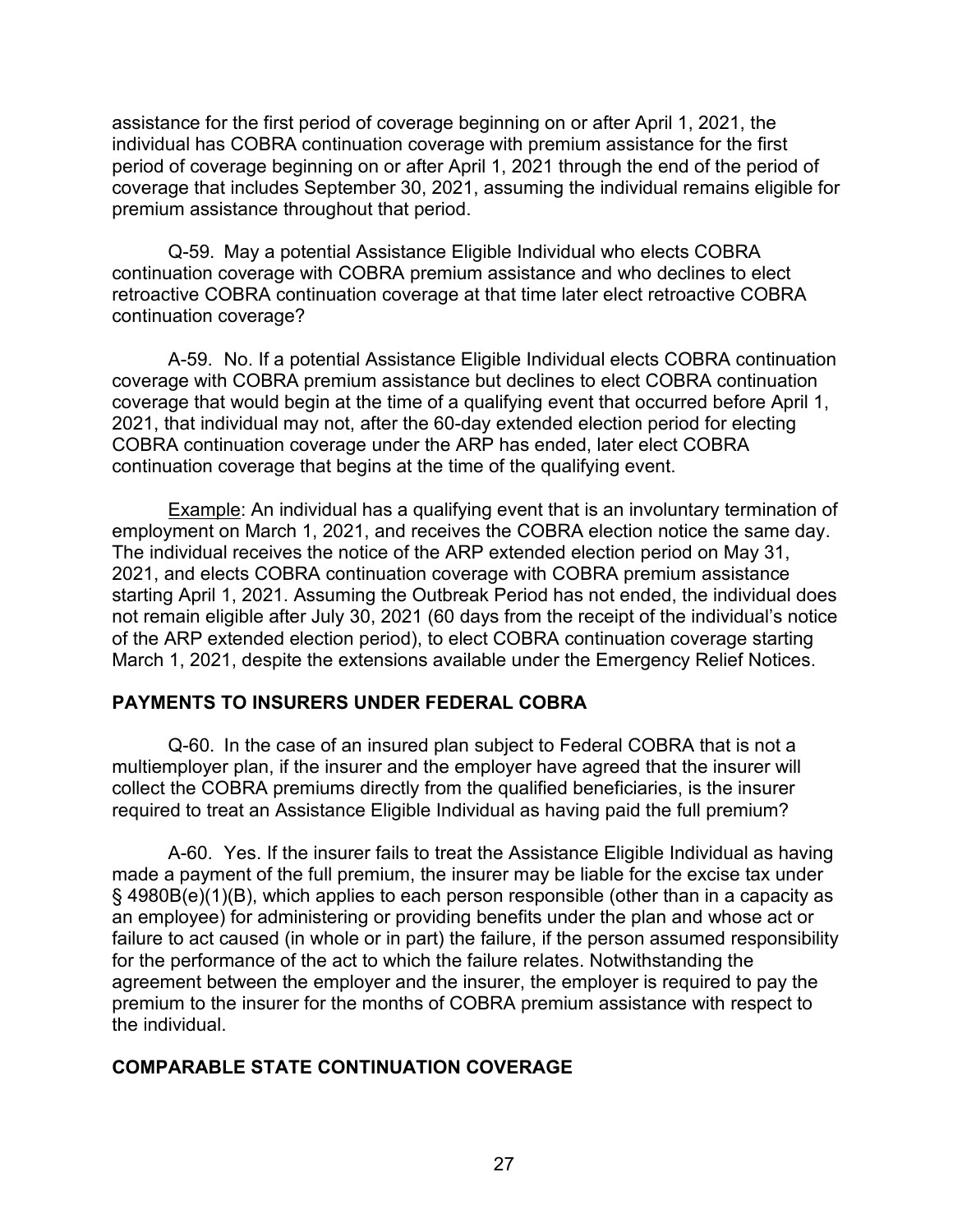Q-61. Does a State continuation coverage program fail to provide comparable coverage qualifying for COBRA premium assistance under the ARP solely because the maximum period of continuation coverage under the program differs from the maximum period available under Federal COBRA?

A-61. No. A different period of continuation coverage under a State continuation coverage program does not by itself mean a State program fails to provide comparable coverage to Federal COBRA continuation coverage under the ARP. For example, the fact that a State continuation coverage program provides only six months of continuation coverage (instead of 18 months) would not by itself result in the State program failing to provide comparable coverage. Similarly, State programs providing for different qualifying events, different qualified beneficiaries, or different maximum premiums generally do not fail to provide comparable coverage solely for those reasons.

Q-62. In the case of an insured plan subject solely to State law requiring the insurer to provide continuation coverage, is the employer eligible to take the premium assistance credit directly if the employer pays the full premium to the insurer?

A-62. No. Under § 6432(b)(3), in the case of an insured plan subject solely to State law with respect to the requirement to provide continuation coverage, the premium payee is the insurer providing the coverage under the group health plan. The Treasury Department and the IRS are aware that this requirement may create administrative issues for certain Small Business Health Options Program (SHOP) exchanges that aggregate premiums paid by participating employers or where State rules require full payment of premiums by the employer; the Treasury Department and the IRS are continuing to consider this issue.

### **CALCULATION OF COBRA PREMIUM ASSISTANCE CREDIT**

Q-63. As a general rule, what is the amount of the premium assistance credit for a quarter?

A-63. If the employer does not subsidize COBRA premium costs for similarly situated qualified beneficiaries who are not Assistance Eligible Individuals, the credit for a quarter is the amount equal to the premiums not paid by Assistance Eligible Individuals for COBRA continuation coverage due to the application of § 9501(a)(1) of the ARP for the quarter. In this case, the amount of the premiums not paid by the Assistance Eligible Individuals is the premium amount charged for COBRA continuation coverage to other similarly situated covered employees and qualified beneficiaries (for example, coverage for a single individual, individual plus one, or family who are not Assistance Eligible Individuals). The premium amount also includes any administrative costs otherwise allowed (that is, generally 102 percent of the applicable premium under § 4980B(f)(4)) (see Q&A-64).

Q-64. What is the amount of the premium assistance credit if the employer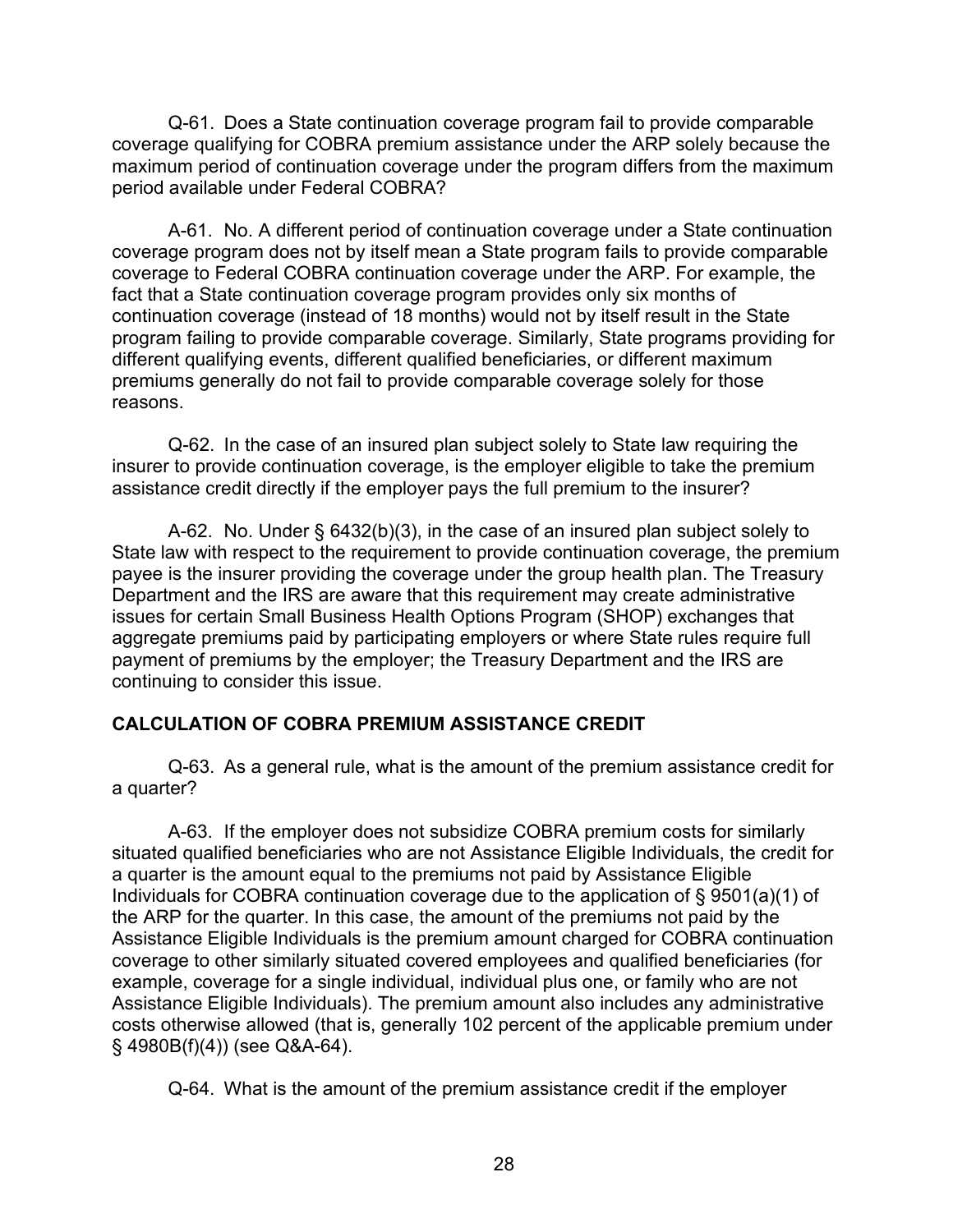subsidizes the COBRA premium costs for similarly situated covered employees and qualified beneficiaries who are not Assistance Eligible Individuals?

A-64. The amount of the credit is the premium that would have been charged to an Assistance Eligible Individual in the absence of the premium assistance, and does not include any amount of subsidy that the employer would have otherwise provided. Thus, absent the premium assistance, if the premium that the employer would have charged to an Assistance Eligible Individual is less than the maximum COBRA premium—for example, if the employer would have subsidized the coverage by paying all or part of the premium—the credit is equal to the amount that the employer actually would have charged to the Assistance Eligible Individual.

For the following examples, assume 102 percent of the applicable premium for COBRA continuation coverage is \$1,000 per month, and the premium payee is the common law employer maintaining the plan.

Example 1: Absent the COBRA premium assistance, the common law employer requires individuals electing COBRA continuation coverage to pay \$500 per month. The credit is \$500 per month.

Example 2: The common law employer requires active employees to pay \$200 per month for health coverage. Absent the COBRA premium assistance, for involuntarily terminated employees, severance benefits include continued health coverage at the cost of \$200 per month for three months after termination. After the three-month severance period, the terminated employee must pay \$1,000 per month for the remainder of COBRA continuation coverage. The common law employer considers the loss of coverage to occur on the last day coverage is in effect before the severance benefits begin; that is, the common law employer considers the three-month severance period (during which the employer pays \$800 toward the cost of the terminated employee's COBRA continuation coverage) to be part of the terminated employee's COBRA continuation period of coverage.

A potential Assistance Eligible Individual has an involuntary termination of employment as of April 1, 2021, and makes the COBRA continuation election effective as of that date. For April, May, and June 2021, the credit is \$200 per month. For July, August, and September 2021, the credit is \$1,000 per month.

Example 3: Same facts as Example 2, except that the common law employer considers the loss of health coverage and the beginning of the terminated employee's COBRA continuation period of coverage to occur at the end of the three-month severance period. For the first three months after termination of employment, the terminated employee is not eligible for COBRA continuation coverage and is not an Assistance Eligible Individual. Instead, the employee pays \$200 for coverage that is not a premium for COBRA continuation coverage. The employee receives severance benefits for health coverage beginning on April 1, 2021, and then elects COBRA continuation coverage beginning on July 1, 2021 (after the end of the three-month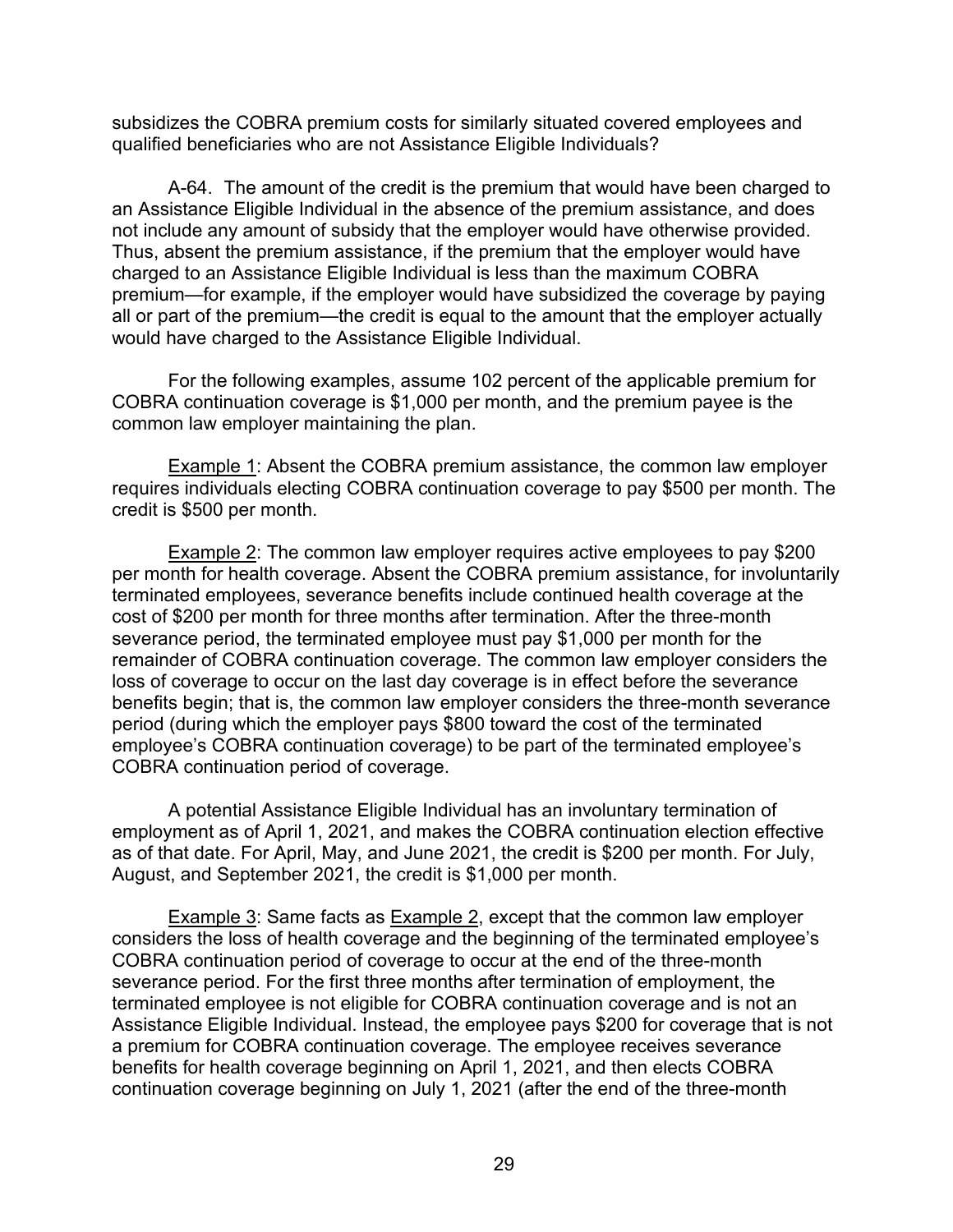severance period) and becomes an Assistance Eligible Individual. The credit is \$0 per month for April, May, and June 2021, and \$1,000 per month for July, August, and September 2021.

**Example 4: Same facts as Example 2, except that for involuntarily terminated** employees, the severance benefits include continued health coverage at no cost for the three months after termination of employment.

Because the monthly premium (absent the COBRA premium assistance) during April, May, and June 2021 is zero, COBRA premium assistance is not available and there is no credit for those months. After the severance period, the terminated employee is entitled to COBRA continuation coverage with COBRA premium assistance for July, August, and September 2021. The credit is \$1,000 per month for July, August, and September 2021.

Q-65. If a plan that previously charged less than the maximum premium allowed under the COBRA continuation provisions increases the premium for similarly situated covered employees and qualified beneficiaries pursuant to § 54.4980B-8, Q&A-2(b)(1) (or similar authority under comparable State law or other Federal law), does the COBRA premium assistance apply to the increased premium amount?

#### A-65. Yes.

Example: Under the plan, 102 percent of the applicable premium for COBRA continuation coverage is \$1,000 per month. For periods of coverage before April 1, 2021, the plan charged \$500 per month for COBRA continuation coverage. Pursuant to § 54.4980B-8, Q&A-2(b)(1) and the applicable notice requirements, beginning April 1, 2021, the plan charges \$1,000 per month for COBRA continuation coverage for all covered employees and qualified beneficiaries. The COBRA premium assistance and the premium assistance credit are \$1,000 per Assistance Eligible Individual per month for the coverage beginning April 1, 2021.

Q-66. If a plan that previously charged less than the maximum premium allowed under the COBRA continuation provisions increases the premium pursuant to § 54.4980B-8, Q&A-2(b)(1), and the employer provides a separate taxable payment to the Assistance Eligible Individual, does the premium assistance credit apply to the increased premium amount?

#### A-66. Yes.

Example: Under a group health plan, 102 percent of the applicable premium for COBRA continuation coverage is \$1,000 per month. Before April 1, 2021, the plan charged \$400 per month for COBRA continuation coverage. Pursuant to § 54.4980B-8, Q&A-2(b)(1), and the applicable notice requirements, the plan charges all covered employees and qualified beneficiaries \$1,000 per month for COBRA continuation coverage for periods of coverage beginning April 1, 2021. In addition, beginning April 1,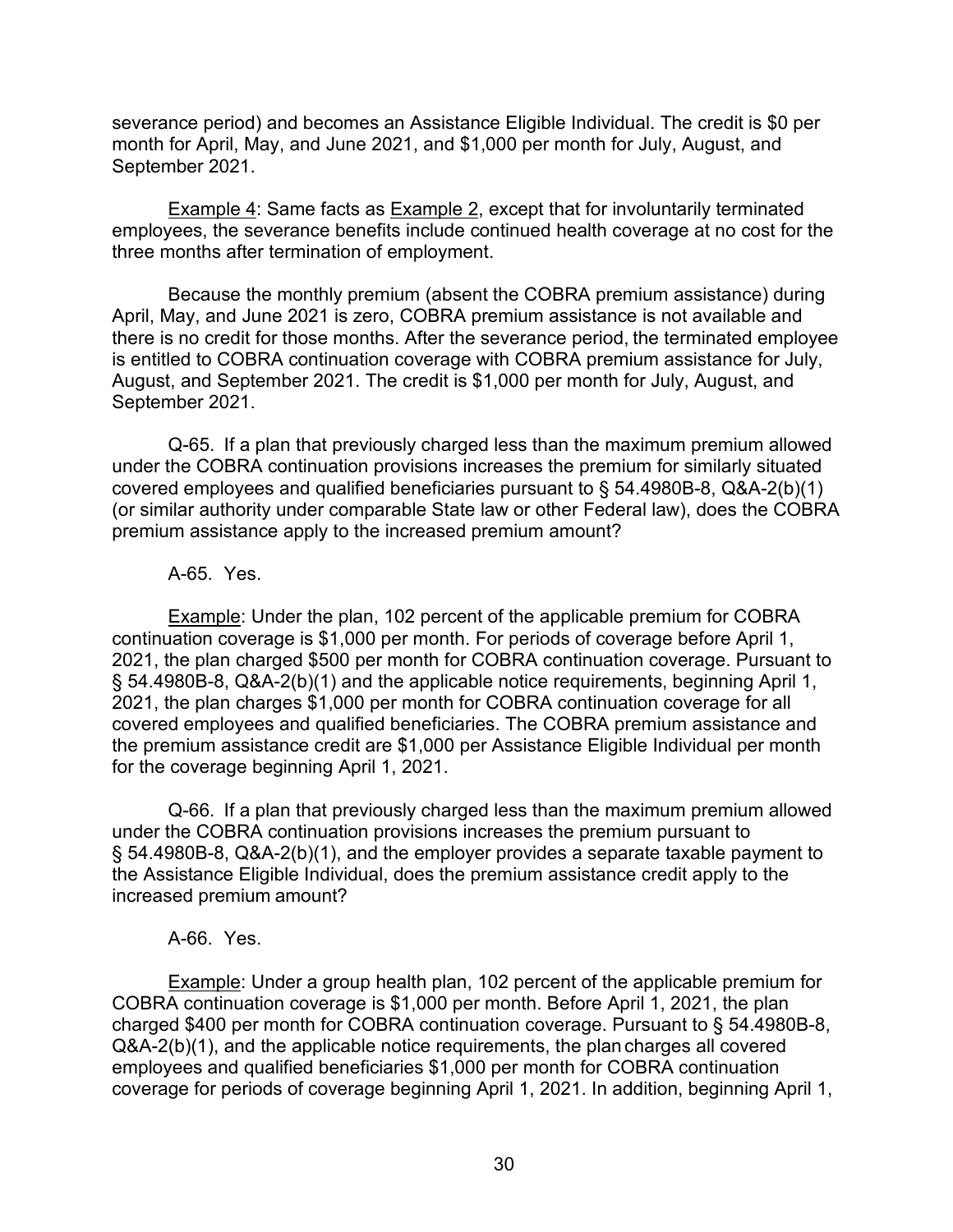2021, the employer provides a taxable severance benefit of \$600 per month to employees who are Assistance Eligible Individuals. An Assistance Eligible Individual is entitled to COBRA continuation coverage without payment of any premium. The credit is \$1,000.

Q-67. If COBRA continuation coverage is provided under a State program that provides comparable continuation coverage, does the premium assistance credit apply to portions of the premium attributable to COBRA continuation coverage for those individuals who would not be qualified beneficiaries under Federal COBRA?

A-67. No. While § 9501(a)(9)(B) of the ARP defines the COBRA continuation coverage eligible for COBRA premium assistance to include comparable State continuation coverage, a qualified beneficiary is defined under § 9501(a)(9)(E) by crossreference to § 607(3) of ERISA. Thus, COBRA premium assistance is limited to the premium attributable to the coverage of the employee who was involuntarily terminated (other than by reason of such employee's gross misconduct) or had a reduction in hours as a qualifying event and that employee's spouse or dependent children who are qualified beneficiaries under Federal COBRA, even if the State law requires a group health plan to provide continuation coverage to a broader group of individuals (for example, another member of the individual's household who is not the spouse or a dependent child).

Q-68. If COBRA continuation coverage of one or more Assistance Eligible Individuals also covers one or more individuals who are not Assistance Eligible Individuals, how is the premium for the COBRA continuation coverage allocated among the Assistance Eligible Individuals and the other individuals in determining the premium assistance credit?

A-68. The premium amounts for COBRA continuation coverage for one or more individuals who are Assistance Eligible Individuals and one or more individuals who are not Assistance Eligible Individuals are allocated first to the premiums for the Assistance Eligible Individuals, based on the cost of COBRA continuation coverage (without COBRA premium assistance) for only Assistance Eligible Individuals, and then to the premiums for the individuals who are not Assistance Eligible Individuals. Thus, if the total cost of the coverage for all covered individuals does not exceed the premium costs for the Assistance Eligible Individuals alone, then the premium for the individual who is not an Assistance Eligible Individual is zero, and the COBRA premium assistance is the full applicable premium amount of the COBRA continuation coverage. If the coverage of an individual who is not an Assistance Eligible Individual increases the total COBRA premium for all individuals, that incremental additional cost is not COBRA premium assistance for purposes of the credit.

**Example 1:** An employee and the employee's two dependent children are Assistance Eligible Individuals and have COBRA continuation coverage. COBRA continuation coverage also covers an individual who lives in the same household who is not an Assistance Eligible Individual. The amount the plan requires to be paid for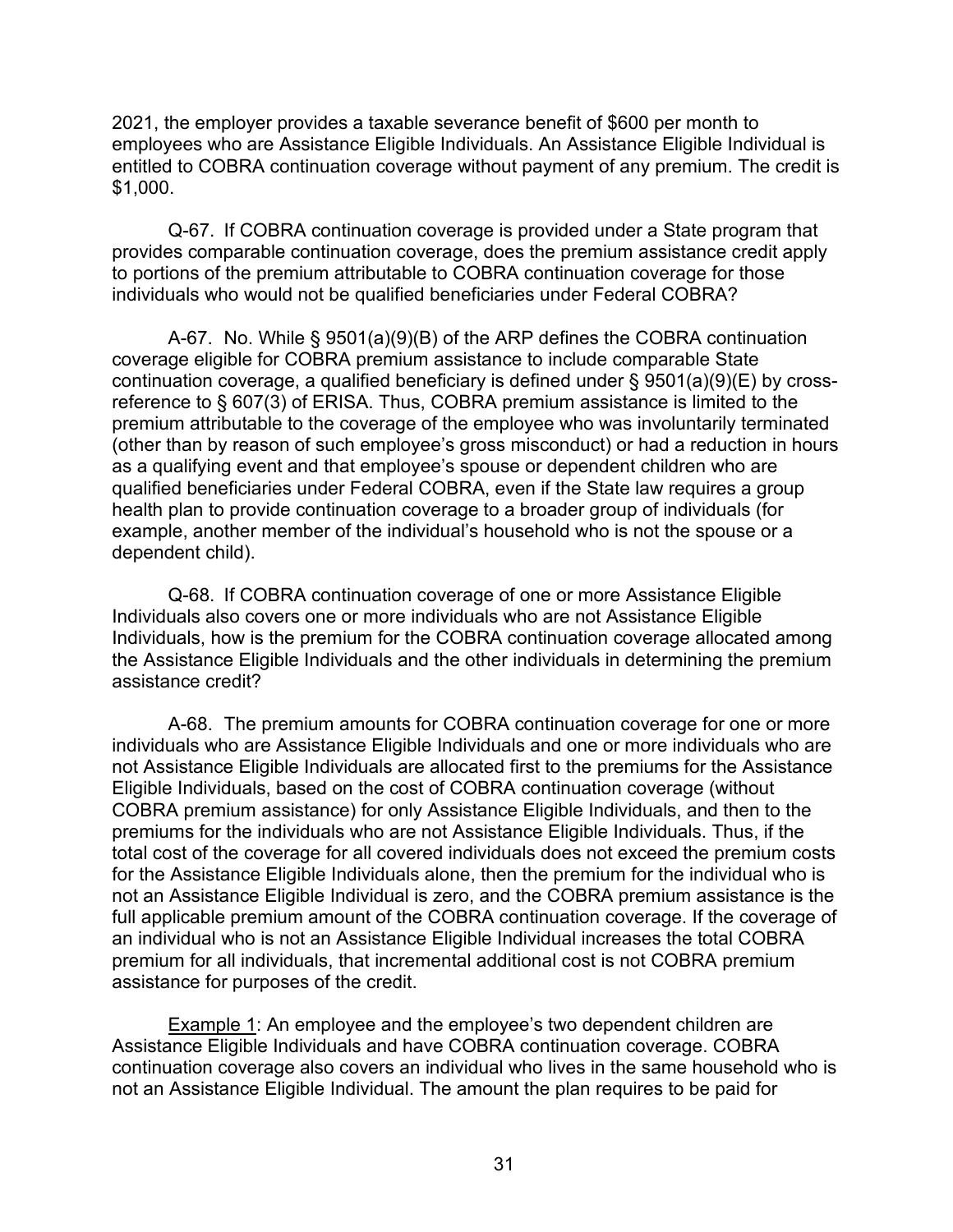COBRA continuation coverage for self-plus-two-or-more-dependents (which includes the individual who is not an Assistance Eligible Individual) is \$1,000 per month.

The amount the employee would pay (absent the COBRA premium assistance) for coverage for the employee and the two children (the Assistance Eligible Individuals) for COBRA continuation coverage is \$1,000 per month. The additional premium amount for coverage of the individual who is not an Assistance Eligible Individual is \$0 per month. The employee is entitled to apply the COBRA premium assistance for the full \$1,000 premium amount per month. The credit is \$1,000 per month.

**Example 2: Same facts as Example 1, except the employee has only one** dependent child, and the plan charges \$800 per month for self-plus-one-dependent COBRA continuation coverage. The portion of the premium attributable to coverage for the individual and the individual's dependent child (both Assistance Eligible Individuals) is \$800 per month.

The employee is entitled to apply the COBRA premium assistance to the \$800 per month attributable to the Assistance Eligible Individuals. The incremental amount the employee pays for COBRA continuation coverage for the individual who is not an Assistance Eligible Individual is \$200 per month, so the employee's total premium payment is \$200 per month. The credit is \$800 per month.

Example 3: An employee is an Assistance Eligible Individual who has self-only coverage that would cost \$450 per month (absent the COBRA premium assistance). During the ARP extended election period, the plan has an open enrollment period during which it allows active employees and qualified beneficiaries to add spouses and dependents to their health coverage. The employee adds the employee's spouse and dependent child, who were not covered before the employee's qualifying event, to the employee's COBRA continuation coverage. Without regard to the COBRA premium assistance, COBRA continuation coverage for self-plus-two-or-more-dependents is \$1,000 per month.

The spouse and the dependent child are not Assistance Eligible Individuals because they were not covered by the plan on the day before the employee's qualifying event. The amount the employee pays for the spouse and the dependent child is \$550 per month (\$1,000 less \$450). The employee is entitled to COBRA premium assistance with respect to \$450 per month. The credit is \$450 per month.

Q-69. Does the premium assistance apply to the increased premium if the plan, in compliance with § 54.4980B-8, Q&A-2(c), allows the Assistance Eligible Individual to change coverage from the benefit package that covered the individual before a reduction in hours or involuntary termination of employment to a different benefit package with a higher applicable premium that allows for an increase in the premium amount charged to the Assistance Eligible Individual?

A-69. Yes. (But see Q&A-42 regarding the ability of an Assistance Eligible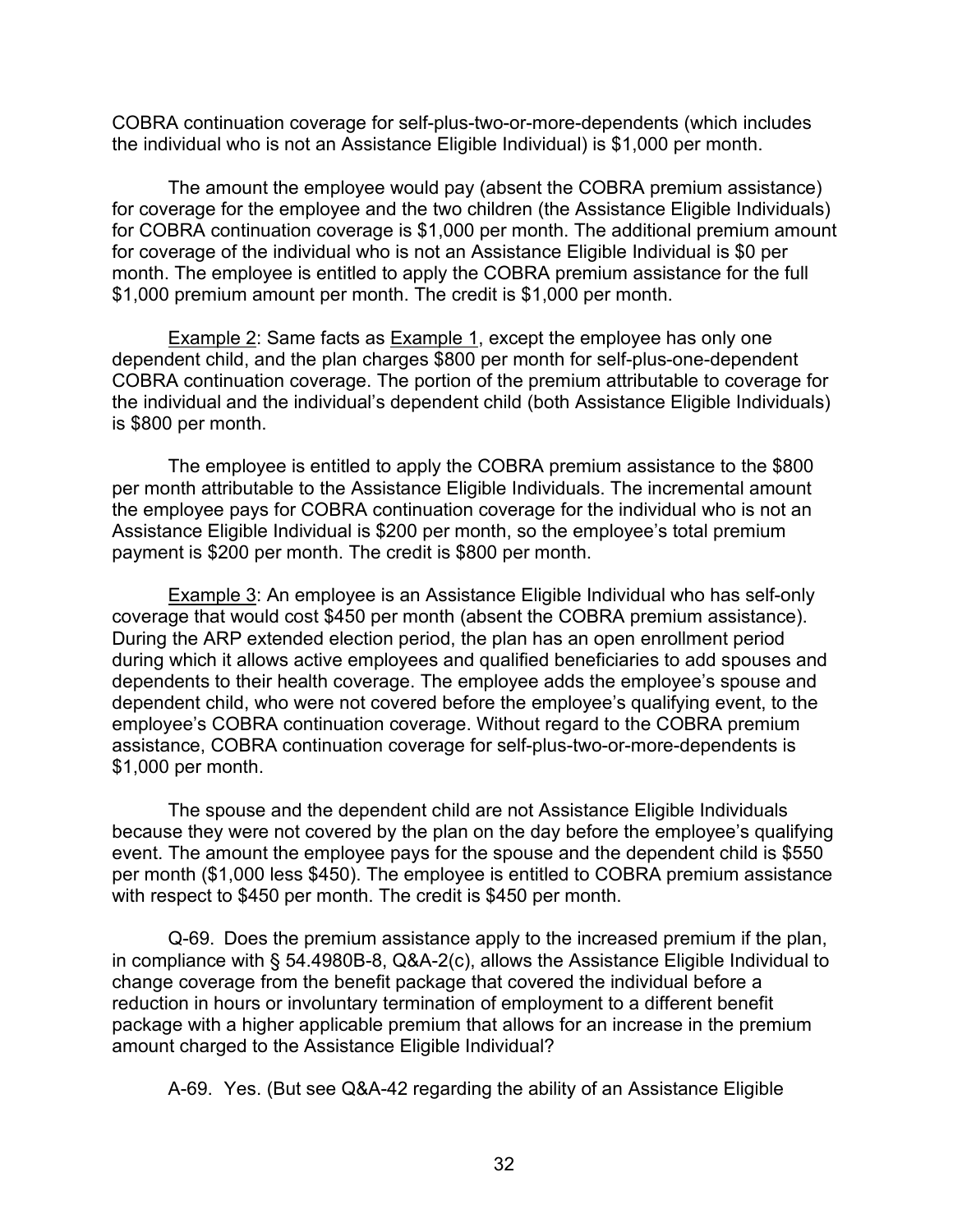Individual to enroll in coverage under a plan that is different than the coverage in which the individual was enrolled at the time of the qualifying event pursuant to § 9501(a)(1)(B) of the ARP.)

Q-70. How is the premium assistance credit calculated for an individual coverage health HRA?

A-70. The credit for an individual coverage HRA is limited to 102 percent of the amount actually reimbursed with respect to an Assistance Eligible Individual.

**Example:** An individual coverage HRA provides a monthly benefit of the lesser of the premium for the individual health insurance coverage purchased by the employee or \$1,000 and charges the maximum allowable administrative fee for COBRA continuation coverage, for a total maximum COBRA premium of \$1,020. Individual A and Individual B are Assistance Eligible Individuals and are enrolled in COBRA continuation coverage. For April 2021, Individual A is reimbursed for a premium payment for individual health insurance coverage of \$900; Individual B is reimbursed for \$1,000 of a \$2,000 premium payment for individual health insurance coverage. The credit for April is \$918 with respect to Individual A and \$1,020 with respect to Individual B.

## **CLAIMING THE COBRA PREMIUM ASSISTANCE CREDIT**

Q-71. Who is eligible for the premium assistance credit under § 6432(a) of the Code?

A-71. Under § 6432(a) of the Code, the premium payee for continuation coverage under § 9501(a)(1) of the ARP is eligible for the credit.

Q-72. Who is the premium payee under § 9501(a)(1) of the ARP?

A-72. The premium payee is:

- (1) The multiemployer plan, in the case of a group health plan that is a multiemployer plan (as defined in § 3(37) of ERISA);
- (2) The common law employer maintaining the plan, in the case of a group health plan, other than a multiemployer plan, that is (a) subject to Federal COBRA, or (b) under which some or all of the coverage is not provided by insurance (that is, a plan that is self-funded, in whole or in part);
- (3) The insurer providing the coverage, in the case of any other group health plan not described in (1) or (2) (generally, fully insured coverage subject to State continuation coverage requirements).

Q-73. May a governmental entity be a premium payee, and therefore eligible for the premium assistance credit?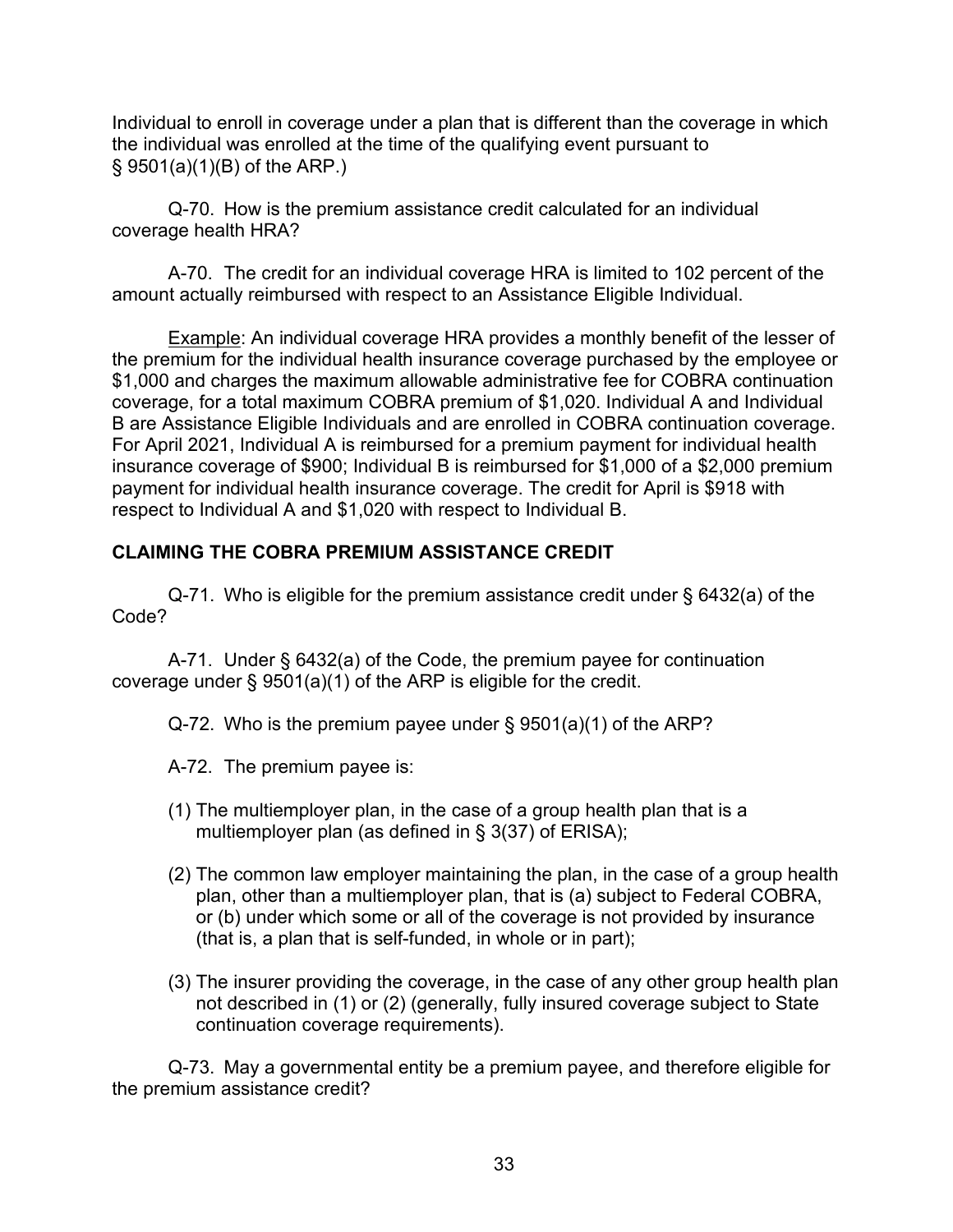A-73. Yes. A premium payee may include the government of any State or political subdivision thereof, any Indian tribal government (as defined in § 139E(c)(1)), any agency or instrumentality of any of the foregoing, and any agency or instrumentality of the Government of the United States that is described in § 501(c)(1) and exempt from taxation under § 501(a).

Q-74. When does the premium payee become entitled to the premium assistance credit?

A-74. As of the date on which the premium payee receives the potential Assistance Eligible Individual's election of COBRA continuation coverage, the premium payee is entitled to the credit for premiums not paid by an Assistance Eligible Individual by reason of § 9501(a)(1) for any periods of coverage that began before that date.<sup>8</sup> The premium payee is entitled to the credit for the premiums not paid by an Assistance Eligible Individual for each subsequent period of coverage as of the beginning of each period of coverage that the individual does not pay the premiums by reason of § 9501(a)(1) in accordance with the individual's election, without regard to when the premium payee could have required the payment of any premium. (See Q&A-86 for information regarding entitlement to the credit if an Assistance Eligible Individual erroneously pays the premium.)

Example: A premium payee's COBRA period of coverage is a calendar month with COBRA premium payments due on the tenth day of each calendar month. The premium payee pays its employees semi-monthly, with payroll periods ending on the fifteenth of the month and the last day of the month. On June 17, 2021, the premium payee receives a COBRA election from a potential Assistance Eligible Individual who elects COBRA continuation coverage as of April 1, 2021. The premium payee is entitled to a credit as of June 17, 2021, for the premiums not paid by the Assistance Eligible Individual for the periods of coverage April 1, 2021, through April 30, 2021, May 1, 2021, through May 31, 2021, and June 1, 2021, through June 30, 2021. Assuming the Assistance Eligible Individual does not notify the premium payee that the Assistance Eligible Individual is no longer eligible for COBRA premium assistance (and the premium payee does not otherwise become aware that the Assistance Eligible Individual is ineligible), the premium payee becomes entitled to the credit as of July 1, 2021, for the premiums not paid by the Assistance Eligible Individual for the period of coverage of July 1, 2021, through July 31, 2021. (Assuming the facts remain as stated, the premium payee would be entitled to the credit on (i) August 1, 2021, for the period of coverage of August 1, 2021, through August 31, 2021, and (ii) September 1, 2021, for the period of coverage of September 1, 2021, through September 30, 2021.)

Q-75. How does a premium payee claim the premium assistance credit?

A-75. A premium payee claims the credit by reporting the credit (both the

<span id="page-33-0"></span><sup>&</sup>lt;sup>8</sup> A period of coverage is defined under § 9501(a)(9)(H) as a monthly or a shorter period with respect to which premiums are charged by the plan or issuer.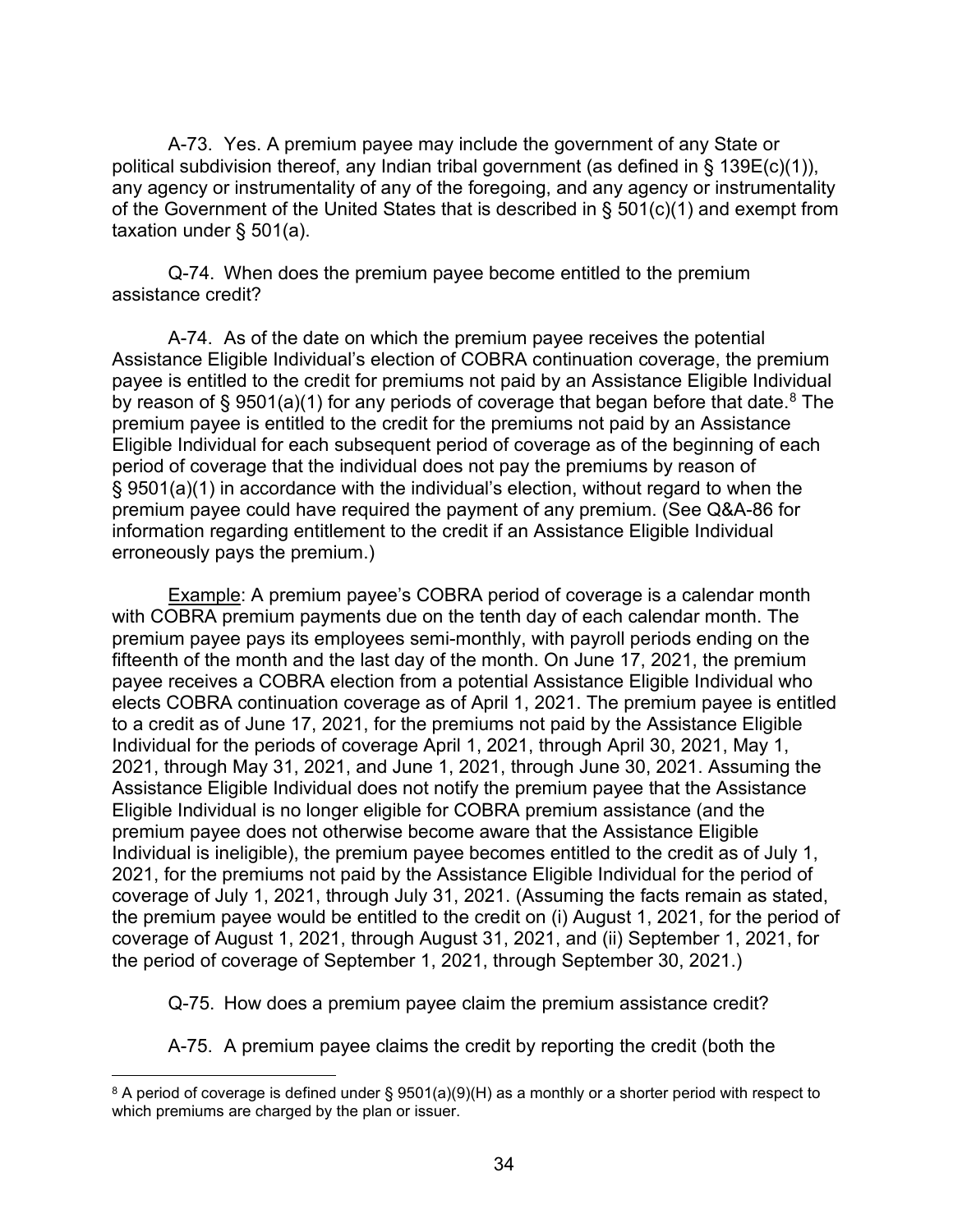nonrefundable and refundable portions of the credit, as applicable) and the number of individuals receiving COBRA premium assistance on the designated lines of its federal employment tax return(s), usually Form 941, Employer's Quarterly Federal Tax Return.

In anticipation of receiving the credit to which it is entitled, the premium payee may (1) reduce the deposits of federal employment taxes, including withheld taxes, that it would otherwise be required to deposit, up to the amount of the anticipated credit, and (2) request an advance of the amount of the anticipated credit that exceeds the federal employment tax deposits available for reduction by filing Form 7200, Advance Payment of Employer Credits Due to COVID-19. See Notice 2021-24 for more information regarding the reduction in deposits for the credit and other employment tax credits.

Example 1: Under the facts in the Example in Q&A-74, the premium payee should report the credit for April through June 2021 on the Form 941 for the second quarter of 2021.

Example 2: Same facts as in the Example in Q&A-74, except that the premium payee receives a COBRA election from an Assistance Eligible Individual on July 17, 2021, and the individual elects COBRA continuation coverage as of June 1, 2021. The premium payee becomes entitled to a corresponding credit as of July 17, 2021, for the premiums not paid by the Assistance Eligible Individual for the periods of coverage of  $(1)$  June 1 through June 30, 2021, and  $(2)$  July 1 through July 31, 2021. The premium payee should report the total credit on the Form 941 for the third quarter of 2021, including the credit for the periods of coverage from June 1, 2021 through June 30, 2021.

Q-76. When may a premium payee reduce its deposits of federal employment taxes and, if applicable, file Form 7200 to request an advance of the anticipated premium assistance credit that exceeds the federal employment tax deposits available for reduction for a quarter?

A-76. A premium payee may reduce its deposits of federal employment taxes in anticipation of the credit to which the premium payee has become entitled with regard to a period of coverage as of the date the premium payee is entitled to the credit as described in Q&A-74. If the anticipated credit exceeds the federal employment tax deposits available for reduction, the premium payee may file Form 7200 to request an advance payment of the credit. The Form 7200 may be filed after the end of the payroll period in which the premium payee became entitled to the credit.

Deposits may not be reduced, and advances may not be requested, for a credit for a period of coverage that has not begun. Form 7200 must be filed before the earlier of (1) the day the employment tax return for the quarter in which the premium payee is entitled to the credit is filed, or (2) the last day of the month following that quarter. The premium payee entitled to the credit should also report any advance payments received in anticipation of the credit for the quarter on the employment tax return.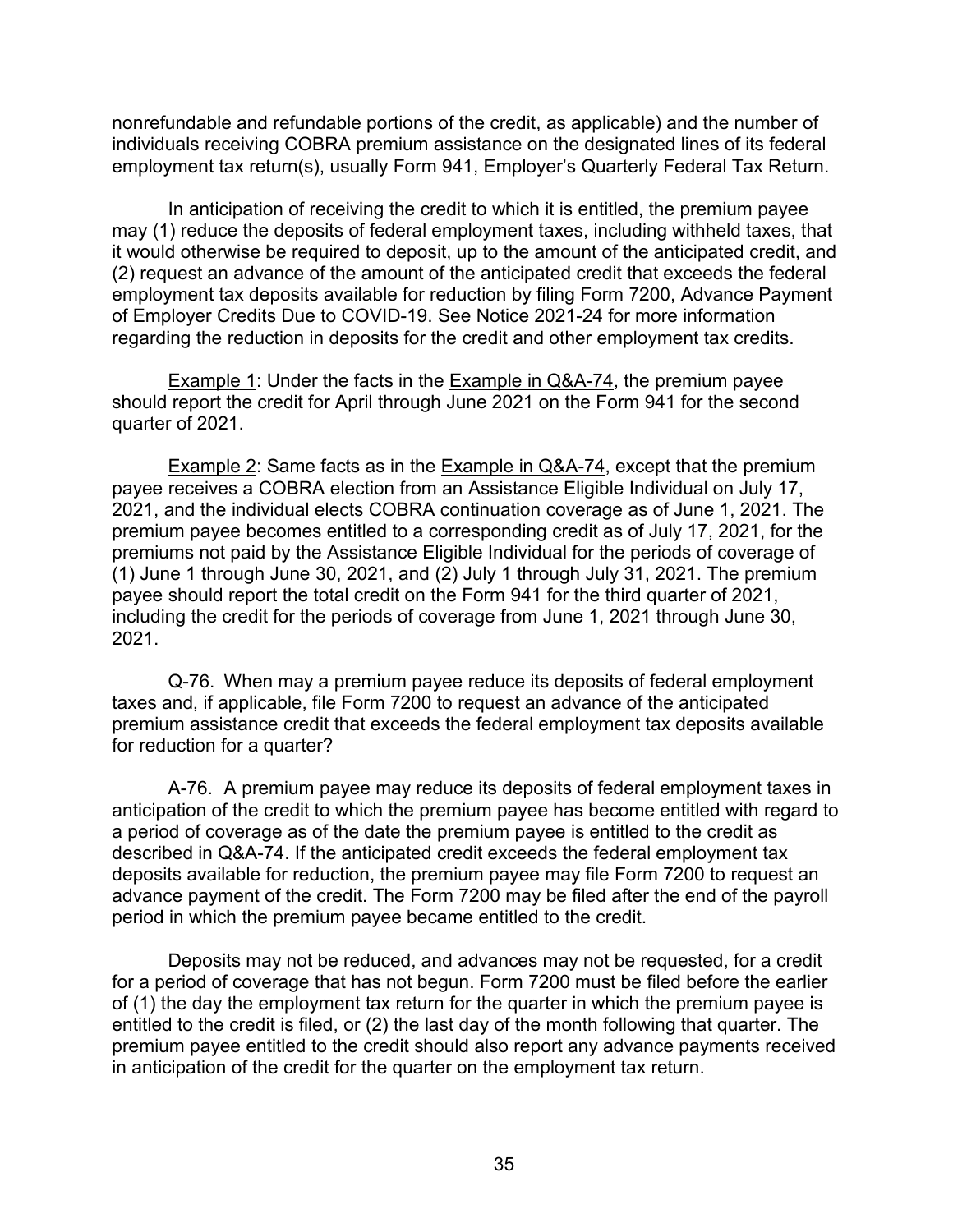Example: Same facts as in the Example in Q&A-74. The premium payee may reduce its federal employment tax deposits as of June 17, 2021, the date the Assistance Eligible Individual elected COBRA continuation coverage, in anticipation of the credit to which the premium payee has become entitled. However, if the credit exceeds the available reduction in deposits, the premium payee may file Form 7200 to request an advance for the remaining credit after the end of the semi-monthly payroll period in which the premium payee became entitled to the credit. Thus, because the Assistance Eligible Individual elected COBRA continuation coverage on June 17, 2021, the premium payee may seek an advance beginning on July 1, 2021, the day after the end of the payroll period of June 16 through June 30, 2021.

Assuming the Assistance Eligible Individual did not notify the premium payee that the Assistance Eligible Individual is no longer eligible for COBRA continuation coverage (and the premium payee did not otherwise become aware of the Assistance Eligible Individual's ineligibility), the premium payee becomes entitled to an additional credit as of July 1, 2021, for the premiums not paid by the Assistance Eligible Individual for the period of coverage of July 1 through July 30, 2021. The premium payee may reduce its federal employment deposits as of July 1, 2021, in anticipation of the credit to which the premium payee has become entitled. If the anticipated credit exceeds the federal employment tax deposits available for reduction, the premium payee may file Form 7200 to request an advance for the remaining credit. However, because the semimonthly payroll period in which the premium payee becomes entitled to the credit does not end until July 15, the premium payee may not seek an advance for the credit until July 16, 2021, even though it may reduce deposits on July 1, 2021, the day the premium payee is entitled to the credit.

Q-77. How is the premium assistance credit claimed if the premium payee does not have any employment tax liability, for example, in the case of a multiemployer plan with no employees?

A-77. If the premium payee entitled to claim the credit does not have any employment tax liability, the premium payee should claim the credit on the Form 941 for the quarter in which the premium payee becomes entitled to the credit. The premium payee entitled to the credit should also report any advance payments received in anticipation of the credit on the same Form 941. The premium payee should enter zero on all remaining non-applicable lines so that the overpayment amount on the Form 941 is the amount of the credit reduced by any advance payment received.

Q-78. If an Assistance Eligible Individual receiving COBRA premium assistance fails to provide notice of the individual's eligibility for coverage under any other disqualifying group health plan or Medicare and continues receiving COBRA premium assistance, is the premium payee required to refund to the IRS the premium assistance credit arising from the period after the individual's eligibility for COBRA premium assistance ended due to eligibility for the other coverage?

A-78. No. If an Assistance Eligible Individual fails to provide notice that the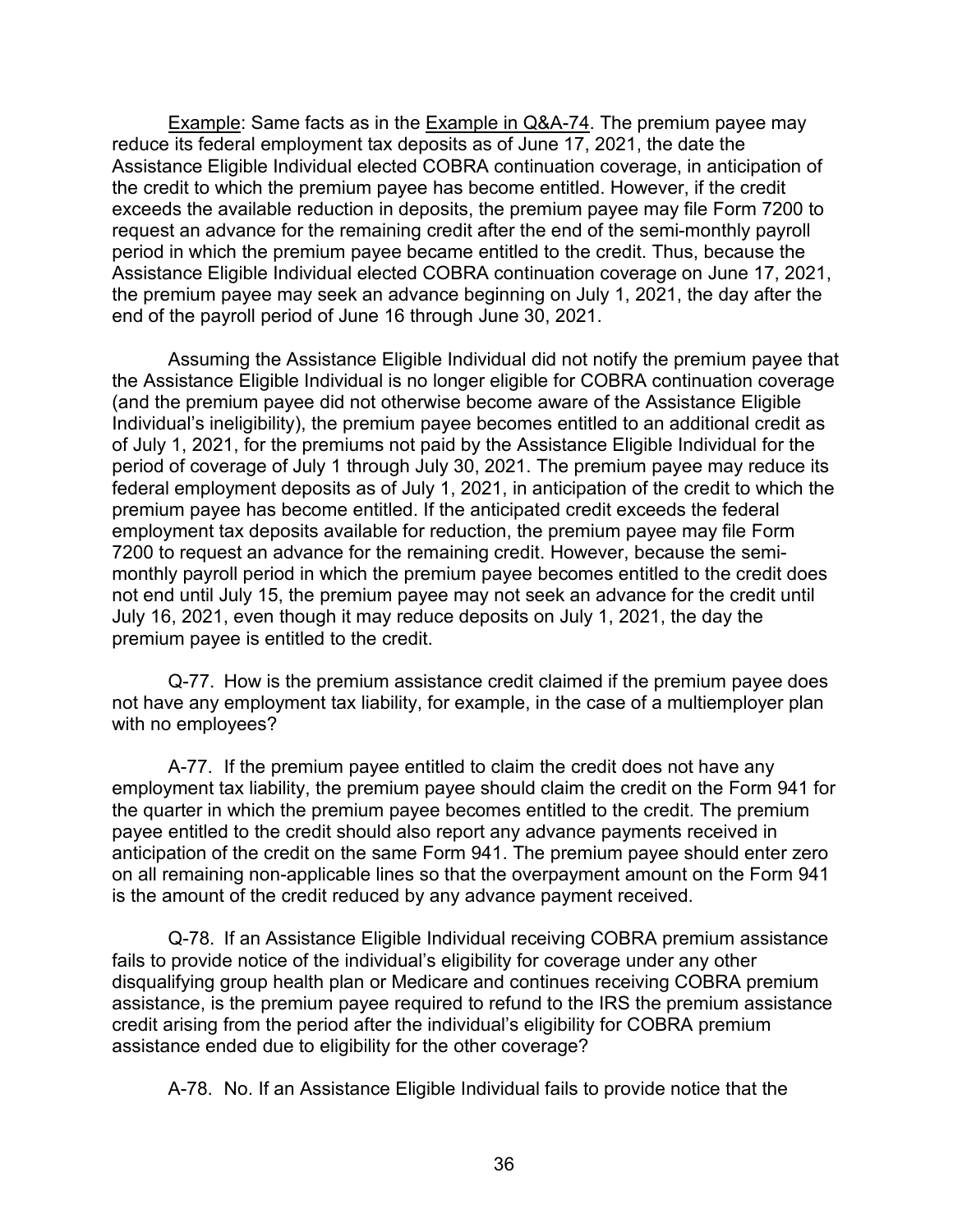individual is no longer eligible for the COBRA premium assistance due to eligibility for other disqualifying group health plan coverage or Medicare, the premium payee is still entitled to the credit received for that period of ineligibility, unless the premium payee knew of the individual's eligibility for the other coverage. If the premium payee learns that the individual is eligible for other coverage (and thus of the individual's ineligibility for COBRA premium assistance), the premium payee is not entitled to the credit from that point forward.

Q-79. Is the premium assistance credit included in gross income?

A-79. Yes. Under § 6432(e), the gross income of any premium payee allowed a credit is increased by the amount of the credit for the taxable year which includes the last day of any quarter with respect to which the credit is allowed.

Q-80. May a premium payee claim the premium assistance credit with respect to amounts that are taken into account as qualified wages under § 2301 of the CARES Act or § 3134 of the Code, or as qualified health plan expenses under §§ 7001(d) or 7003(d) of the FFCRA or §§ 3131 or 3132 of the Code?

A-80. No. Under § 6432(e), a premium payee may not claim a double benefit with respect to these amounts.

Q-81. May a premium payee that uses a third-party payer to report and pay employment taxes to the IRS receive the premium assistance credit?

A-81. Yes. The premium payee is entitled to the credit, regardless of whether it uses a third-party payer (such as a reporting agent, payroll service provider, professional employer organization (PEO), certified professional employer organization (CPEO), or § 3504 agent) to report and pay its federal employment taxes. Thus, unless the third-party payer is treated as the premium payee for purposes of the credit in accordance with Q&A-82, the third-party payer is not entitled to the credit, regardless of whether the third party is considered an "employer" for other purposes of the Code. However, the third-party payer may report the credit on behalf of a client that is the premium payee with respect to any federal employment taxes it reports and pays on the premium payee's behalf. Different rules apply depending on the type of third-party payer the premium payee uses, as follows.

If a premium payee uses a reporting agent to file its federal employment tax returns, the reporting agent will need to reflect the credit on the federal employment tax returns it files on behalf of the premium payee. If a premium payee uses a CPEO or a § 3504 agent that received its designation as an agent by submitting Form 2678, Employer/Payer Appointment of Agent, to report its federal employment taxes on an aggregate Form 941, the CPEO or § 3504 agent will report the credit on its aggregate Form 941 and Schedule R, Allocation Schedule for Aggregate Form 941 Filers.

If a premium payee uses a non-certified PEO or other third-party payer (other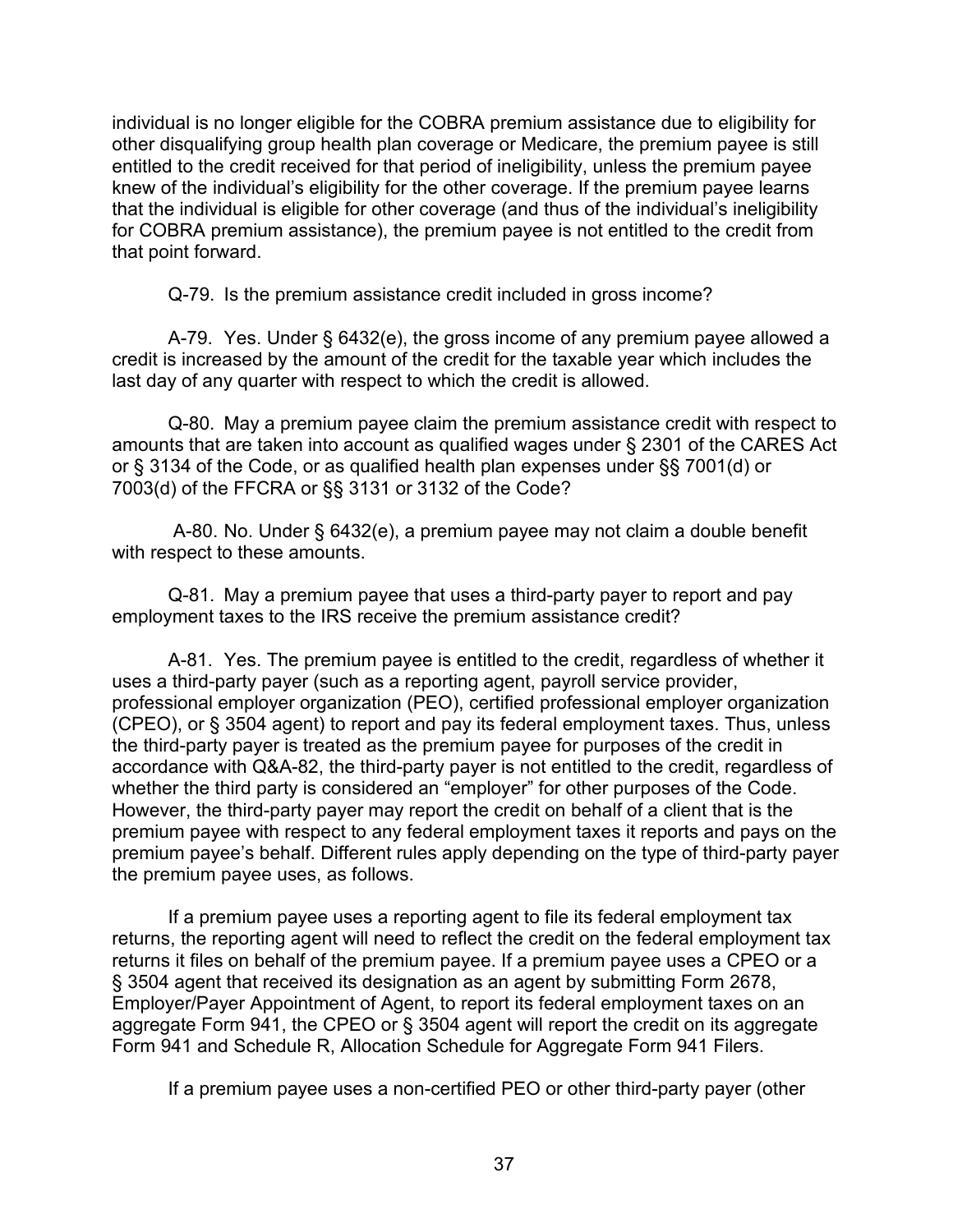than a CPEO or § 3504 agent that submitted Form 2678) that reports and pays the premium payee's federal employment taxes under the third-party payer's Employer Identification Number (EIN), the PEO or other third-party payer will need to report the credit on an aggregate Form 941 and separately report the credit allocable to the premium payees for which it is filing the aggregate Form 941 on an accompanying Schedule R.

A premium payee that uses a third-party payer to report and pay employment taxes to the IRS must nonetheless submit its own Form 7200 to request any advance payment of the credit. The premium payee will need to provide a copy of the Form 7200 to the CPEO, § 3504 agent, or other third-party payer that reports and pays the premium payee's federal employment taxes under the third-party payer's EIN, so the third-party payer can properly report the credit on the employment tax return.

Q-82. May a third-party payer (such as a PEO, CPEO, or § 3504 agent) be treated as a premium payee for purposes of claiming the premium assistance credit?

A-82. Yes, but only under certain circumstances. A third-party payer is treated as the premium payee for purposes of the credit if the third-party payer: (i) maintains the group health plan, (ii) is considered the sponsor of the group health plan and is subject to the applicable DOL COBRA guidance, including providing the COBRA election notices to qualified beneficiaries , and (iii) would have received the COBRA premium payments directly from the Assistance Eligible Individuals were it not for the COBRA premium assistance (the TPP Plan Administrator). In this case, the third-party payer's client is not treated as a premium payee and is, therefore, not eligible for the credit. However, in circumstances in which a third-party payer files an aggregate employment tax return to report and pay employment taxes for individuals who are common law employees of the third-party payer's clients, and the conditions set forth in (i) through (iii) above are not satisfied, the third-party payer is not treated as the premium payee and may claim the credit only on behalf of its clients (See Q&A-81).

As the premium payee, the TPP Plan Administrator claims the credit on the applicable lines on Form 941 and, if the TPP Plan Administrator otherwise has to complete Schedule R, the TPP Plan Administrator would report the credit that it is claiming in that capacity on line 8 of the Schedule R, rather than separately with respect to each client for which it was acting as TPP Plan Administrator. (If the third-party payer was not a TPP Plan Administrator for all of its clients, the third-party payer may also claim the credit on behalf of its clients that are premium payees, but would be required to separately report the credit with respect to each of those premium payee clients on Schedule R.)

TPP Plan Administrators may reduce the deposits of federal employment taxes relating to their own employees (that is, those employees for whom they are filing as the common law employer rather than as a third-party payer) in anticipation of the credit in accordance with the procedures described in Q&A-76. If the anticipated credit exceeds the available reduction of these deposits, the TPP Plan Administrator may file Form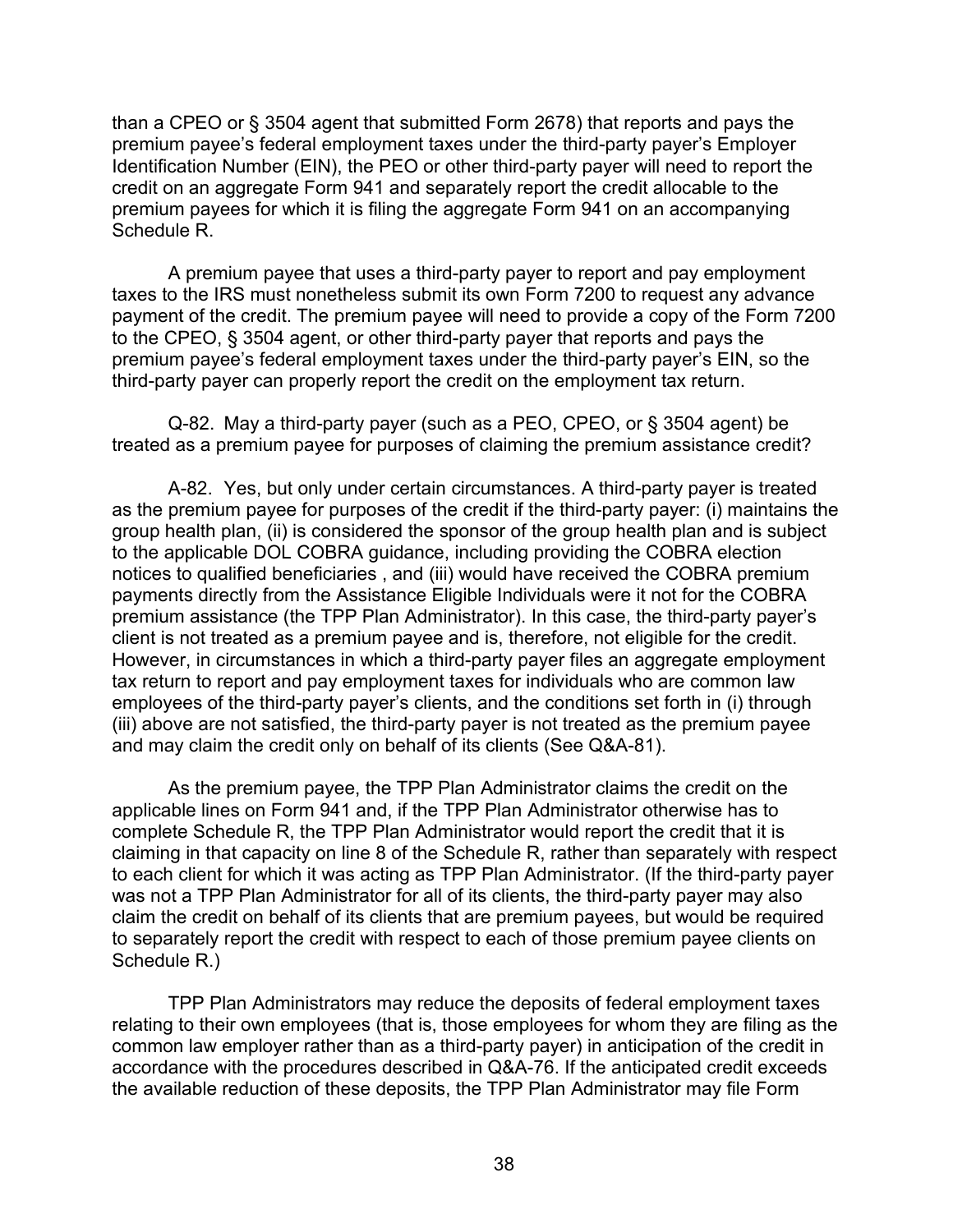7200 to request an advance payment of the credit in accordance with the procedures described in Q&A-76.

The TPP Plan Administrator is subject to § 6432(e) and must, correspondingly, increase its gross income for the taxable year that includes the last day of any calendar quarter with respect to which the credit is allowed to the TPP plan administrator. The TPP Plan Administrator is not allowed a credit with respect to any amount that is taken into account (by any person, including a client for whom it files returns as a third-party payer) as qualified wages under § 2301 of the CARES Act or § 3134 of the Code, or as qualified health plan expenses under §§ 7001(d) or 7003(d) of the FFCRA, or §§ 3131 or 3132 of the Code.

Example: A third-party payer maintains and is the sponsor of a group health plan on behalf of all of its clients. Due to the nature of the arrangement with each client, the third-party payer is responsible for providing its clients' covered employees with the COBRA election notices, and the third-party payer requires individuals enrolled in COBRA continuation coverage to pay the COBRA premiums directly to the third-party payer. Consequently, this third-party payer is treated as a TPP Plan Administrator and is the premium payee that is entitled to any credit.

The plan's COBRA period of coverage is a calendar month with COBRA premium payments due on the first day of each calendar month. The TPP Plan Administrator pays its own employees that perform services for the TPP Plan Administrator on a semi-monthly basis, with payroll periods ending on the fifteenth of the month and the last day of the month, respectively. On June 17, 2021, the TPP Plan Administrator receives a COBRA election from a client's potential Assistance Eligible Individual who elects COBRA continuation coverage as of April 1, 2021. The TPP Plan Administrator is entitled to a credit as of June 17, 2021, for the premiums not paid by the Assistance Eligible Individual for the periods of coverage of April 1 through April 30, 2021, May 1 through May 31, 2021, and June 1 through June 31, 2021. Assuming the Assistance Eligible Individual does not notify the TPP Plan Administrator that the individual is no longer eligible for COBRA premium assistance (and the TPP Plan Administrator does not otherwise become aware that the Assistance Eligible Individual is ineligible), the TPP Plan Administrator becomes entitled to the credit as of July 1, 2021, for the premiums not paid by the Assistance Eligible Individual for the period of coverage of July 1 through July 30, 2021. (Assuming the facts continue as stated, the TPP Plan Administrator would be entitled to the credit on (i) August 1, 2021, for the period of coverage of August 1 through August 31, 2021, and (ii) September 1, 2021, for the period of coverage of September 1 through September 30, 2021.)

Q-83. What information must a third-party payer obtain from its clients that are premium payees to claim the premium assistance credit on their behalf?

A-83. If a third-party payer (such as a CPEO, PEO, or other § 3504 agent) is claiming the credit on behalf of a client that is a premium payee, it must obtain from the premium payee any information that would have been necessary for the premium payee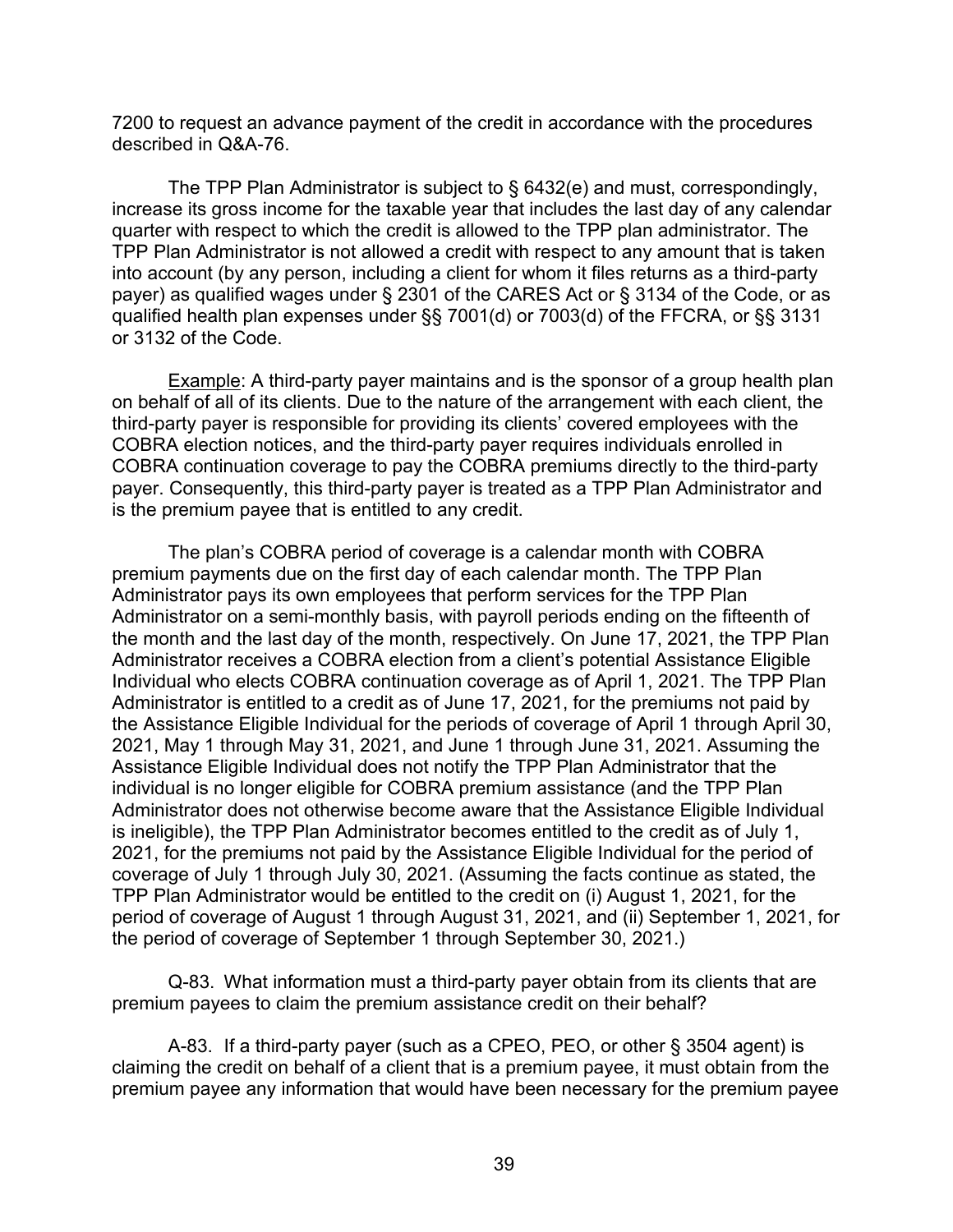to accurately claim the credit on its own behalf.

Q-84. Must a premium payee or a third-party payer claiming the premium assistance credit on behalf of a premium payee maintain records to substantiate eligibility for the credit?

A-84. Yes. Records substantiating the premium payee's eligibility for the credit must be maintained, either by the third-party payer or the premium payee. A premium payee, or a third-party payer that is claiming the credit on behalf of a client that is a premium payee, must, at the IRS's request, provide to the IRS records that substantiate eligibility for the credit, including documentation demonstrating that individuals were eligible for the COBRA premium assistance. The premium payee and the third-party payer will be liable for employment taxes that are due as a result of any improper claim of premium assistance credits in accordance with their liability under the Code and applicable regulations for the employment taxes reported on the federal employment tax return filed by the third-party payer on which the credits were claimed.

Q-85. If an Assistance Eligible Individual pays premiums for which the individual should have received COBRA premium assistance under § 9501(a)(1)(A), and the premium payee reimburses the Assistance Eligible Individual for that amount, when is the premium payee entitled to the premium assistance credit with respect to the reimbursement?

A-85. The premium payee is entitled to the credit on the date the premium payee reimburses the Assistance Eligible Individual for the premium amounts for which the individual should have received COBRA premium assistance.

Q-86. If a third party (such as a charity) paid premium charges on behalf of an Assistance Eligible Individual for which the individual should have received COBRA premium assistance, should the premium payee reimburse the third party or the Assistance Eligible Individual for the premium amounts for which the individual should have received COBRA premium assistance?

A-86. The premium payee is responsible for ensuring that reimbursements are made and should reimburse the Assistance Eligible Individual, unless the premium payee is aware that the individual has assigned the right to the reimbursed premium payments to the third party.

#### **ADDITIONAL ISSUES**

The Treasury Department and the IRS are aware of certain additional issues related to the COBRA premium assistance provisions in the ARP that are not addressed in this notice, in particular as noted in Q&A-62. The Treasury Department and the IRS are continuing to consider these issues and the possibility of issuing guidance with respect to them.